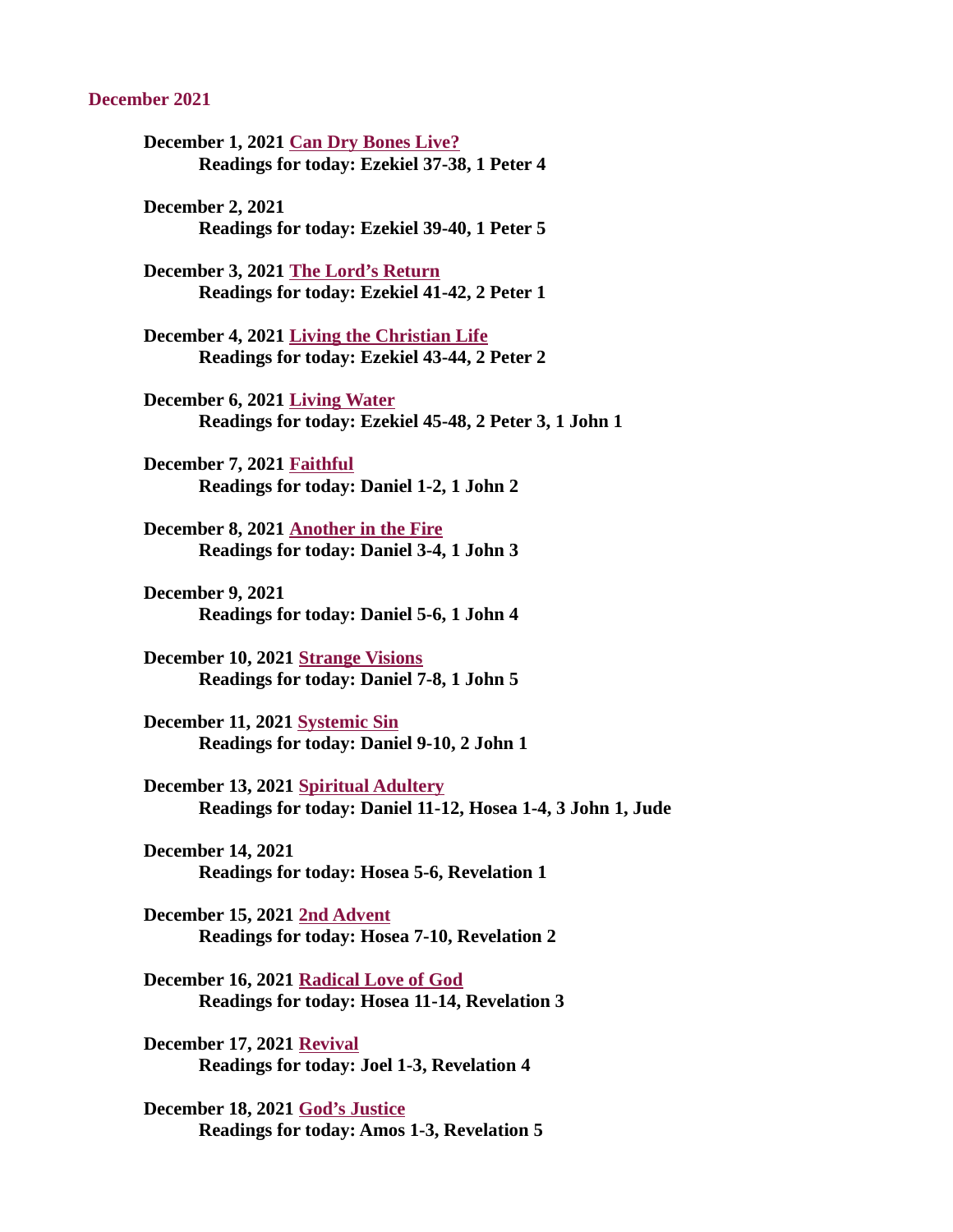December 20, 2021 Let Justice Roll Down [Readings for today: Amos 4-9, Revelation 6-7](#page-25-0)

December 21, 2021 Readings for today: [Obadiah, Jonah 1-3, Revelation 8](https://www.biblegateway.com/passage/?search=Obadiah%2C+Jonah+1-3%2C+Revelation+8&version=ESV)

December 22, 2021 Dying to Self [Readings for today: Jonah 4, Micah 1-2, Revelation 9](#page-27-0)

December 23, 2021 The Mystery of God [Readings for today: Micah 3, Revelation 10](#page-29-0)

December 24, 2021 Our Heavenly Father [Readings for today: Micah 4-5, Revelation 11](#page-30-0)

December 25, 2021 Biblical Justice [Readings for today: Micah 6-7, Revelation 12](#page-32-0)

December 27, 2021 666 [Readings for today: Nahum 1-3, Habakkuk 1-2, Revelation 13-14](#page-34-0)

December 28, 2021 The Call to Humility [Readings for today: Habakkuk 3, Zephaniah 1-3, Haggai 1-2, Revelation 15-16](#page-35-0)

December 29, 2021 Yahweh Remembers [Readings for today: Zechariah 1-6, Revelation 17-18](#page-37-0)

December 30, 2021 New Year's Resolutions [Readings for today: Zechariah 7-9, Revelation 19](#page-39-0)

December 31, 2021 Come, Lord Jesus! [Readings for today: Zechariah 10-14, Malachi 1-4, Revelation 20-22](#page-41-0)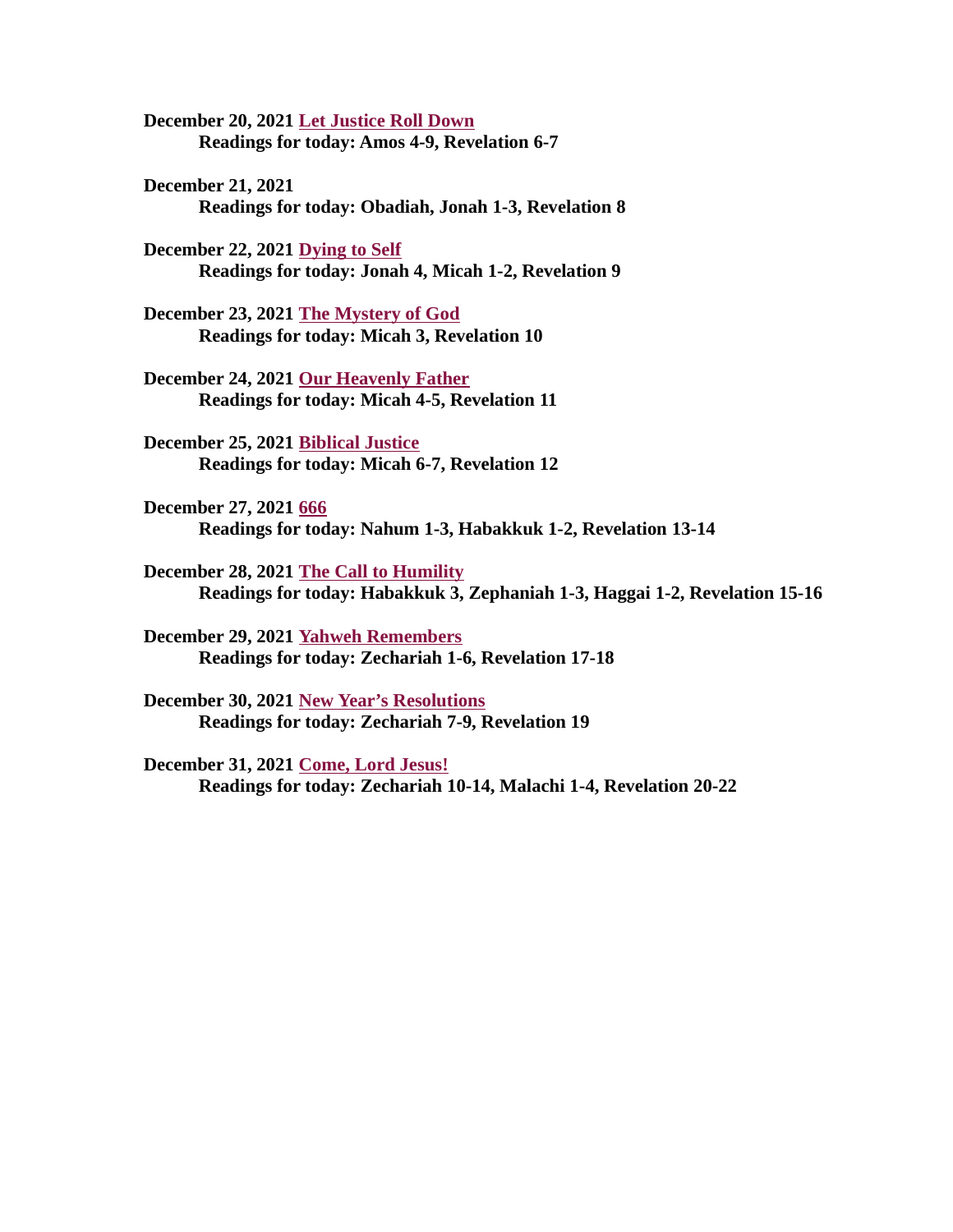## December 1, 2021 Can Dry Bones Live?

<span id="page-2-0"></span>Readings for today: [Ezekiel 37-38, 1 Peter 4](https://www.biblegateway.com/passage/?search=Ezekiel+37-38%2C+1+Peter+4&version=ESV)

Ezekiel 37 and the valley of dry bones is one of my favorite stories in all the Bible. I love how God uses Ezekiel to literally raise the dead to new life. In a sense, every time I get up to preach this is my prayer. That God would awaken hearts that have become dry. Stale. Still. Dead. And bring new life through the preaching of His Word and the movement of His Spirit.

Of course, the power to raise the dead to new life doesn't come from me. And this is of great comfort! Ezekiel was simply called to prophesy. To speak the words God gave him. This was his act of faith. To declare the goodness and glory of God to a valley full of scattered bones. We never know what season we will be born into. Some are born into seasons of revival where the church is vibrant and growing and seeking the Lord with all its heart. Some are born into seasons where the church is dying and struggling and enslaved to fear and sin. Ezekiel was called to be a prophet in exile. At a time in Israel's life where it seemed all hope had been lost. Their beautiful city had been destroyed. Their Temple raised to the ground. Their land conquered and occupied by foreign invaders. All the promises of God seemed to have come to an end. But in the midst of this national catastrophe, God brings a word of hope through His prophet. Ezekiel prophecies to the dry bones of Israel and a great "rattling" is heard. The scattered bones come together. Muscles and tissue and sinews form. The bodies rise. A great multitude as far as the eye could see. So Ezekiel prophecies again and the Spirit of God begins to blow. The dead bodies come alive! And why does God perform such a miracle? What is His primary aim and goal? Listen to what He tells Ezekiel. "And you shall know that I am the Lord, when I open your graves, and raise you from your graves, O my people. And I will put my Spirit within you, and you shall live, and I will place you in your own land. Then you shall know that I am the Lord; I have spoken, and I will do it, declares the Lord." (Ezekiel 37:13-14)

Now consider our own spiritual condition. The church in Europe and America is dying. For too long, it has tolerated sin. Think of the scandals that have rocked Roman Catholic Church in recent years or the number of influential Protestant pastors whose moral failings have been exposed. Think of the number of churches who have lost sight of their mission as they arguments over musical style or the color of the carpet in the sanctuary. Think of the number of churches who have exchanged the truth of the gospel for the lies of our culture. Think of the number of churches who are closing their doors every day in communities across our country. It is heartbreaking. It can seem hopeless. I close my eyes and it's almost like I can picture the valley filling up with the bones of these formerly great congregations.

Now let's make it personal. As a pastor, I meet so many Christians who are struggling. Suffering. Dying spiritually. Their connection to God is tenuous at best. They've made choices and those choices have taken them far from God. They no longer spend time in His Word. No longer spend time with Him in prayer. No longer gather to worship with His people. Their everyday lives are filled with sinful pursuits they don't even recognize because they do not give God a second thought. Their hearts are not broken by the things that break God's heart. Instead, they spend their lives chasing their own happiness. Fulfilling their own wants and desires. They jump from church to church, never really putting down roots. Never really building authentic community because to do so would require them to die to themselves. It would require them to forgive past hurts. Look past the sins of others. Endure the heartache and pain that is part and parcel of the journey of building deep friendships. The end result of all this is spiritual death. This way of life ends in a valley of dry bones. But thankfully, even there, there is hope! For God can meet us in our valleys just as surely as He met Ezekiel! God can raise us to new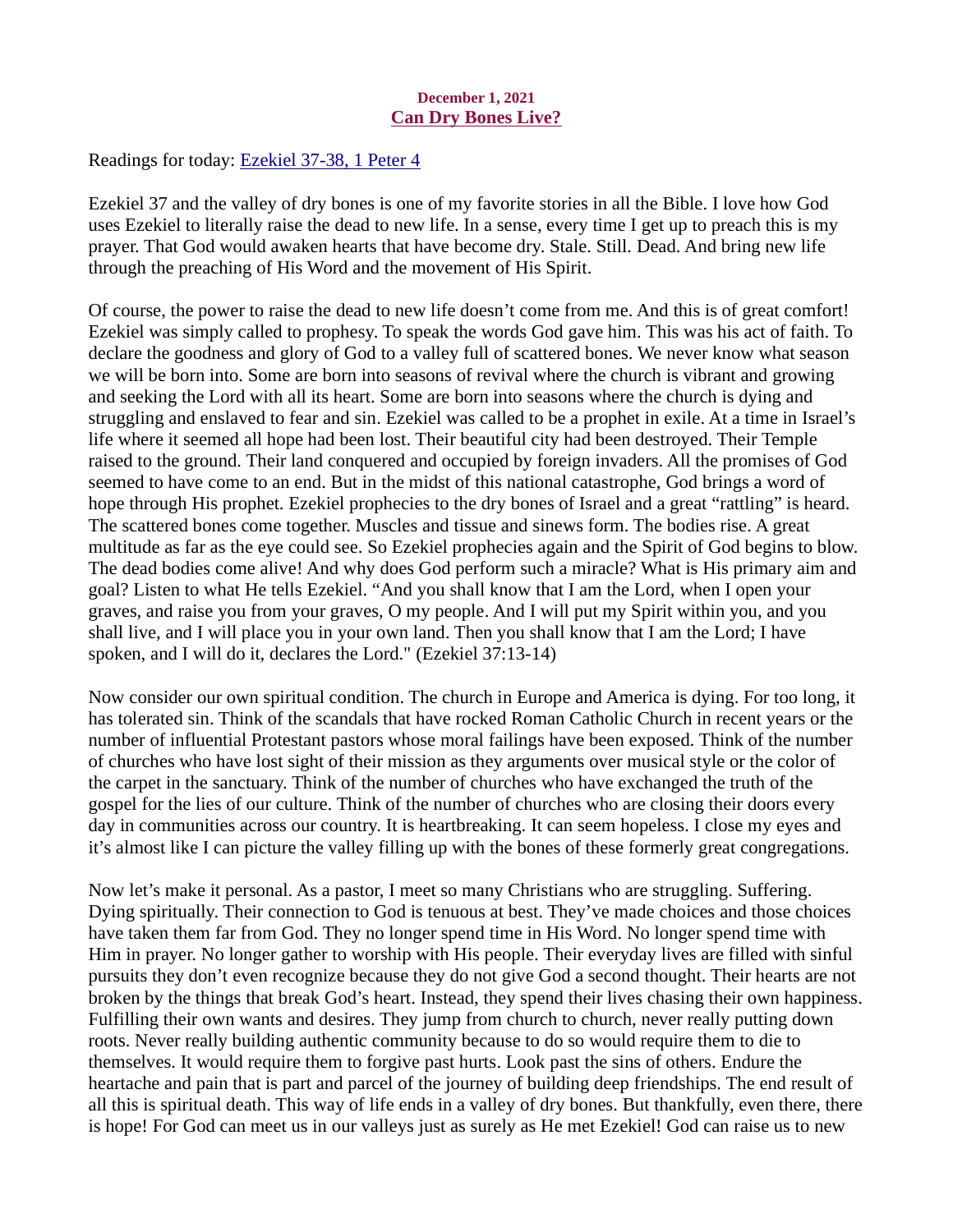life in these valleys just as surely as He did the people of Israel! With God, hope is never completely lost!

So where does life find you this morning? Are you traveling towards a valley filled with dry bones? Can you feel your spiritual life growing stale and your heart towards God growing cold? Examine your life! Take stock! What sin are you holding onto that is dragging you down? Has God given you new life? Raised you up yet again? Breathed His Spirit into your soul? Awesome! Now who do you need to tell? Over whose life do you need to "prophesy" so that they too might live?

[Readings for tomorrow: Ezekiel 39-40, 1 Peter 5](https://www.biblegateway.com/passage/?search=Ezekiel+39-40%2C+1+Peter+5&version=ESV)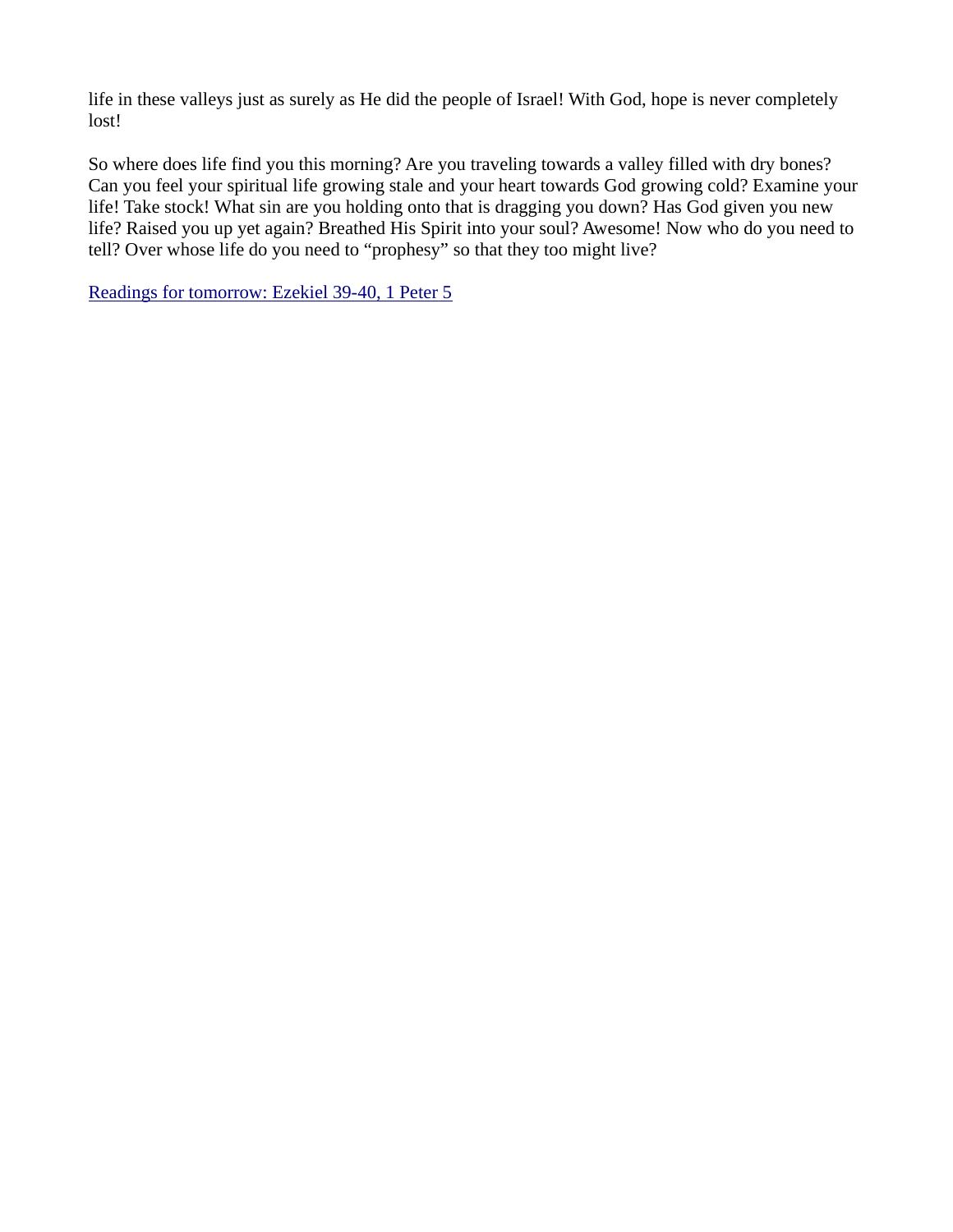## December 3, 2021 The Lord's Return

<span id="page-4-0"></span>Readings for today: **Ezekiel 41-42**, 2 Peter 1

I know it may feel like a slog to read through passages like the ones we're in right now in Ezekiel. Basically, we're getting an overview of the blueprints of the new Temple. It's all measurements and dimensions and cubits. It can be hard to understand much less picture in your mind's eye. Why should we care? Well, take a step back. Ezekiel has received a vision of the Lord's return! All this work from the initial vision in chapter forty to the coming of the Lord in chapter forty-three is about the restoration of God's people! It's a glorious promise and it must have filled Ezekiel's heart with hope.

It's hard for us to imagine all the emotions Ezekiel must have felt when he saw the Lord returning to the Temple. The only thing close to it might be watching the memorial being built after the Towers fell in New York City. To visit Ground Zero or see the lights shining on a clear night reminds all of us to never forget what happened on that terrible day. I know I still remember sitting in my car waiting to make a left turn onto Alexander Road from Canal Pointe Blvd as I headed into Princeton for school that morning. Classes were cancelled. Work was suspended. We all watched in horror as the events unfolded. My wife Kristi remembers being at school when the news came down and scrambling to figure out if any of the parents of her kids had been trapped in the towers as they fell. One of my good friends was mobilized as a National Guardsman and spent the next year serving as a chaplain at the site where they took the remains of those who had been killed so they could be identified. The experience was so traumatic for him that he ended up in therapy himself for an additional year. Another friend of mine was serving as the senior pastor of 5th Avenue Presbyterian Church at the time and when the towers fell, he donned his clerical robe, threw open the doors of his sanctuary, and ran out into the streets to usher people into safety. Living in such close proximity to New York meant we knew people personally who experienced the loss of loved ones. Lisa Beamer, whose husband Todd lost his life heroically in the charge to retake Flight 93, went to church literally a few miles away. As terrible as that day was for so many, it is equally if not more powerful to watch our nation memorialize those who fell. Millions visit the memorial and museum each year to pay their respects. It is a powerful witness and testimony to the resilient heart of the American people.

Now multiply 9/11 many times over. Imagine not only the Towers going down but planes flying into the Capitol building in Washington DC or the White House. Imagine tanks rolling down the highways of our country. Imagine bombs being dropped on every major city. Imagine armies burning and destroying everything in their path. Imagine America in ruins. Imagine living in exile in some foreign nation for decades, wondering if you will ever return home. Now imagine a prophet coming to you and laying out the exact dimensions of a new Capitol being built. A new White House. A new Supreme Court building. Imagine that prophet rolling out the blueprints of every national monument and showing them to you. Imagine him telling you a time is coming soon when you will return and America will be reborn. Can you imagine your excitement and joy? The feeling of national pride that would swell in your heart?

"Then he led me to the gate, the gate facing east. And behold, the glory of the God of Israel was coming from the east. And the sound of his coming was like the sound of many waters, and the earth shone with his glory. And the vision I saw was just like the vision that I had seen when he came to destroy the city, and just like the vision that I had seen by the Chebar canal. And I fell on my face. As the glory of the Lord entered the temple by the gate facing east, the Spirit lifted me up and brought me into the inner court; and behold, the glory of the Lord filled the temple." (Ezekiel 43:1-5) It is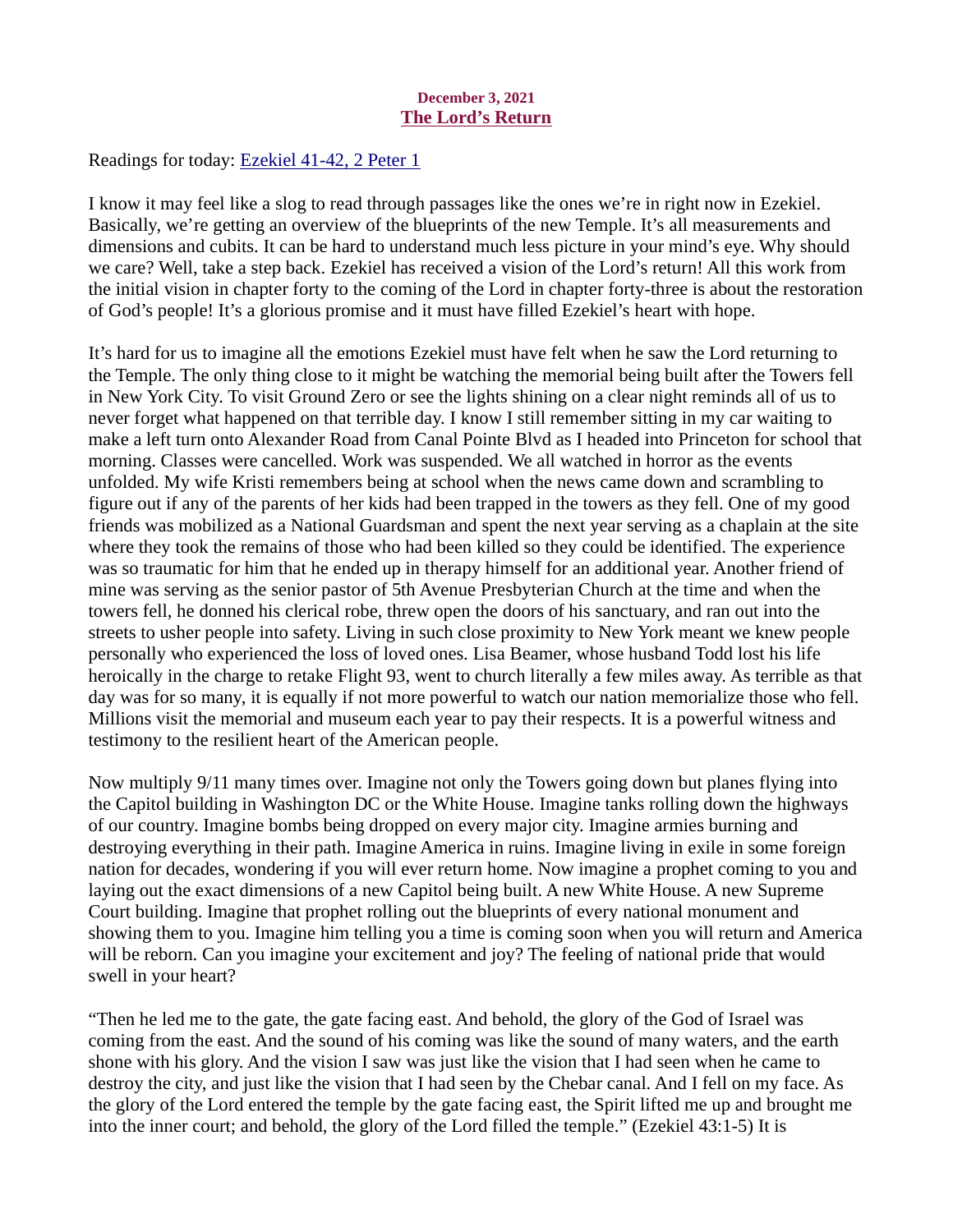impossible to overstate the joy Ezekiel must have felt as he sees this vision the of the Lord's return. As painful as it was for him to see the Lord leaving the Temple in his earlier visions, it is now equally exciting to witness the Lord's return. God had not forgotten His people! God had not abandoned His promises! God would prove faithful! No wonder he fell on his face!

Life is often hard. There are moments, even seasons, where we feel like everything has come crashing down around us. COVID kills millions. Governments lock down to protect their people. Economies crash. Jobs are lost. Homes go into foreclosure. Relationships break down in divorce. Opioid abuse skyrockets. Someone we love dies. There is so much in this world that brings us pain and heartbreak. It can even feel at times like the Lord has abandoned us. Ridden off on his chariot somewhere far away, never to return. Don't believe the lie! God is faithful! He is true! He is steadfast in His love! He will never forsake or abandon you! He is with you! His glory is your sanctuary and your rearguard! If you walk by faith. If you trust in Him. If you surrender to His will and His ways. He will provide for you. He will restore the years the locusts have eaten. He will rebuild the ruins of your life. He will bring forth new growth and new life from the barren ground. This is His promise and He will never fail!

Readings for tomorrow: Ezekiel 43-44, 2 Peter 2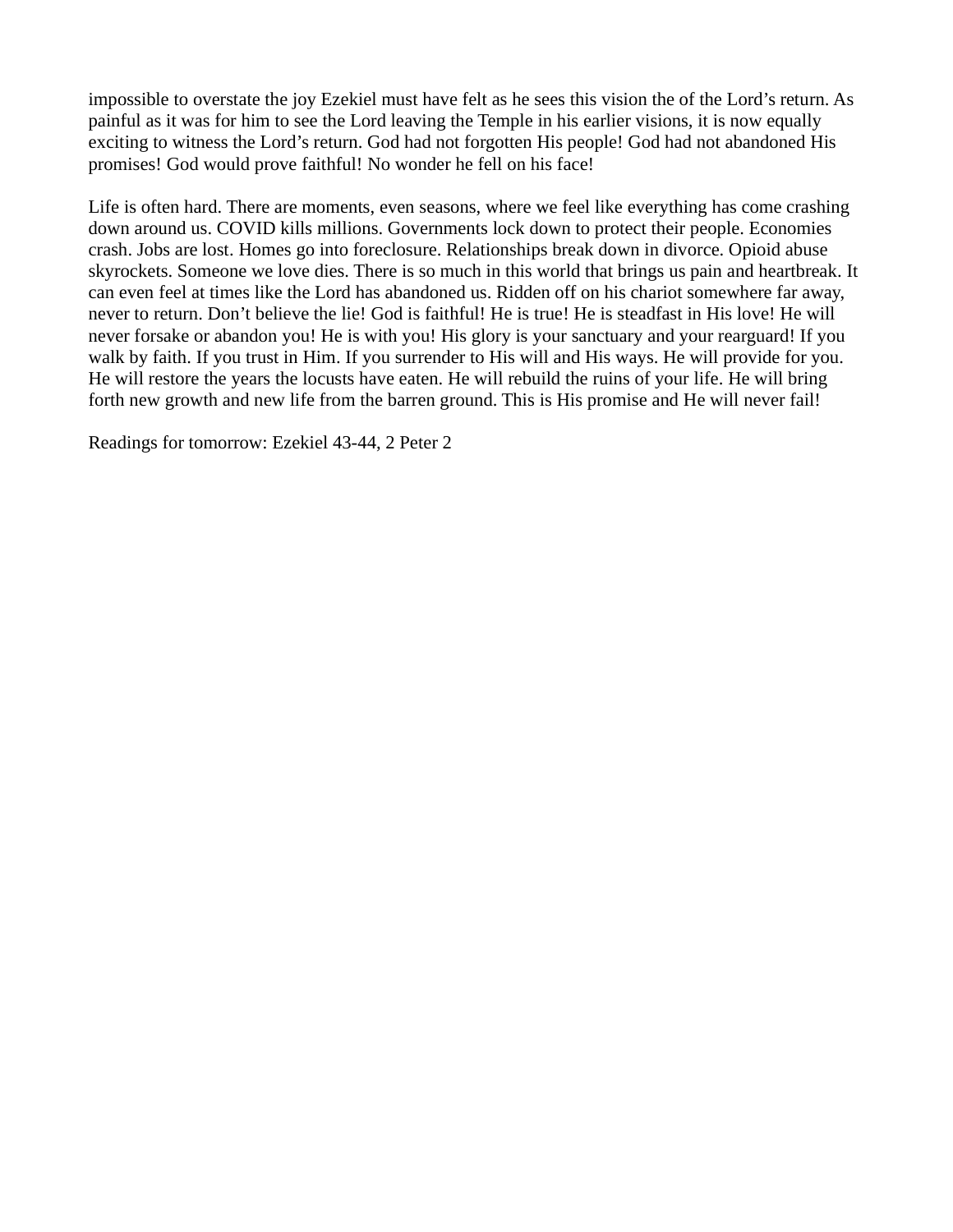## December 4, 2021 Living the Christian Life

<span id="page-6-0"></span>Readings for today[: Ezekiel 43-44, 2 Peter 2](https://www.biblegateway.com/passage/?search=Ezekiel+43-44%2C+2+Peter+2&version=ESV)

I am often asked what it means to be a Christian. Is it raising a hand and praying a prayer? Is it participating in confirmation as a young person? Does it have to do with church attendance? Is it an intellectual assent to an idea? Living a particularly moral life? What does it mean to actually be a Christian? I think Peter's words from yesterday sum it up quite well...

"His divine power has granted to us all things that pertain to life and godliness, through the knowledge of him who called us to his own glory and excellence, by which he has granted to us his precious and very great promises, so that through them you may become partakers of the divine nature, having escaped from the corruption that is in the world because of sinful desire. For this very reason, make every effort to supplement your faith with virtue, and virtue with knowledge, and knowledge with selfcontrol, and self-control with steadfastness, and steadfastness with godliness, and godliness with brotherly affection, and brotherly affection with love. For if these qualities are yours and are increasing, they keep you from being ineffective or unfruitful in the knowledge of our Lord Jesus Christ..." (2 Peter 1:3-8)

First and foremost, being a Christian involves faith. Faith is having complete confidence that God is able to deliver on His promises. And God has promised that every Christian will be filled with His divine power, be a partaker of His divine nature, and given everything that pertains to life and godliness. In short, we will lack nothing when it comes to living for God. Our hearts will burn with a desire to know Him more. We will love being in worship. Love spending time in prayer. Love studying God's Word. We will love serving those whom God loves. The least and the lost in our world.

Second, being a Christian means actively seeking to align your life with Christ. Submit all you say and do to His Lordship. It means walking in faithful obedience to His Law not because you have to but because you long to. Once we've been saved by grace, we walk in grace. Peter says it clearly. The true Christian will seek to supplement their saving faith with virtue and knowledge and self-control and steadfastness and godliness and brotherly affection. As these things increase in your life, you will bear much fruit for the Kingdom. This requires a diligence and intentionality that often escapes us. The temptations of this world are strong and distract us. We find our hearts pulled in a lot of different directions and too many of us settle for the lowest bar rather than push ourselves to greater heights for the glory of Christ.

Third, Peter offers a sober warning as well. Refusing to follow Christ is serious business. "For if God did not spare angels when they sinned, but cast them into hell...if God did not spare the ancient world...when he brought a flood upon the world of the ungodly; if God by turning the cities of Sodom and Gomorrah to ashes condemned them to extinction...then the Lord knows how to rescue the godly from trials, and to keep the unrighteous under punishment until the day of judgment..." Therefore, we need to take heed lest we, in our pride and arrogance and willful ignorance, refuse to tremble before the glorious ones. We do not want to be counted as "irrational animals", "unsteady souls", "accursed children", "waterless springs", or "mists driven by the storm." (Assorted verses from 2 Peter 2)

Friends, as we draw near to Christmas, we are reminded of the significance of our celebration. Nothing less than salvation is at stake in what God has done in Jesus Christ. Devoting our lives to Him is essential if we are to escape the righteous wrath and judgment of God and gain entrance into God's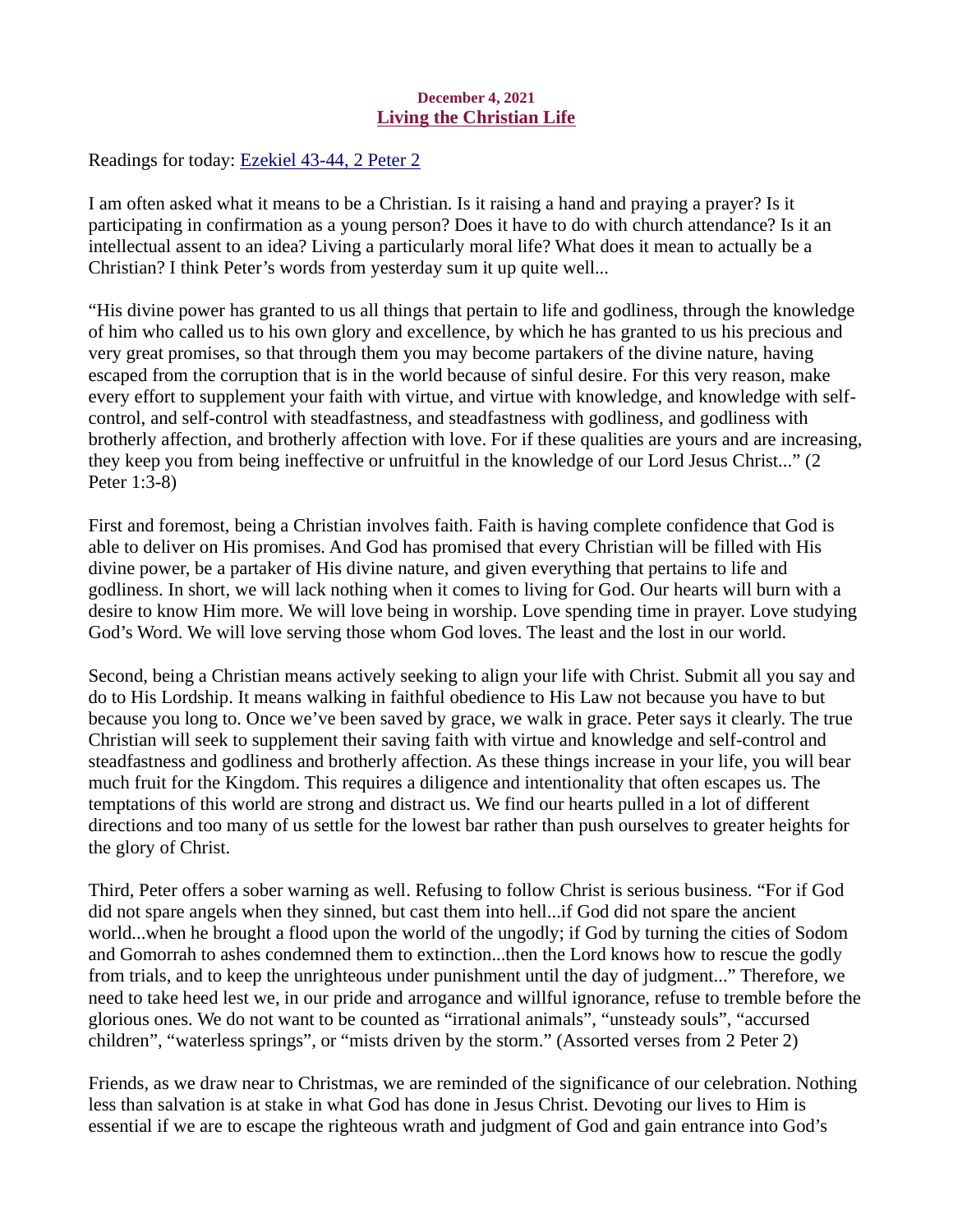Kingdom. As we journey through this season of Advent, I encourage you to take Peter's words to heart, "Therefore, brothers and sisters, be all the more diligent to confirm your calling and election, for if you practice these qualities you will never fall. For in this way there will be richly provided for you an entrance into the eternal kingdom of our Lord and Savior Jesus Christ." (2 Peter 1:10-11)

Readings for tomorrow: None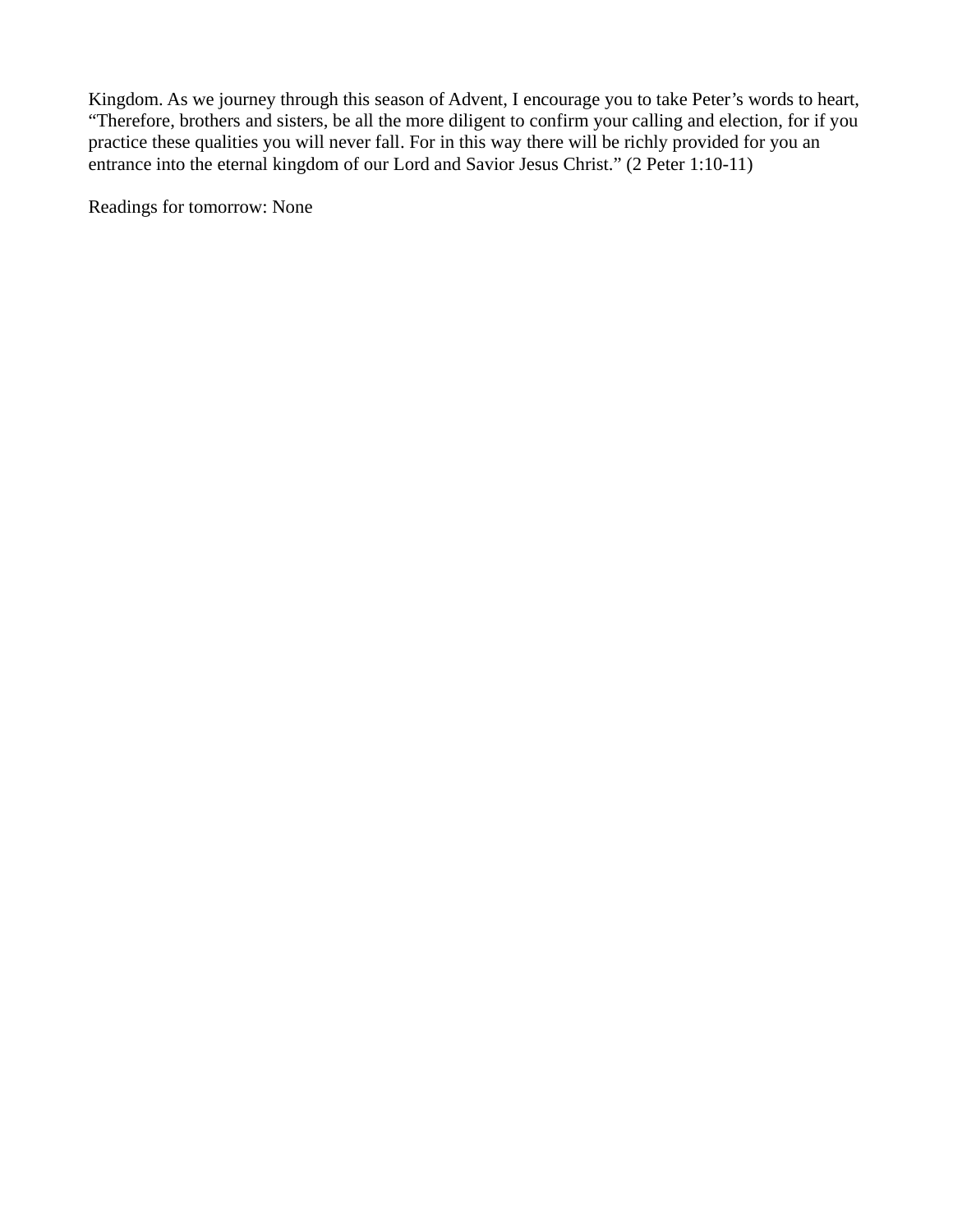# December 6, 2021 Living Water

<span id="page-8-0"></span>Readings for today[: Ezekiel 45-48, 2 Peter 3, 1 John 1](https://www.biblegateway.com/passage/?search=Ezekiel+45-48%2C+2+Peter+3%2C+1+John+1&version=ESV)

If you go to the 9/11 memorial today, you will see a memorial pool. Specifically designed by an architect who watched the second plane hit the South Tower from a rooftop on the Lower East Side, he found comfort in the days that followed by the waters of the Hudson River. He also found inspiration. Rejecting any notion of rebuilding on the smoldering ruins, he imagined a scene where a deep void was continually being filled by water. A powerful representation of grief and loss, the memorial pool is a perfect reflection of his vision. As each individual stream flows over the edge of the pool, they join together at the bottom to become one. Constantly emptying. Constantly refilling. Those who visit sense healing in those waters. Hope in those waters. Even while acknowledging the reality of the void.

Ezekiel sees a similar vision. Water flowing from the Temple of God. It begins as a trickle but soon becomes a mighty river, flowing southeast out of Jerusalem towards the Dead Sea. The region around the Sea is a wasteland. A desert. A void. A place where nothing grows. And yet, as the river reaches the sea, this amazing miracle takes place! Trees begin to grow on either side. Their fruit providing food and sustenance to all. Their leaves never wither or fade. The water itself teems with life. Fish of every kind find a home there. As the waters reach the Sea, they bring it from death to life. The saltwater turns fresh and it begins to produce a hundredfold. Yes, there are still reminders of the former days. Still reminders of the death that once reigned here. The marshes and swamps retain their salty character but those simply serve as witnesses to the miracle of resurrection that has taken place!

For the Christian, we recognize the prophetic nature of Ezekiel's vision. Many centuries later, the Apostle Peter will actually stand on the steps of the Temple and preach the gospel for the first time. The Holy Spirit moved powerfully through his words and 3000 gave their lives to Jesus Christ. Along the very stairs where Peter most likely preached are the ceremonial mikvehs where Jewish believers would wash before going into worship. The 3000 who were saved were probably baptized in those very waters! What began as a trickle soon became a mighty river as the Spirit moved in the hearts of those early believers. From 20,000 at the end of the 1st century to over 20 million some two hundred years later to over 3 billion today; the Living Water just gets deeper and wider as it flows!

God is still on the move, friends! Even after all these centuries, lives are still being changed by the gospel! It moves out into the wasteland of our world. Into the darkest places where death reigns. And it brings life. Hope. Joy. Peace. Churches sprout up along its banks, bearing the fruit of the Spirit to sustain the nations. As they seek Christ themselves, they find their leaves never wither. The world itself is renewed. Restored. Redeemed. Where O Death is now thy sting? Where O Death is now thy victory? The Living Water that Christ offers us fills the void! It becomes a spring of water welling up continually in our souls. Healing our hurts. Easing our pain. Comforting our grief. Sustaining us until the day when Christ will come again to wipe away every tear and make all things new.

Readings for tomorrow: Daniel 1-2, 1 John 2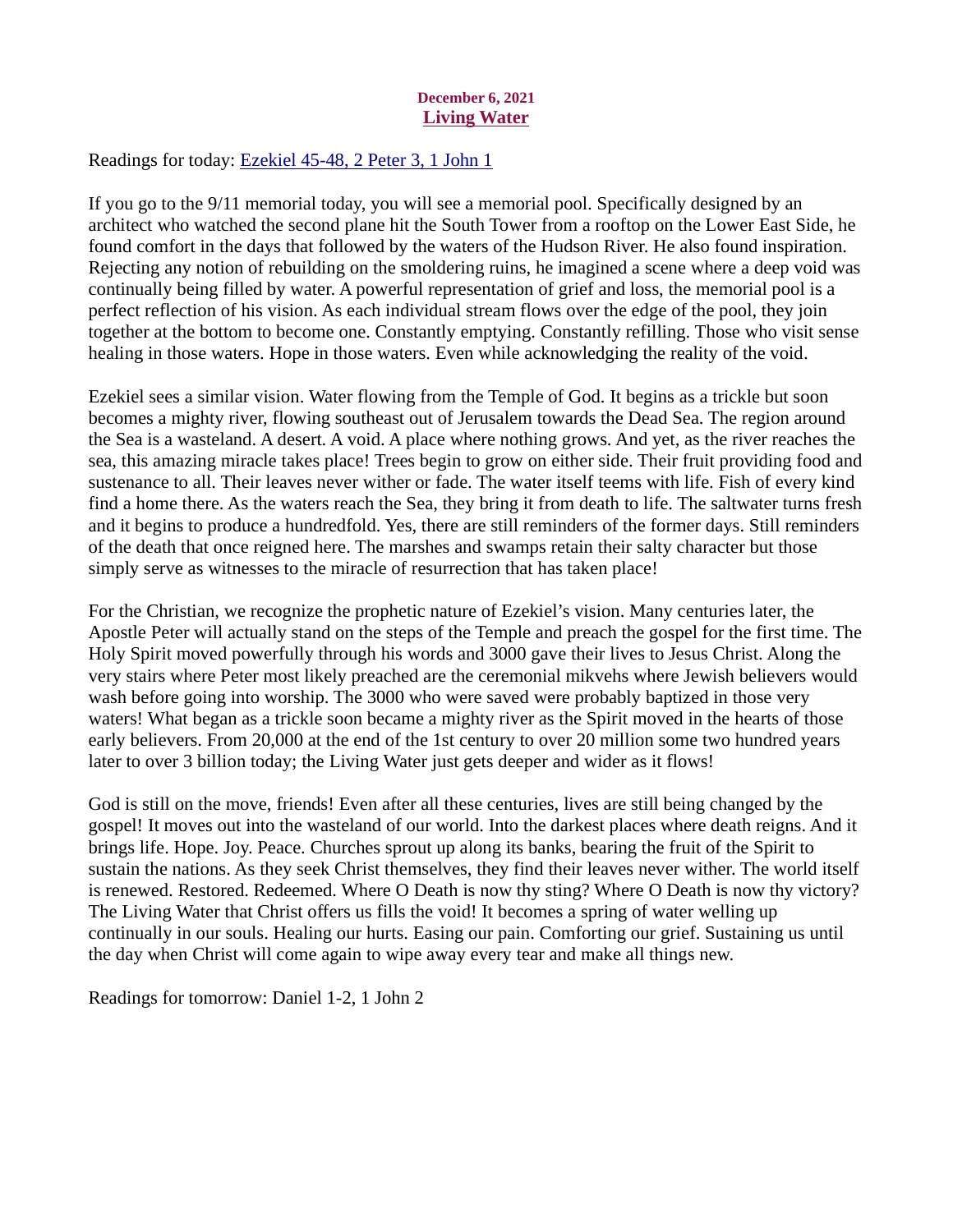#### December 7, 2021 Faithful

<span id="page-9-0"></span>Readings for today[: Daniel 1-2, 1 John 2](https://www.biblegateway.com/passage/?search=Daniel+1-2%2C+1+John+2&version=ESV)

Daniel is one of my favorites. He is a man sold out to God. No matter what life throws at him, he always remains faithful. As a teenager, he was carted off into exile in Babylon. A traumatic, painful experience. Once he arrived in Babylon, he was identified as a young man of promise and removed from his family. Sequestered in the king's household, he began training as a "wise man." Someone who would counsel the king on the most important matters. Someone who would serve the empire and seek to expand its influence and power. One can easily imagine the internal struggle Daniel must have felt. How does he serve God faithfully while counseling some of the great tyrants in history? How does he speak God's truth to a pagan power? How does he maintain his integrity even as he offers wisdom to kings whose egos are often out of control?

The challenges start early. As part of his training, he is presented with unclean food to eat. Right off the bat, he has a choice to make. Will he trust God or will he compromise his convictions? Here it is critical to note how Daniel responds. It will become the pattern for the rest of his life. "But Daniel resolved that he would not defile himself with the king's food, or with the wine that he drank. Therefore he asked the chief of the eunuchs to allow him not to defile himself. And God gave Daniel favor and compassion in the sight of the chief of the eunuchs, and the chief of the eunuchs said to Daniel, "I fear my lord the king, who assigned your food and your drink; for why should he see that you were in worse condition than the youths who are of your own age? So you would endanger my head with the king." Then Daniel said to the steward whom the chief of the eunuchs had assigned over Daniel, Hananiah, Mishael, and Azariah, "Test your servants for ten days; let us be given vegetables to eat and water to drink. Then let our appearance and the appearance of the youths who eat the king's food be observed by you, and deal with your servants according to what you see." (Daniel 1:8-13) First and foremost, Daniel resolves to remain faithful to God's Law. He will not eat unclean food. At the same time, he recognizes his convictions put the chief eunuch in a tough position. If Daniel and his friends refuse to eat and start to suffer physically, the eunuch is going to be punished so Daniel comes up with a plan. Essentially, let us do it God's way for ten days and then compare us with the rest of the group. If we don't measure up, we'll do it your way. It's a brilliant approach. Daniel remains faithful to God and he is able to share with the eunuch the reason for his hope. His obvious humility and respect for the people in authority over him - even when they are unbelievers - garners him a great deal of respect in return and raises his standing in the eyes of those he would seek to influence.

Fast forward a few years. Daniel has taken his place among the wise men of Babylon. A decree goes out that all of them are to be killed because no one can interpret the king's dream. "Because of this the king was angry and very furious, and commanded that all the wise men of Babylon be destroyed. So the decree went out, and the wise men were about to be killed; and they sought Daniel and his companions, to kill them. Then Daniel replied with prudence and discretion to Arioch, the captain of the king's guard, who had gone out to kill the wise men of Babylon." (Daniel 2:12-14) Once again, Daniel demonstrates humility and respect. He asks for an audience with the king. He trusts God to reveal the mystery in prayer. And when given his audience, he testifies to the greatness and power of God and the king humbles himself before him.

A few more years pass. The king grows so insecure he decides to build a monument to himself and demand everyone fall down in worship before it. It's the height of arrogance. Daniel doesn't appear in this story but his colleagues do. Shadrach, Meshach, and Abednego follow his example. Confronted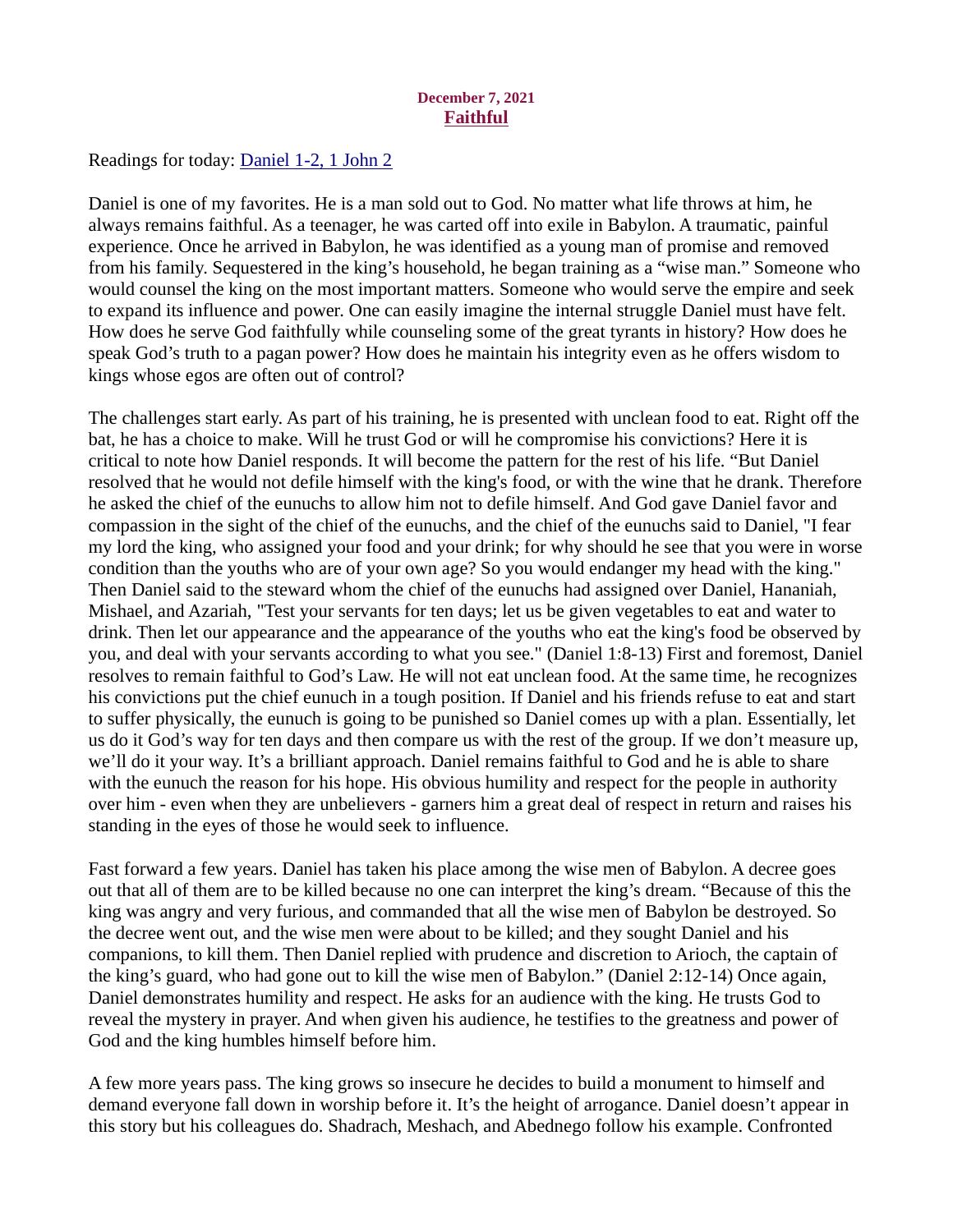with a situation which would force them to break the second commandment, they refuse to bow down in worship and instead remain faithful. The king is furious but the men answer him with grace and truth. "O Nebuchadnezzar, we have no need to answer you in this matter. If this be so, our God whom we serve is able to deliver us from the burning fiery furnace, and he will deliver us out of your hand, O king. But if not, be it known to you, O king, that we will not serve your gods or worship the golden image that you have set up." (Daniel 3:16-18) They are thrown into a furnace of fire. The king and his courtiers watch, waiting for them to be consumed. An incredible miracle happens as God Himself appears and delivers them from death. The result is again the humbling of the king. "Blessed be the God of Shadrach, Meshach, and Abednego, who has sent his angel and delivered his servants, who trusted in him, and set aside the king's command, and yielded up their bodies rather than serve and worship any god except their own God." (Daniel 3:28)

More years pass. More dreams and visions. The king actually goes insane for a period of time. Mysterious handwriting appears on a wall. Nebuchadnezzar gives way to Belshazzar who gives way to Darius. Political power shifts and once again Daniel finds himself put to the test. Now an old man, he has lived his life with great integrity. His political opponents try to dig up dirt on him but can't find any so they attack his faith. The core of who he is. They make it illegal to pray for thirty days. This is old hat for Daniel so he does what he always does. He continued his regular practice of prayer. When arrested, he humbly submitted to the king's injustice, trusting God with his fate. When God delivered him from the lions, Daniel answered the king with humility and respect, giving him the reason for his lifelong hope. "O king, live forever! My God sent his angel and shut the lions' mouths, and they have not harmed me, because I was found blameless before him; and also before you, O king, I have done no harm." (Daniel 6:21-22)

Daniel is an amazing example of faith to us all. In the way he lives his life, he shows us how to humbly and respectfully engage our increasingly non-Christian world in a faithful way. We do not have to relinquish our faith in Christ to serve in politics or business or education or any other field for that matter. However, holding onto Christ in our hearts means being prepared to give an answer for the hope we have in Him. People will ask. They may wonder why we do the things we do or refuse to act in ways that are dishonest or morally compromised. We may be attacked for our faith at times. Through it all, we are not to respond with violence or anger or fight for our "rights" but instead stand firm with humility and respect. We are not to resort to the underhanded ways of this world to accomplish the will of God. We must not use the ways of this world to achieve the purposes of God. Instead, we must let go and let God act as He chooses. Use us as He pleases. We must place our lives and our future in His hands.

Readings for tomorrow: Daniel 3-4, 1 John 3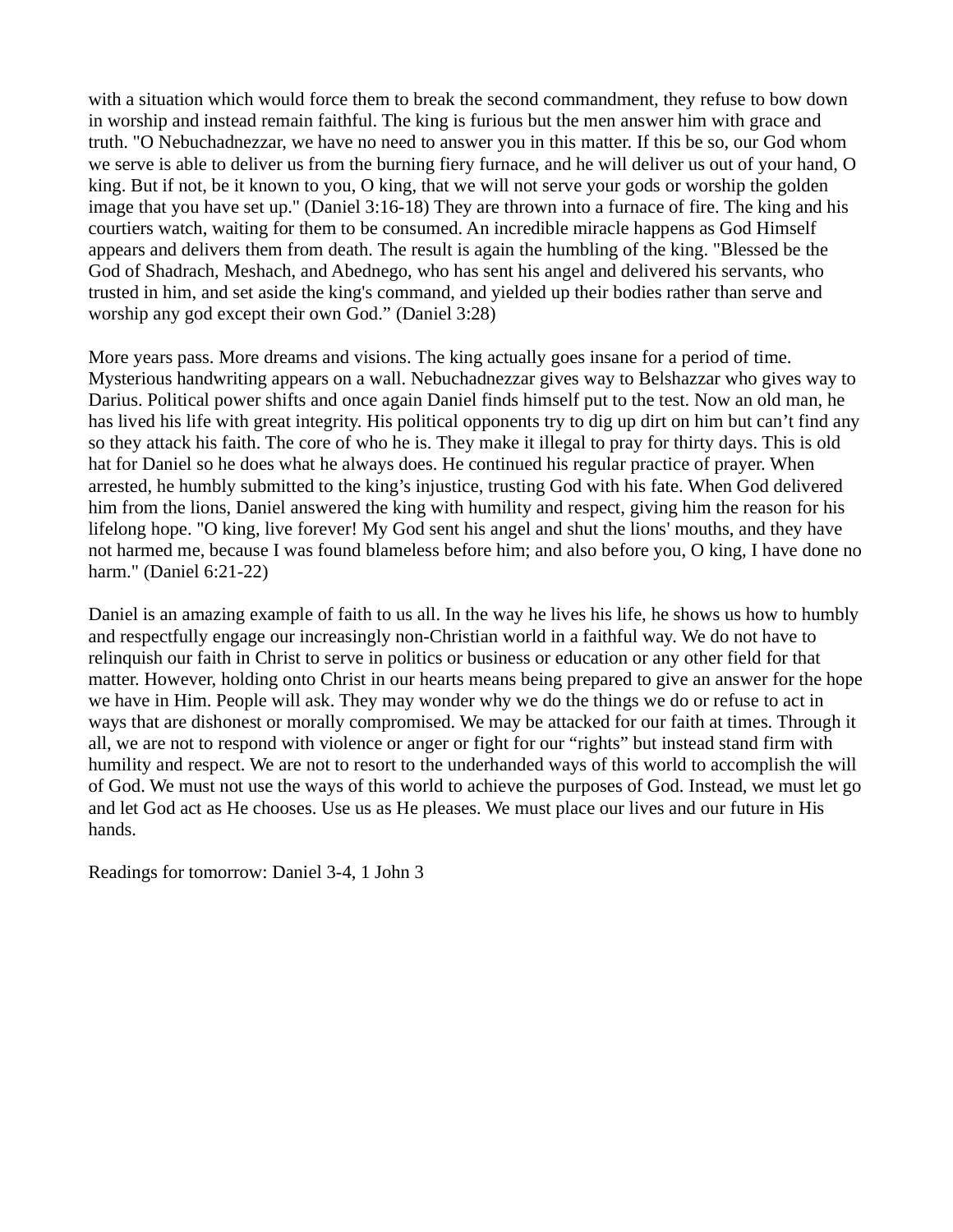#### December 8, 2021 Another in the Fire

<span id="page-11-0"></span>Readings for today: [Daniel 3-4, 1 John 3](https://www.biblegateway.com/passage/?search=Daniel+3-4%2C+1+John+3&version=ESV)

As I said yesterday, I love the book of Daniel. I think it's an important book for us to read in this particular cultural moment here in America. Our culture is rapidly cutting ties with it's Judeo-Christian heritage. This has created a moral vacuum that all kinds of secular, humanist theories have rushed in to fill. Formerly shared understandings about gender, sexuality, marriage, and family are all being upended or cast aside. Even professions like medicine, law, accounting, and science are now viewed as fluid and mutable for lack of a common moral framework. And while some important good has emerged like a deeper awareness of systemic injustice especially as it relates to economics and ethnicity, we no longer seem to have the moral resources to find a solution. Every proposal is viewed with deep suspicion because it comes embedded within power structures that are by definition corrupt. The result is chaos. Riots. Violent protests. Anarchy. So what's a Christian to do? How should a Christian respond? What does it look like to live in a thoroughly pagan world where "might makes right" and those in power will go to any lengths to stay in power?

Shadrach, Meshach, and Abednego faced similar challenges. They served at the whim of a megalomaniacal emperor who demanded the worship of his people. Nebuchadnezzar is one of history's greatest tyrants. He was initially pagan to the core. Believed himself to be a god. He had a statue of himself built of gold that was 90 feet high. He set it up in a broad plain where everyone could see it. He had scores of musicians ready to call people to worship. At the sound of their instruments, everyone was instructed to fall on their faces before the idol. Those who refused would be burned alive. So how did the three men respond?

First and foremost, they kept faith. They refused to break the First and Second Commandments. They refused to offer any god but Yahweh their devotion and worship. They would not bow down to any graven image or idol. Second, they humbly accepted the consequences of their choices. When Nebuchadnezzar confronts them and threatens them with death, their response is telling…"If this be so, our God whom we serve is able to deliver us from the burning fiery furnace, and he will deliver us out of your hand, O king. But if not, be it known to you, O king, that we will not serve your gods or worship the golden image that you have set up." (Daniel 3:17-18) They feel no need to fight back. No need to resist. No need to even object. They fully trust God. They place their lives in His hands. Third, they apparently take no credit for the miracle that takes place. When Nebuchadnezzar sees the fourth figure in the furnace and observes that Shadrach, Meshach, and Abednego are not harmed by the flames, he asks them to come out of the furnace. We don't know what they actually said to Nebuchadnezzar but the king's own words surely communicate what he must have heard, "Blessed be the God of Shadrach, Meshach, and Abednego, who has sent his angel and delivered his servants, who trusted in him, and set aside the king's command, and yielded up their bodies rather than serve and worship any god except their own God. Therefore I make a decree: Any people, nation, or language that speaks anything against the God of Shadrach, Meshach, and Abednego shall be torn limb from limb, and their houses laid in ruins, for there is no other god who is able to rescue in this way." Then the king promoted Shadrach, Meshach, and Abednego in the province of Babylon." (Daniel 3:28-30)

What a courageous example for us to follow! When faced with the challenges of our current cultural moment, we must resist the temptation to break faith. We too must stand strong in the Lord, trusting Him with our lives. We must accept that keeping faith will result in very real consequences. We may lose jobs or livelihoods. We may lose opportunities or be unjustly treated. We may be personally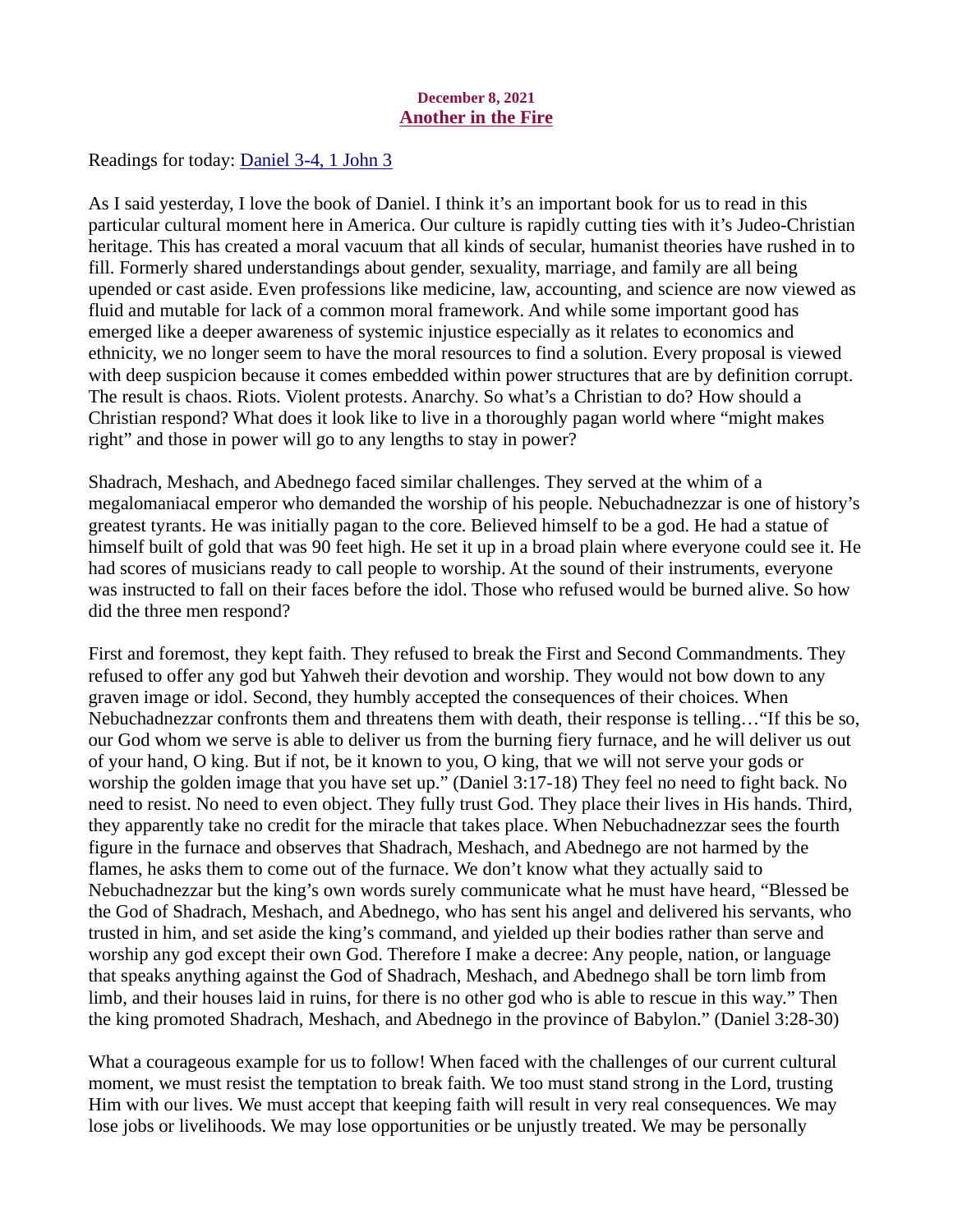attacked or denied certain rights. Who knows? Maybe we'll even eventually face prison for the crime of belief as many of our brothers and sisters do around the world. Rather than compromise or run or even resist, we must embrace the cost of discipleship. We must place our lives in God's hands and trust Him for provision and protection, whether in this life or the next.

A few years back, a great worship tune came out called, "Another in the Fire." I encourage you to give it a listen as you prayerfully reflect on today's reading.

https://m.youtube.com/watch?v=zmNc0L7Ac5c

Readings for tomorrow: [Daniel 5-6, 1 John 4](https://www.biblegateway.com/passage/?search=Daniel+5-6%2C+1+John+4&version=ESV)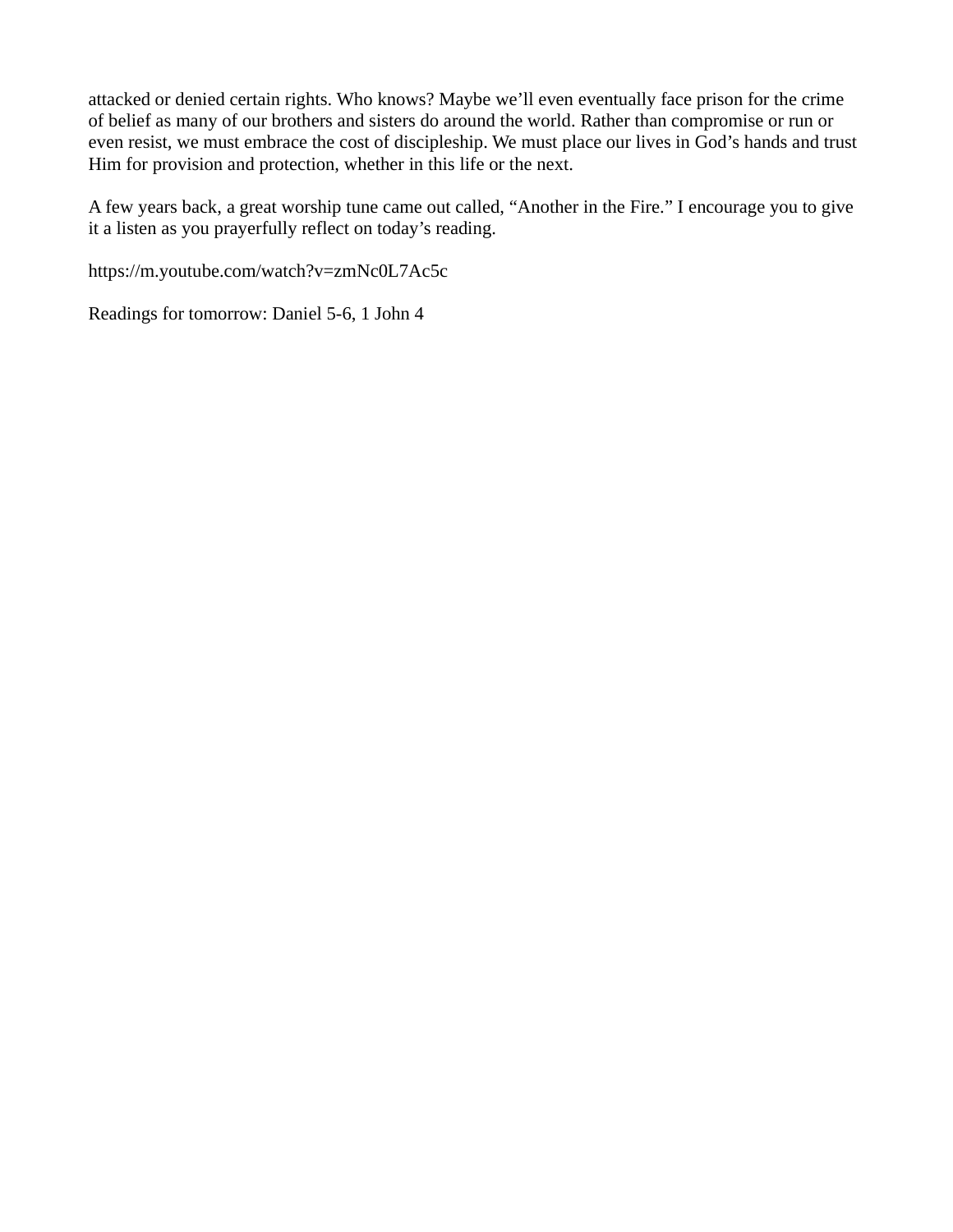#### December 10, 2021 Strange Visions

<span id="page-13-0"></span>Readings for today: [Daniel 7-8, 1 John 5](https://www.biblegateway.com/passage/?search=Daniel+7-8%2C+1+John+5&version=ESV)

What the book of Daniel is perhaps most famous for are the visions Daniel sees in the night. So much ink has been spilt trying to interpret the meaning of these dreams. Are they historical? Referring to past events and past kingdoms that have come and gone? Do they tell the future? Of a time when the great Enemy will rise and attack God's people? Are they both? Can we learn from what has happened in the past and look for those same signs to take place in the future? And what does it all mean for the Christian in 21st century America? How does it all relate to our daily lives?

I think we often miss the forest for the trees when it comes to reading Scripture. We get so wrapped up in the details. So lost in the weeds. And we lose sight of the overarching message God has for us. Daniel and his people are in exile. They have experienced national trauma on a level we simply cannot grasp or imagine. Their pain and suffering is real and terrible. Their hopes and dreams have been crushed out of existence. Ground under the heel of a merciless pagan empire. Everything they once held dear has been destroyed. These are the circumstances in which God has placed Daniel. He has been a counselor to pagan kings. He has served foreign rulers. He has done all he can to embrace the call God placed on His people back in Jeremiah to "Seek the welfare of the city where I have sent you into exile, and pray to the Lord on its behalf, for in its welfare you will find your welfare." (Jeremiah 29:7) And he has prospered. He has been given power and authority. He has access and influence. He has wealth and privilege. He is considered one of the greatest wise men the empire has ever produced. But one thing continues to set Daniel apart...his great faith.

Daniel never loses sight of God. Never loses hope in a future restoration where God will act to deliver His people once again. Daniel trusts God. Daniel is faithful to God. At great personal risk, Daniel has demonstrated this faith over and over again. Lions. Fiery furnaces. Under threat of torture and death. Daniel has seen it all and done it all and not only survived but thrived. And now God is again visiting him with visions and dreams. He is showing him the future. Kings and empires will rise and fall. The pain and suffering they inflict will be great. The fear they will engender will cause many to flee. Safety and comfort will be in short supply. But over it all, there is this promise…God is in control! God is on the move! God is bringing human history to a predetermined end with Christ taking His seat in glory and His kingdom shall never end.

"As I looked, thrones were placed, and the Ancient of Days took his seat; his clothing was white as snow, and the hair of his head like pure wool; his throne was fiery flames; its wheels were burning fire. A stream of fire issued and came out from before him; a thousand thousands served him, and ten thousand times ten thousand stood before him; the court sat in judgment, and the books were opened...I saw in the night visions, and behold, with the clouds of heaven there came one like a son of man, and he came to the Ancient of Days and was presented before him. And to him was given dominion and glory and a kingdom, that all peoples, nations, and languages should serve him; his dominion is an everlasting dominion, which shall not pass away, and his kingdom one that shall not be destroyed." (Daniel 7:9-10, 13-14) Forget the four great beasts. Forget the visions of lions and eagles and bears. Rams and goats thundering towards one another across the earth. Forget the terrifying beast with ten horns or the little horn with the big mouth. The focus of Daniel's vision is on the One called the Ancient of Days. The One who reigns and rules over it all. Pure as driven snow. Engulfed in holy fire. Tens of thousands at his beck and call. He judges the earth. He judges kings and rulers. He holds all dominion and power in His hand. And He calls to the Son of Man. Out of the clouds of heaven comes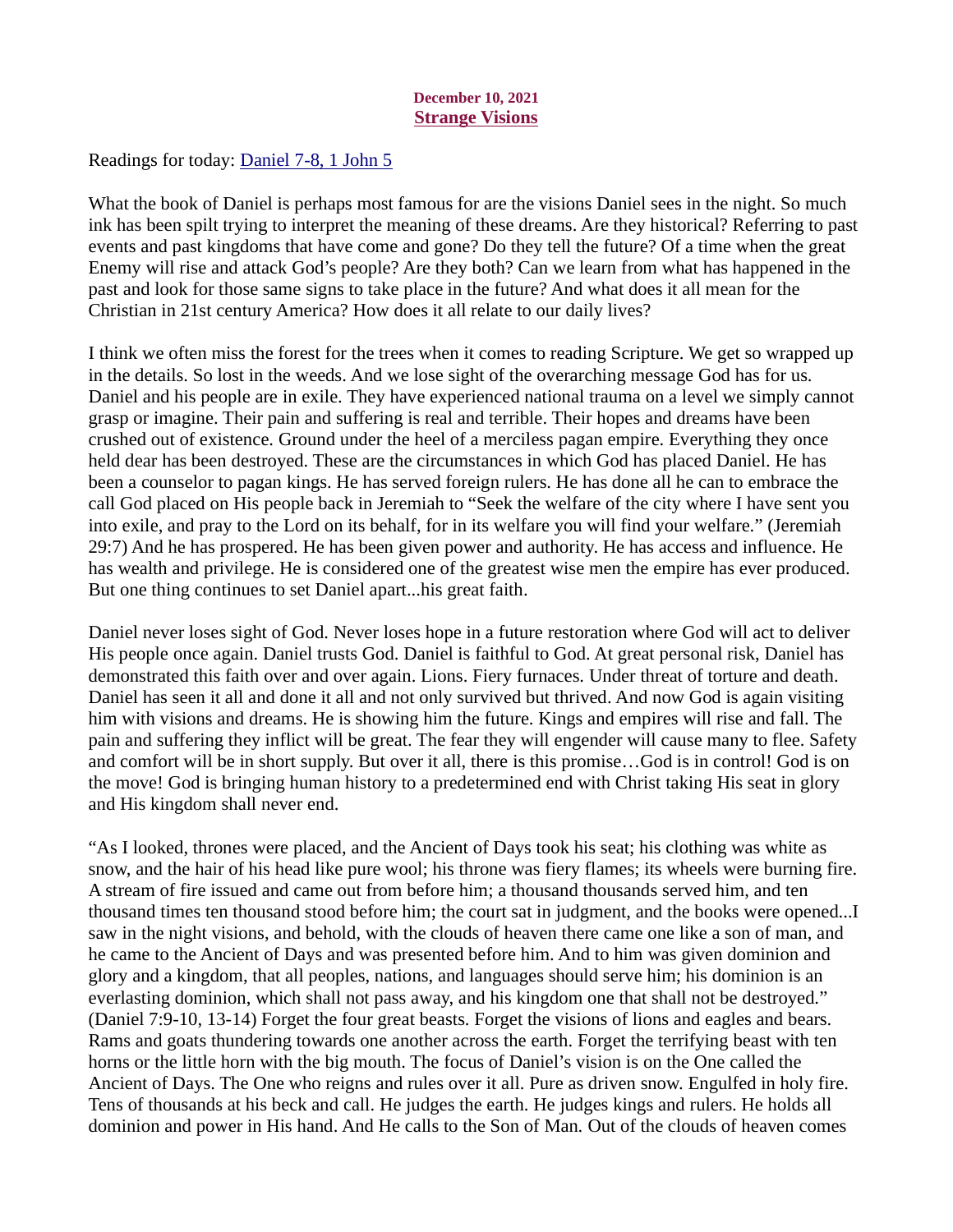the Christ and He is given all authority on heaven and on earth. All peoples and nations and tribes and tongues shall serve him. His kingdom shall never end. This is the main point of the vision Daniel receives. God letting his beloved prophet know He is not done. There is still hope. There will come a day when Christ shall come and all things shall be set right and made new.

And what happens to us on that great day? Listen to how Daniel describes it, "And the kingdom and the dominion and the greatness of the kingdoms under the whole heaven shall be given to the people of the saints of the Most High; his kingdom shall be an everlasting kingdom, and all dominions shall serve and obey him.'" (Daniel 7:27) We get to share in this glory! We get to share in this victory! When Christ comes again in glory, we will be given dominion and power and authority to reign and rule at His side and under His Lordship! There will be no more sin. No more evil. No more crying. No more pain. No more suffering. No more fear. For God Himself will be our God and we shall be His people! This is the great hope of the gospel! The great hope sealed by Christ's death and resurrection! An empty tomb bears witness! Millions upon millions throughout history all stand to give their testimony! Christ has died! Christ has risen! Christ will come again!

Readings for tomorrow: Daniel 9-10, 2 John 1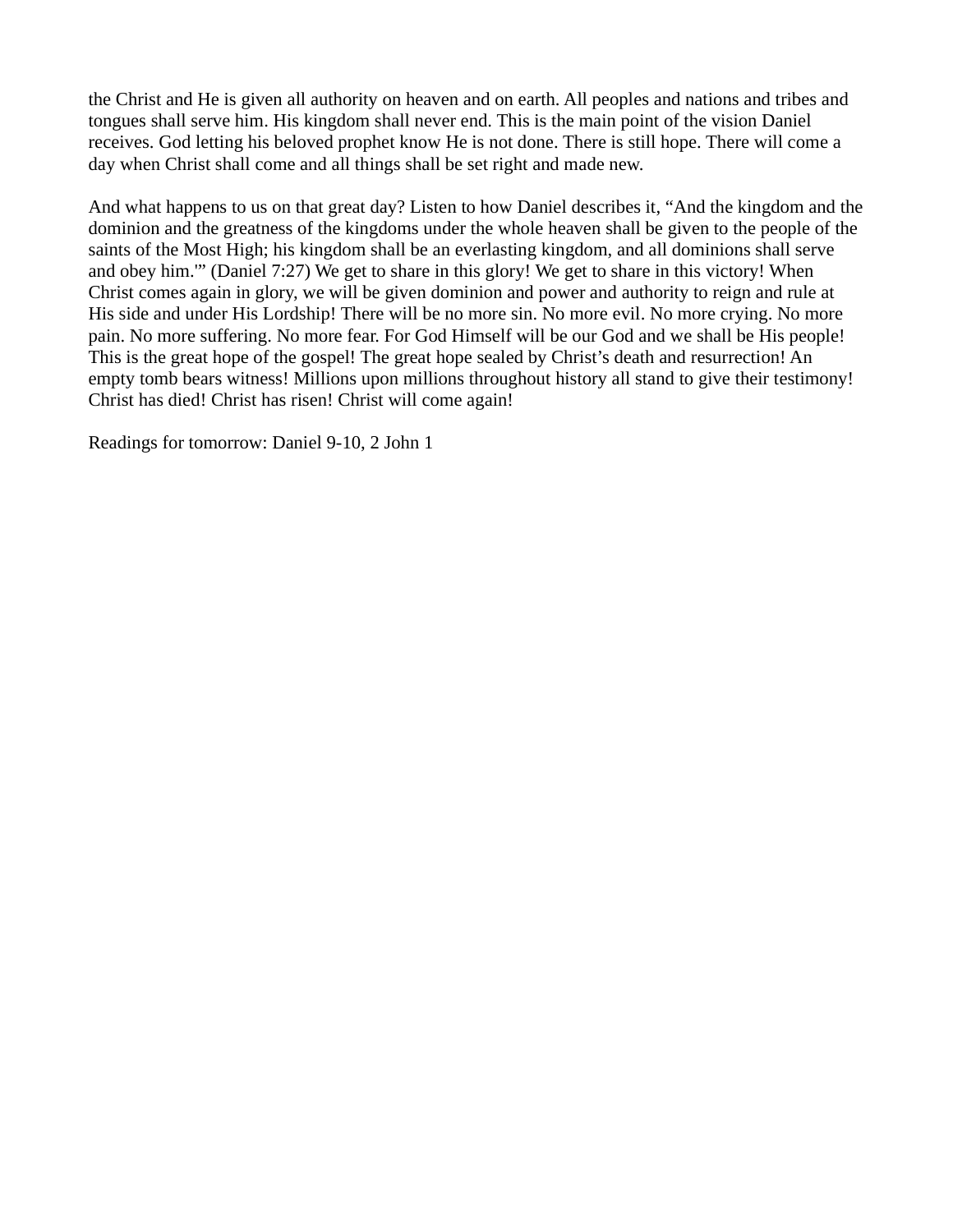# December 11, 2021 Systemic Sin

<span id="page-15-0"></span>Readings for today: [Daniel 9-10, 2 John 1](https://www.biblegateway.com/passage/?search=Daniel+9-10%2C+2+John+1&version=ESV)

The 16th century poet and priest, John Donne, once wrote these famous words…

No man is an island entire of itself; every man is a piece of the continent, a part of the main; if a clod be washed away by the sea, Europe is the less, as well as if a promontory were, as well as any manner of thy friends or of thine own were; any man's death diminishes me, because I am involved in mankind. And therefore never sent to know for whom the bell tolls; it tolls for thee.

It's a powerful reminder that we are intricately connected. We are part of a larger whole. What I do or do not do impacts those around me. I create ripple effects that I am largely oblivious to but are nonetheless very real. Daniel understood this, of course. And his prayer in chapter nine of our reading today reflects the Biblical truth that we are both individually as well as corporately responsible for sin. He uses the first person plural pronoun throughout. He says things like, "We have sinned and done wrong", "We have not listened to your servants", "All Israel has transgressed your law", and "We have not obeyed your voice." Daniel clearly understands he is part of a larger whole. Part of a larger community of people who are being held accountable for generational sin. He is being punished for things his forefathers did and it is righteous. It is just. It is good. He also doesn't pretend like he's perfect or somehow any different than those who came before him. He confesses his own sin and the ways he has contributed to their current predicament. He is as much to blame as any and acknowledges his own need for God's grace and mercy even as he prays for his people.

This is a hard truth for us to grasp. Especially if one lives in America. We have been raised on the myth that every man or woman is indeed an island. That one's success or failure in life is directly tied to the amount of effort one puts in. And while individual effort is absolutely essential for success, it is not the only factor in play. In fact, it may not even be the biggest factor! Certainly the start one gets in life makes a difference. One's physical and mental health. The stability of one's family of origin. Educational opportunities. Access to resources, especially financial resources, is key. Opportunities to advance in one's career. The elimination of any barriers that might otherwise impede upward mobility. The list goes on and on. Layer in the impact of local, state, and federal laws, social policy, community resources, etc. and I think you get the point. None of us is an island. None of us finds success purely on our own. All of us are part of something larger than ourselves that directly contributes or inhibits our ability to succeed.

Now there are some on the progressive left who want to eliminate personal responsibility altogether. They argue we are NOT responsible for own actions but are simply products of the environment that produces us. So we should not be held accountable. If we are unable to succeed in life, it's because the system is stacked against us. Expectations are thereby lowered. Equity of outcomes must be mandated and enforced. Standards must be eliminated because they are products of oppression. On the flip side, there are some on the conservative right who want to pretend like systemic oppression doesn't exist. They argue everyone is solely responsible for their own actions and all environmental challenges are essentially the same. They resist any attempt at reform. They refuse to acknowledge the structure barriers that do exist. They close their eyes to the many ways standards, outcomes, and standards are culturally bound and influenced. Christians must reject these false binaries. We must embrace the truth of Scripture that we are both personally and corporately responsible for our sin. Like Daniel, we must confess our personal and corporate guilt and ask for God's forgiveness. Furthermore, we must hold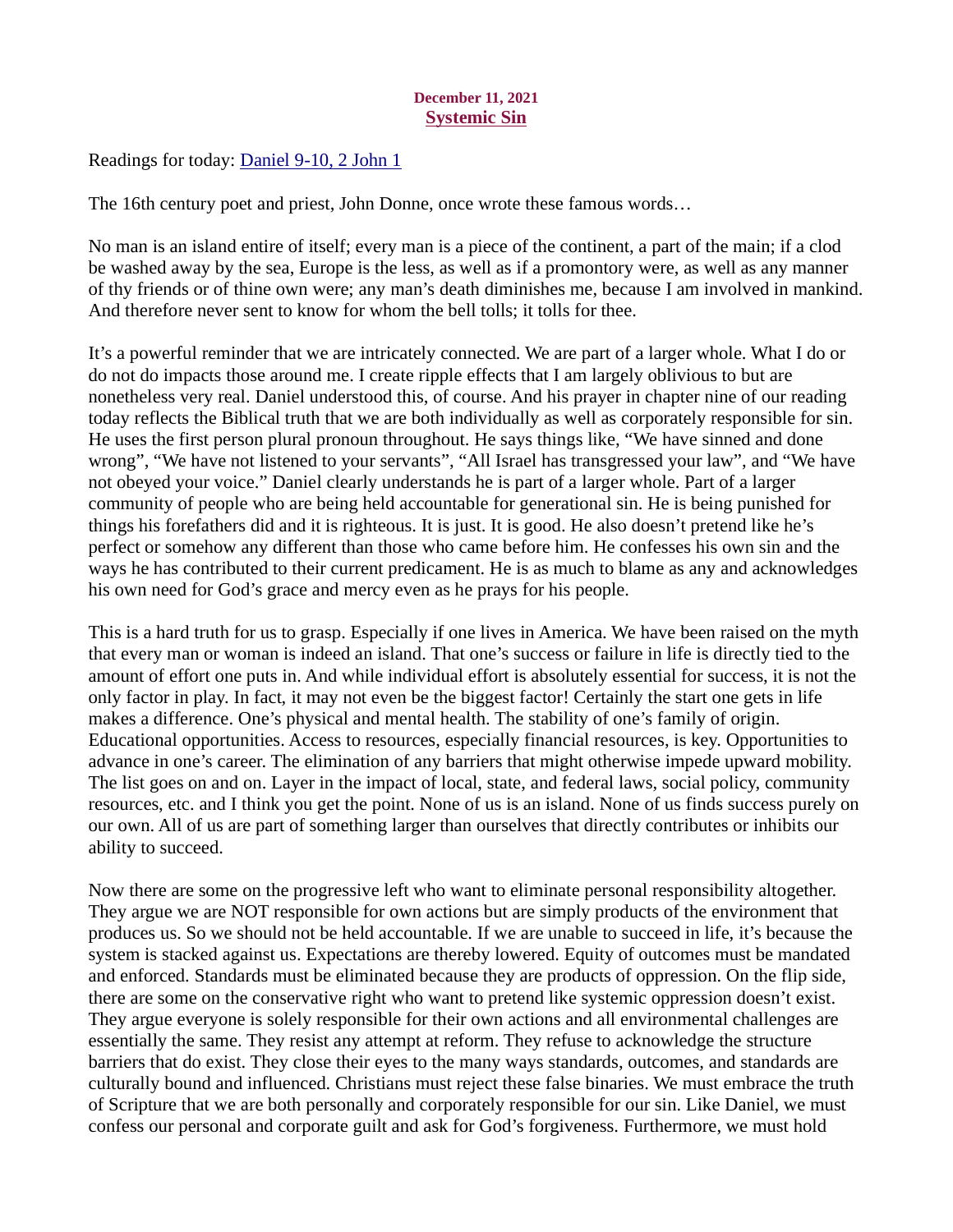both people and systems accountable. We must work for personal transformation and corporate reformation. We must work for personal holiness and communal/social justice. We must ask the Holy Spirit to help us see the ripples we create with the lives that we lead and do all we can to make sure we are spreading ripples of righteousness and peace.

Ultimately, this goes back to the most ancient of questions…"Am I my brother's keeper?" Am I responsible for my brother or sister and their well-being? Do I have a share in the lives of those around me? Am I aware of the impact I make with the words I say or do not say? The things I do or not do? Have I grasped the full effect of every dollar I spend? Every minute I waste? Every breath I take? The Lord's answer is clear. You are your brother's keeper. You are responsible for your sister. You are part of a larger whole. You are part of His family. You are part of His Body. You are a royal priesthood. A holy nation. A people for God's own possession. And the great news of the gospel is that just as sin and death and guilt and shame entered the world through one man, so did righteousness and grace and peace through the one man, Jesus Christ! He died for all sin. Personal and corporate. Individual and communal. He is the atoning sacrifice for the sins of the entire world! Thanks be to God!

Readings for tomorrow: None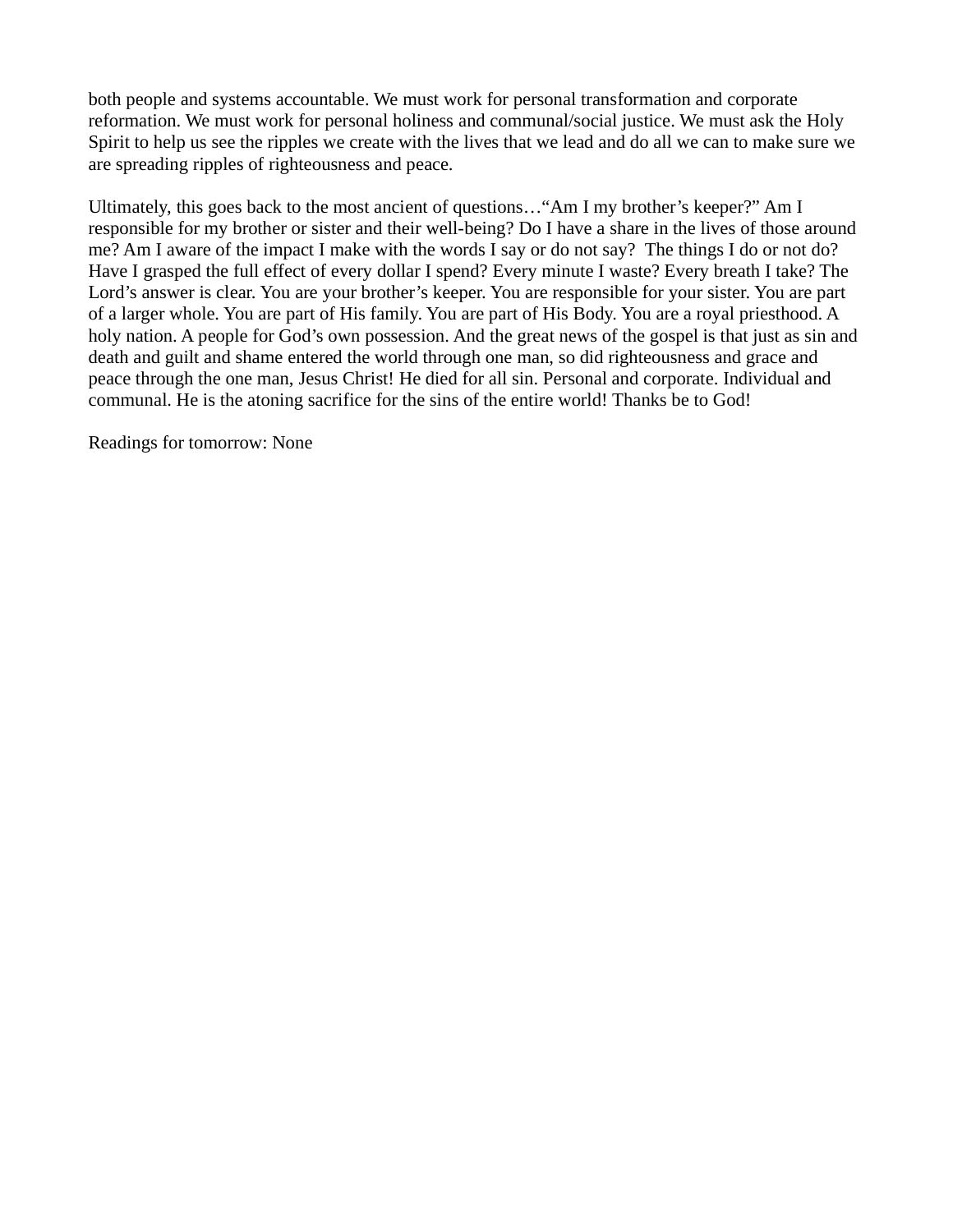# December 13, 2021 Spiritual Adultery

<span id="page-17-0"></span>Readings for today: [Daniel 11-12, Hosea 1-4, 3 John 1, Jude](https://www.biblegateway.com/passage/?search=Daniel+11-12%2C+Hosea+1-4%2C+3+John+1%2C+Jude&version=ESV)

As a pastor, I have spent countless hours counseling married couples. More often than not, they are in my office because one or both have been unfaithful. They have stepped out on their spouse with porn or with an old flame, a co-worker, perhaps even a prostitute. The pain is unspeakable. The betrayal beyond words. It is almost impossible to recover. Why? Because even in our sex-saturated culture there is a sense that sexual intimacy is the greatest gift one can give to another person. It is the gift of oneself. The gift of the deepest, most profound parts of oneself. It is an act that transcends simple physical pleasure, joining hearts and entangling souls in a deeply spiritual way. This is why God has always reserved it for the marriage covenant. Sex was something to be enjoyed within the bounds of an unconditional commitment to one other person for as long as you both shall live.

However, we have made a mockery of this gift. Our culture debases sexuality by promoting a hookup, swipe right culture. We called it sexual freedom and yet suffer from an epidemic of STD's, unplanned pregnancies, and sexual abuse. We thought it would lead to greater relational intimacy but the quality of our relationships continues to decline. Marriages fail as individuals pursue their own pleasure and fulfillment at the expense of the other. The sexual revolution continues to gain steam through social media, television, movies, etc. which are univocal in their declaration that we are at the mercy of our hormonal urges. Whatever feels good is right and true regardless of the collateral damage it leaves in our wake.

This is the central message of Hosea. God takes up the very real issue of adultery and employs it as a metaphor to describe the relationship between Himself and His people. He even calls His prophet Hosea to embody this relationship by marrying a prostitute. Hosea's pain is a reflection of God's pain. Hosea's heartbreak at Gomer's continual betrayals is a reflection of God's heartbreak over Israel's worship of the pagan gods. The names of Hosea's children reflect not only his suffering but the divine pathos of God Himself as He wrestles with the unconditional love He pledged to Israel. When Hosea purchases his bride back from the slave traders in Hosea 3, one is reminded of the incredible grace of God which relentlessly pursues us to the day we die.

It is abundantly clear, throughout the book of Hosea, that our only hope is the great faithfulness of God. The steadfast loyal love of God for His people. No matter what they may do or where they may go or how many times they play the "whore" and chase after other gods, Yahweh will not let go. He will redeem. He will save.

"Yet the number of the children of Israel shall be like the sand of the sea, which cannot be measured or numbered. And in the place where it was said to them, "You are not my people," it shall be said to them, "Children of the living God." And the children of Judah and the children of Israel shall be gathered together, and they shall appoint for themselves one head. And they shall go up from the land, for great shall be the day of Jezreel." (Hosea 1:10-11)

"Therefore, behold, I will allure her, and bring her into the wilderness, and speak tenderly to her. And there I will give her her vineyards and make the Valley of Achor a door of hope. And there she shall answer as in the days of her youth, as at the time when she came out of the land of Egypt. And in that day, declares the Lord, you will call me 'My Husband,' and no longer will you call me 'My Baal.' For I will remove the names of the Baals from her mouth, and they shall be remembered by name no more.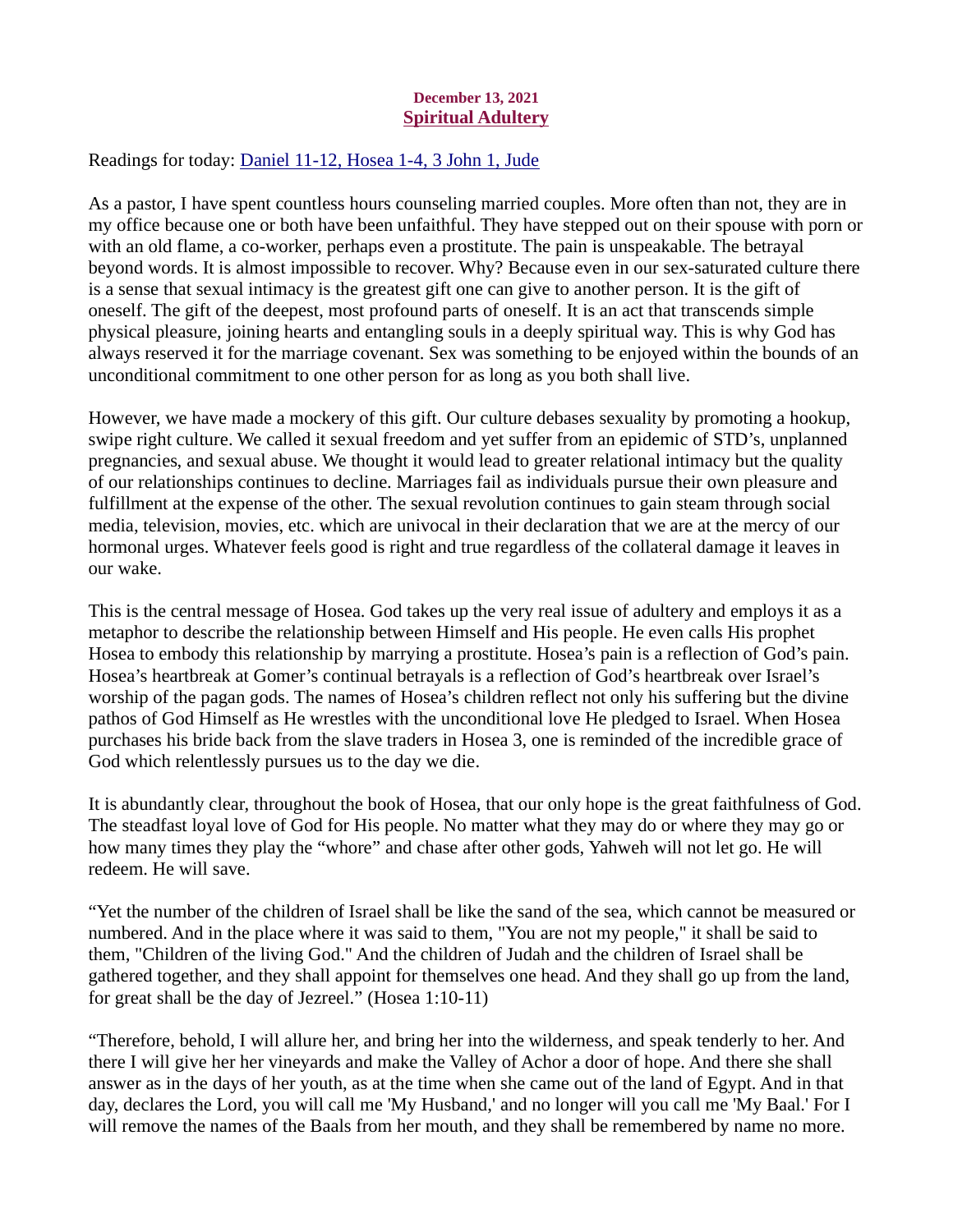And I will make for them a covenant on that day with the beasts of the field, the birds of the heavens, and the creeping things of the ground. And I will abolish the bow, the sword, and war from the land, and I will make you lie down in safety. I will betroth you to me in faithfulness. And you shall know the Lord." (Hosea 2:14-18, 20)

"Afterward the children of Israel shall return and seek the Lord their God, and David their king, and they shall come in fear to the Lord and to his goodness in the latter days." (Hosea 3:5)

This is the heart of the gospel. No matter how bad things get. No matter how many times we sin and fall short of the glory of God. No matter how far we run into the far country and play the prodigal. God is faithful. God is loyal. Steadfast. True. He will never stop pursuing. Never stop watching. Never stop waiting for us to repent and return. There is nothing that can separate us from His love. Nothing that can snatch us out of His hand. Nothing that can break the eternal covenant He first made with us. This is good news! Even great news for those who love God and are called according to His purpose!

Readings for tomorrow: [Hosea 5-6, Revelation 1](https://www.biblegateway.com/passage/?search=Hosea+5-6%2C+Revelation+1&version=ESV)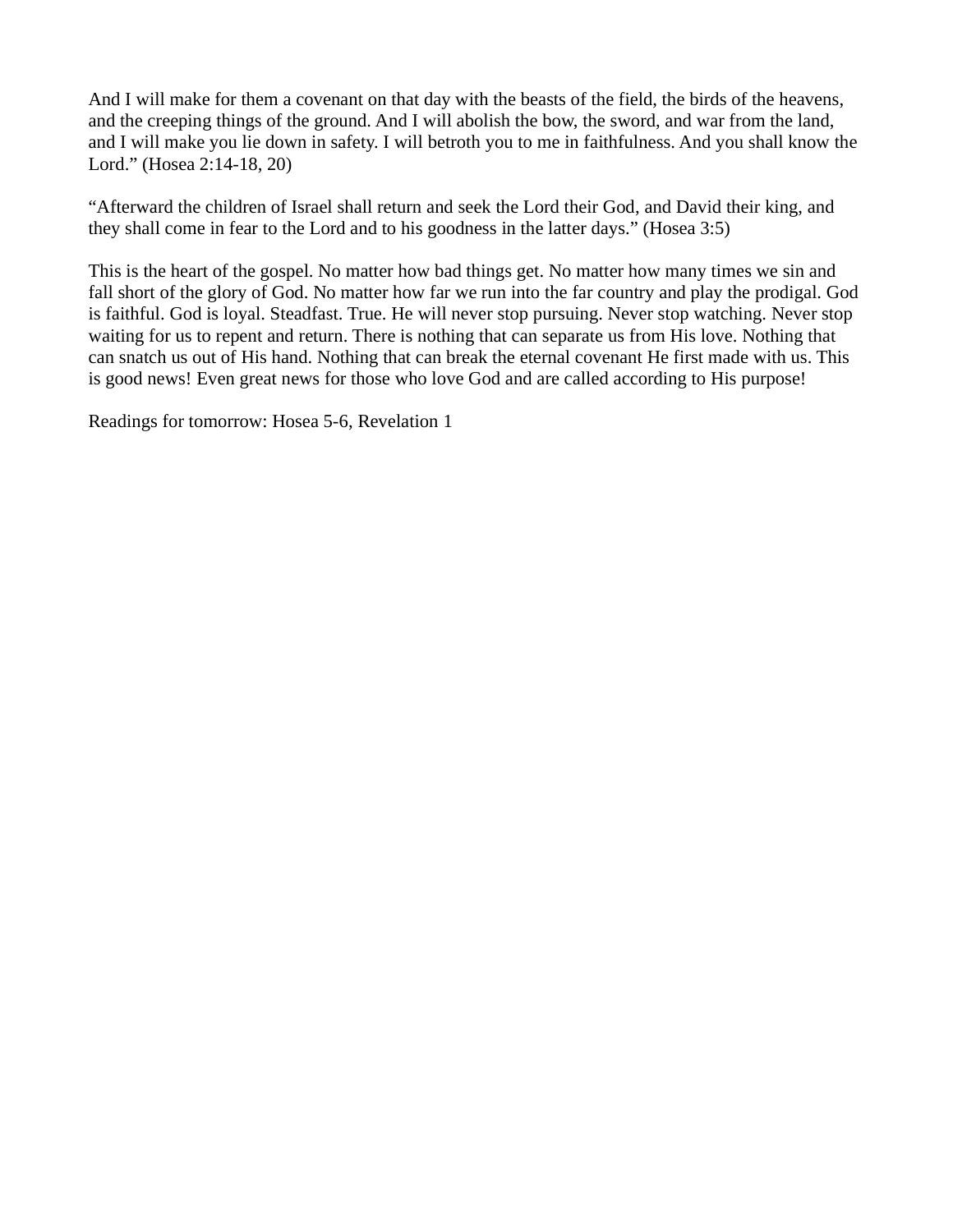# December 15, 2021 2nd Advent

<span id="page-19-0"></span>Readings for today: [Hosea 7-10, Revelation 2](https://www.biblegateway.com/passage/?search=Hosea+7-10%2C+Revelation+2&version=ESV)

One of the things I love most about reading through the Bible in a Year is getting to December and starting the Book of Revelation. Reading about the 2nd Advent of Christ while we celebrate the 1st Advent seems very appropriate. Even as we celebrate the joy of Jesus' birth, we find our hearts naturally turning towards the Day when He will come again. The great Day of Judgment when the living and the dead are raised. On that Day, heaven and earth come together in consummate glory and the reign of God is established once and for all.

When will it happen? How will it happen? No one really knows and the Book of Revelation is notoriously difficult to decipher and understand. So here are some basic ground rules as you wade into the final book of the Bible. First, it is written by John while in prison on the island of Patmos. In order to get this letter out to the churches, John had to write it in code. The Roman authorities would have screened every piece of communication coming in and out of the prison so John had to be careful. Second, the writing is apocalyptic which is a very specific genre known to many in the ancient world. The fantastic images and visions are hallmarks of this type of literature. Third, the churches John is writing to are under persecution. They are facing the prospect of torture and death on a daily basis. This book is meant to encourage and equip them so they can endure the rough days ahead. Fourth, many different Christians approach this book from many different interpretive angles. There is no one way to read this book and we want to make sure to extend liberty and charity to one another as we go. Wherever you land on the "End Times" theological spectrum, what's most important is that we all agree Jesus will come again.

So let me begin this home stretch with one of my favorite verses..."I am the Alpha and the Omega," says the Lord God, "who is and who was and who is to come, the Almighty." (Revelation 1:8) God spoke the first Word in creation and God will have the last Word in consummation. He who began all things, will bring them to a close according to His will and good pleasure. God is. This is all we know. This is really all we can say. God stands outside the time and space continuum He created and will remain there looking in until He determines the time is right for His return. As John said in His Gospel, God revealed Himself to the world but the world did not recognize Him. He revealed Himself to His people, His family, and they rejected Him. When He comes again, every knee will bow and every tongue confess that He is Lord. He will leave no doubt. "Behold, he is coming with the clouds, and every eye will see him, even those who pierced him, and all tribes of the earth will wail on account of him. Even so. Amen." (Revelation 1:7)

These are important words to reflect on as we begin as are the Spirit's warnings to the seven churches. They provide a good spiritual barometer to help us discern how ready we truly are for Christ's return. Have we abandoned our first love? Are we facing persecution for our faith? What idols do we cling to? What sexual immorality do we engage in? Do we tolerate sin? Are we ambivalent towards the gospel? Is our faith lukewarm at best?

These are important matters for prayer as we close out one year and head into another. What spiritual resolutions will you make in 2022 to grow your relationship with Christ and His church? What commitments will you take on as you seek to serve Christ and make His name known?

Readings for tomorrow: Hosea 11-14, Revelation 3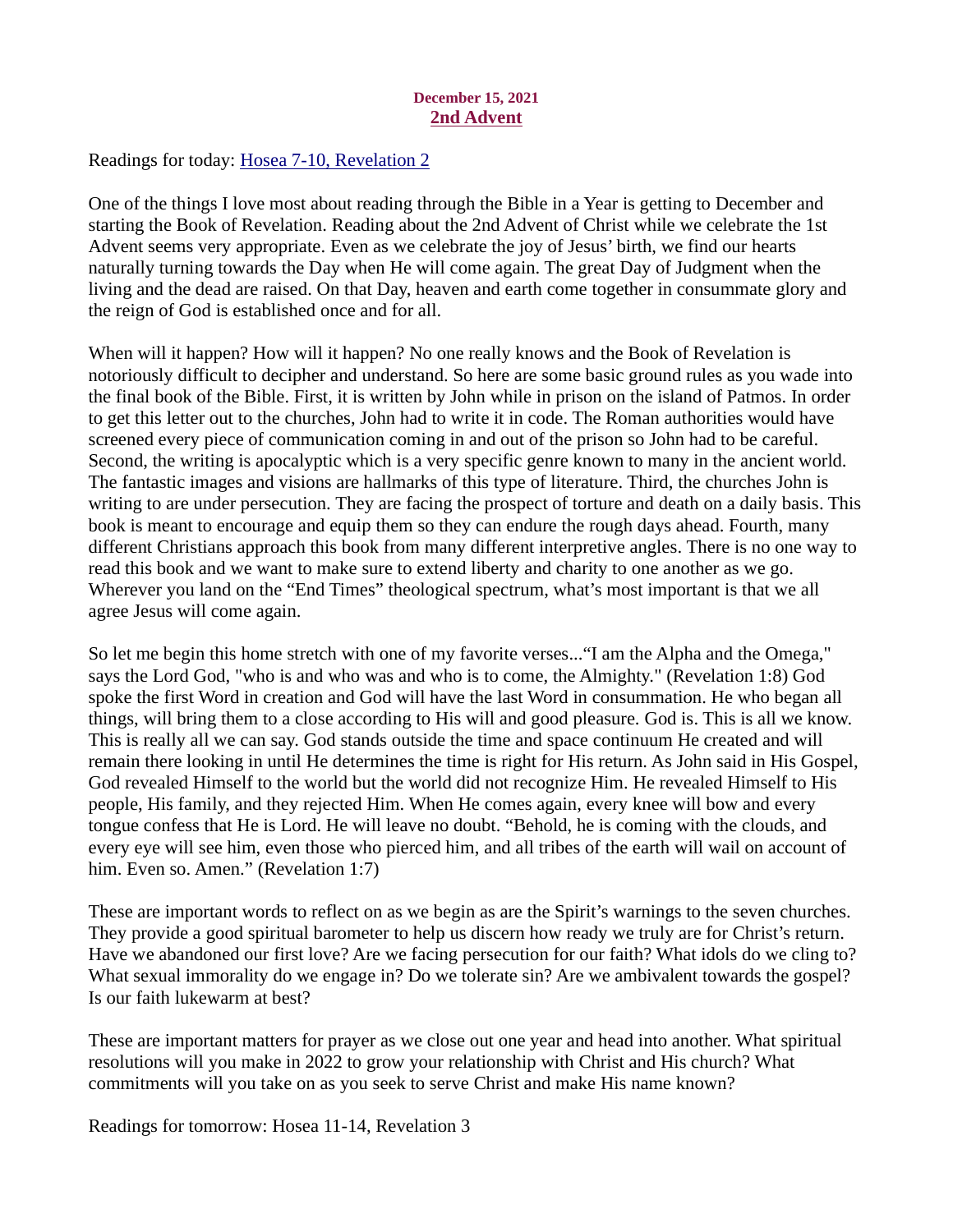# December 16, 2021 Radical Love of God

<span id="page-20-0"></span>Readings for today: [Hosea 11-14, Revelation 3](https://www.biblegateway.com/passage/?search=Hosea+11-14%2C+Revelation+3&version=ESV)

In the midst of all the judgment in Hosea, hope springs eternal. God loves His people with an everlasting love. He cannot abandon them to their fate. He cannot relinquish them or give them up. He cannot walk out on them. His love is steadfast. True. Loyal. Even in the face of betrayal and adultery and sin. I love how Hosea 11 describes God's love...

"When Israel was a child, I loved him, and out of Egypt I called my son...it was I who taught Ephraim to walk; I took them up by their arms, but they did not know that I healed them. I led them with cords of kindness, with the bands of love, and I became to them as one who eases the yoke on their jaws, and I bent down to them and fed them." (Hosea 11:1, 3-4) One thing we must always remember when reading the Scriptures is that God has revealed Himself to us as Father. Abba. Daddy. This description is a precious one every parent can understand. We teach our children to walk. We watch them take those first steps. We hold them in our arms. Comfort them when they fall. Bandage up their nicks and cuts and "owies." We lead them throughout the course of their lives, always desiring what is good for them. We provide for them. Train them. Discipline them. Teach them. This is our calling as a parent and it is notable that God chooses this particular metaphor to describe His relationship with His people.

"How can I give you up, O Ephraim? How can I hand you over, O Israel? How can I make you like Admah? How can I treat you like Zeboiim? My heart recoils within me; my compassion grows warm and tender. I will not execute my burning anger; I will not again destroy Ephraim; for I am God and not a man, the Holy One in your midst, and I will not come in wrath. They shall go after the Lord; he will roar like a lion; when he roars, his children shall come trembling from the west; they shall come trembling like birds from Egypt, and like doves from the land of Assyria, and I will return them to their homes, declares the Lord." (Hosea 11:8-11) How many of us as parents have watched our children go astray? Watch them wander off the path? Watch them choose self-destruction? How many times have I sat in my office across from parents trying to give them hope for their addicted son or estranged daughter? How many times have I prayed these very words myself over my own children? No matter what they do, I cannot give them up. I cannot hand them over. I cannot let go. I will always love them. I will always cherish them. I will always pursue them. I imagine the same is true for every parent reading these words today. Isn't a great comfort to know God feels this same way?

All those who believe in Jesus Christ are adopted as sons and daughters into the family of God. God becomes our father. We become His children. Like Israel, we too have sinned. We too have gone astray. We too have chased after other gods. Idols in our lives. Whatever we wrap our lives around that is NOT God. Thankfully, our Father is merciful and gracious. He disciplines us in His love. And when we feel His discipline, what should our response be? Hosea 10:12, "Sow for yourselves righteousness; reap steadfast love; break up your fallow ground, for it is the time to seek the Lord, that he may come and rain righteousness upon you." When we repent and turn back to God, we will find Him waiting with open arms. Ready to welcome us back home.

Readings for tomorrow: Joel 1-3, Revelation 4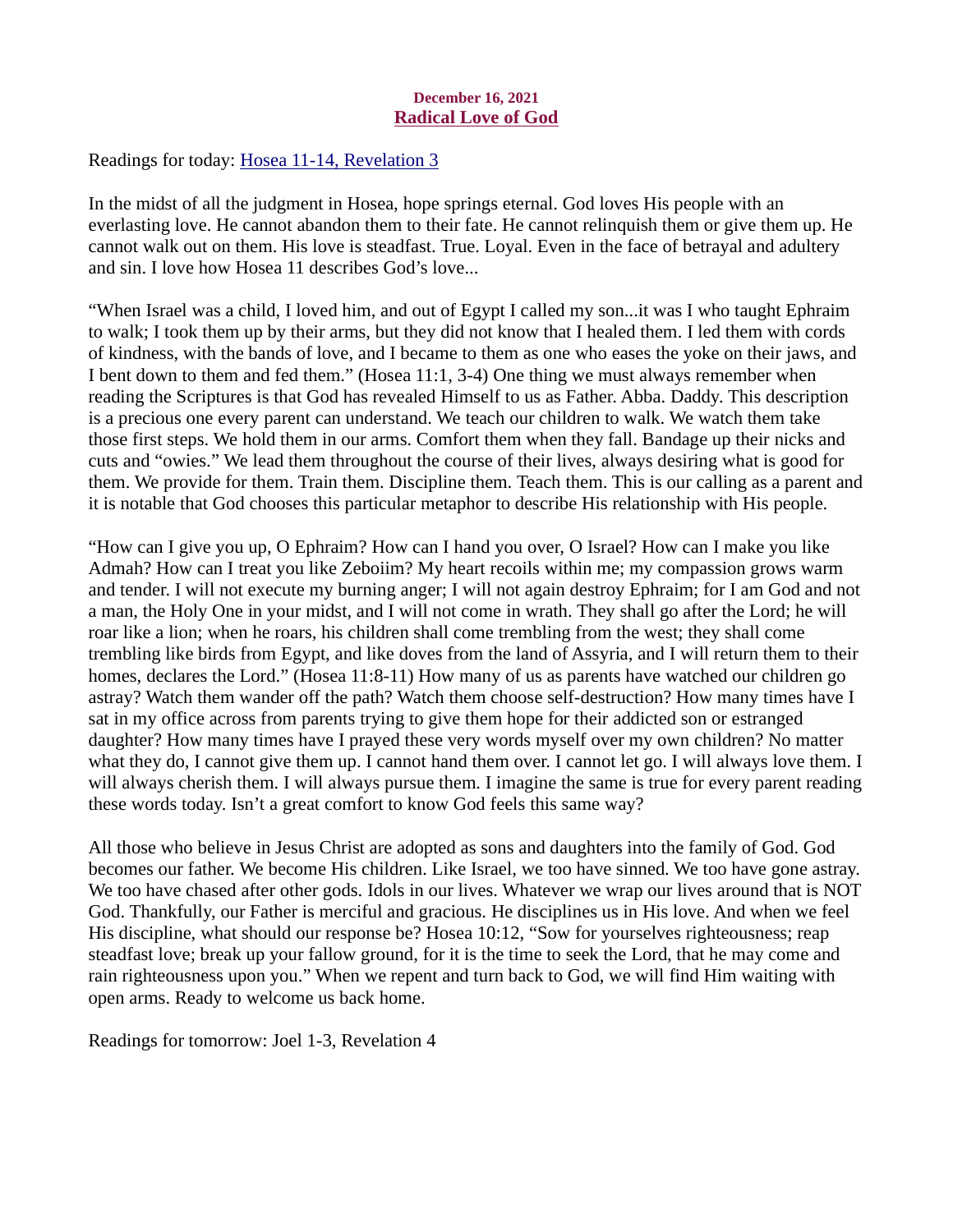# December 17, 2021 Revival

<span id="page-21-0"></span>Readings for today: **Joel 1-3, Revelation 4** 

Joel is my favorite "minor prophet" of the Old Testament. Perhaps because I have witnessed firsthand the aftermath of a locust plague. I have been in areas suffering from tremendous drought. Seen the impact of famine. Talked with people whose "seeds shrivel under the clods" and whose "beasts groan" as they search in vain for food. I have prayed for them in their desperation. Cried out to God on their behalf. Fasted, wept, and mourned with them. I have also rejoiced with them when the rains finally came. When their crops flourished in the fields. Their herds grew sleek and fat. I have seen God restore the years the locusts had eaten and it is glorious.

Joel is talking about more than seedtime and harvest, of course. What he really is referring to is spiritual renewal and revival. Israel was languishing. She was struggling both physically and spiritually. The dry and barren wastelands that once were filled with so much life were simply an outward representation of what was taking place in their hearts. They had departed from God. They had left their source of life and were suffering as a result. Joel calls for revival. He calls for God's people to return to the Lord with their whole hearts. He longs for the day when their spiritual life as a people will be renewed. We see some of the same dynamics in play today. There is a lot of talk in the American church about revival. A lot of prayers ascend asking God to bring renewal. To pour out His Spirit. To bless our nation. To awaken the slumbering hearts of God's people across our great land. Why then does revival not come? Why does our culture continue it's rapid descent into chaos? Why is there such a rise in hate and anger and rage? Why is God not answering our prayers?

According to Joel, the answer is quite clear. Repentance always precedes revival. We have not yet come to the end of ourselves. We have not yet exhausted our strength. We still believe on some level that it is up to us and our programs and our resources to bring this revival about. If we could just elect the right person. Just put the right programs in place. Just attend church more often. Just engage with more emotion in worship. We will seemingly do anything and everything to avoid falling on our faces, helpless before the Lord. We will do all we can to avoid acknowledging our failures, putting on sackcloth and ashes. We simply refuse to bow the knee, confess our sins both personal and corporate, and cry out to God. And this is why revival has not and will not come to the American church. We are too puffed up. Too prideful. Too divided. Too rich. Too comfortable. To consumer-driven. We spend more time complaining and arguing about worship styles like music than we do in heartfelt prayer. We spend far too much time guarding our hearts because we've been wounded rather than forgiving those who hurt us. We have such little faith and are not willing to put the time and effort into deepening our spiritual lives. I know these are broad generalizations but study after study confirms they are true.

Joel speaks prophetically to the American church. To our church. To my church. To my own heart.

"Put on sackcloth and lament, O priests; wail, O ministers of the altar. Go in, pass the night in sackcloth, O ministers of my God! Because grain offering and drink offering are withheld from the house of your God. Consecrate a fast; call a solemn assembly. Gather the elders and all the inhabitants of the land to the house of the Lord your God, and cry out to the Lord." (Joel 1:13-14)

"Yet even now," declares the Lord, "return to me with all your heart, with fasting, with weeping, and with mourning; and rend your hearts and not your garments." Return to the Lord your God, for he is gracious and merciful, slow to anger, and abounding in steadfast love; and he relents over disaster. Who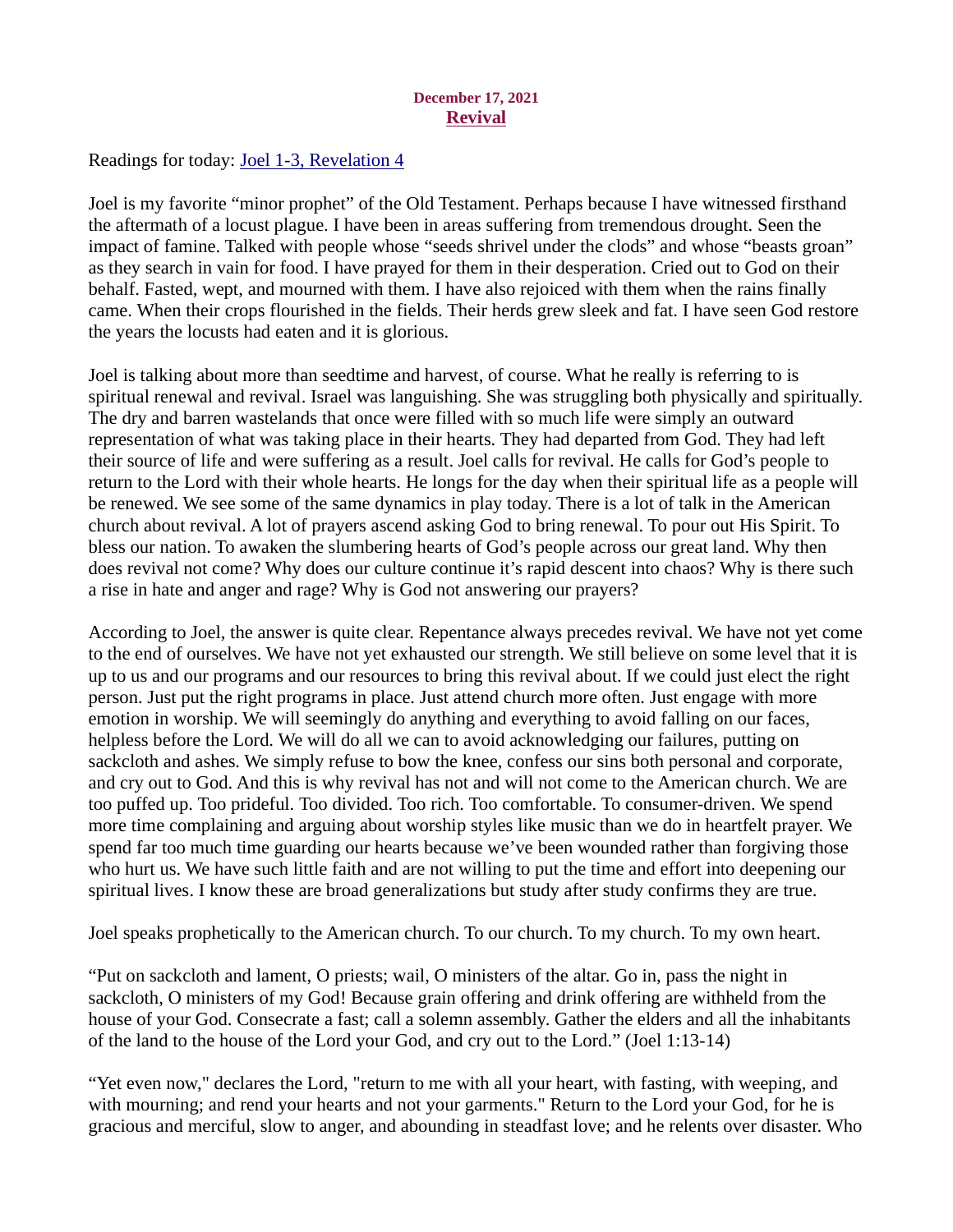knows whether he will not turn and relent, and leave a blessing behind him, a grain offering and a drink offering for the Lord your God?" (Joel 2:12-14)

"Blow the trumpet in Zion; consecrate a fast; call a solemn assembly; gather the people. Consecrate the congregation; assemble the elders; gather the children, even nursing infants. Let the bridegroom leave his room, and the bride her chamber. Between the vestibule and the altar let the priests, the ministers of the Lord, weep and say, "Spare your people, O Lord, and make not your heritage a reproach, a byword among the nations. Why should they say among the peoples, 'Where is their God?" (Joel 2:15-17)

These are challenging words. Joel is unafraid to get in our face. They leave us no room for equivocation. We either accept them or reject them and the consequences of our decision is clear. Reject them to our own peril or accept them and receive God's promise.

"Be glad, O children of Zion, and rejoice in the Lord your God, for he has given the early rain for your vindication; he has poured down for you abundant rain, the early and the latter rain, as before. "The threshing floors shall be full of grain; the vats shall overflow with wine and oil. I will restore to you the years that the swarming locust has eaten, the hopper, the destroyer, and the cutter, my great army, which I sent among you." (Joel 2:23-25)

"And it shall come to pass afterward, that I will pour out my Spirit on all flesh; your sons and your daughters shall prophesy, your old men shall dream dreams, and your young men shall see visions." (Joel 2:28)

Friends, the answer we keep avoiding is simply this...surrender. Relinquishment. Submission. To God's will and God's ways and most importantly, God's love. Until we do this, we will not see revival come. Repentance is the precondition to revival. Surrender is the precondition to the pouring out of God's Spirit. We cannot receive from God until we open our hearts and unclench our fists. And this is a process. It's not something that happens easily. It is a daily decision we make to place ourselves before the Lord. Believe Him for who He is and what He has to say. Bow the knee and obey His commands.

Readings for tomorrow: Amos 1-3, Revelation 5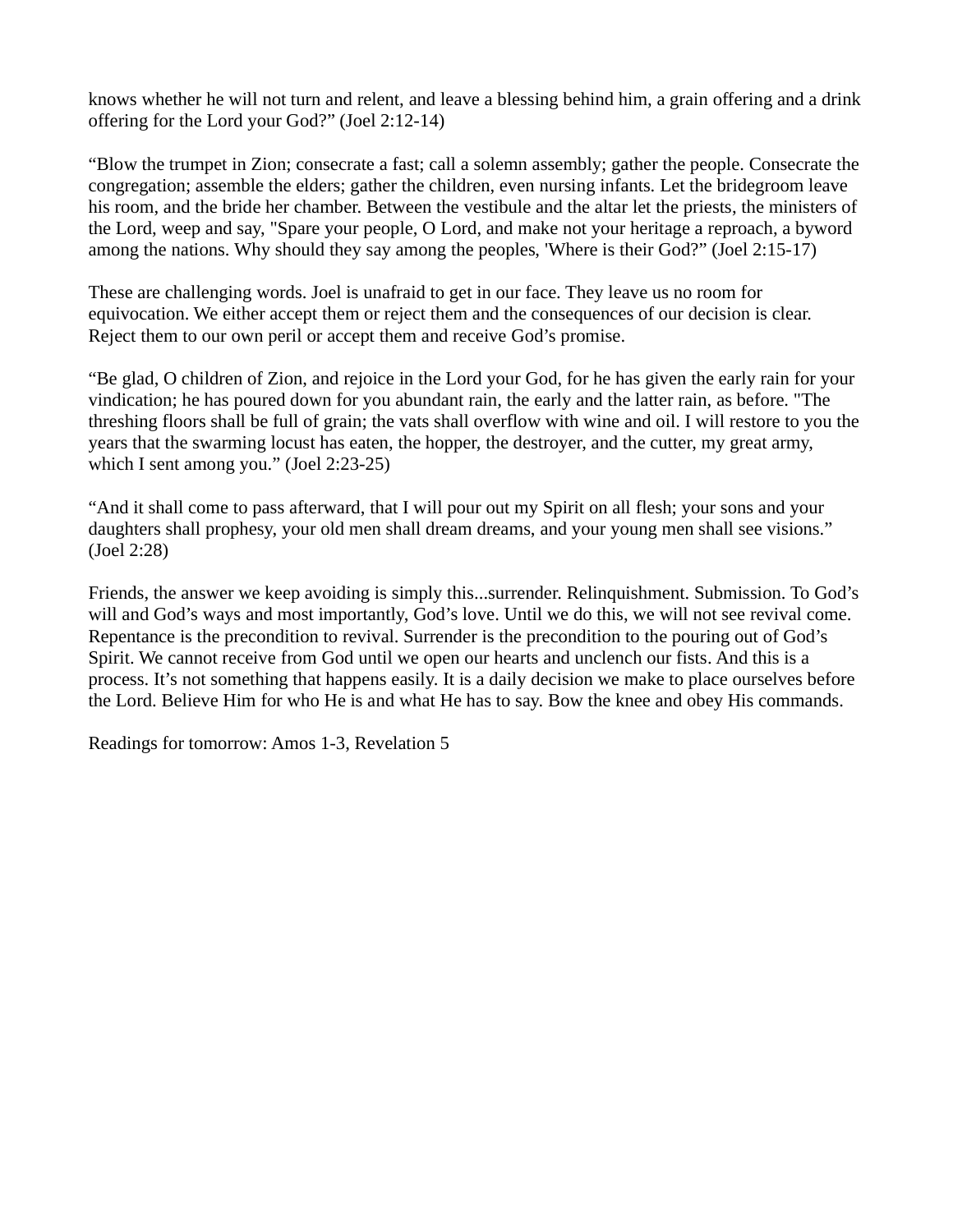# December 18, 2021 God's Justice

<span id="page-23-0"></span>Readings for today: [Amos 1-3, Revelation 5](https://www.biblegateway.com/passage/?search=Amos+1-3%2C+Revelation+5&version=ESV)

We all want justice. We want those who do evil to get what they deserve. We want those who commit the crime to do the time. No one is above the law. No one should get a pass. It doesn't matter if they are a President or a member of the US Congress. A lawyer or a doctor. A pastor or a priest. Everyone is subject to the governing authorities and all should be held accountable for their actions. We believe this passionately. It's driving so many of our political debates right now. It's the underlying issue at stake in our conversations around race and poverty. Justice is all we seem to talk about these days.

But what about God's justice? What happens when God judges the nations of the earth? How do we feel when we read about God's judgment on Damascus, Gaza, Tyre, Edom, the Ammonites, and Moab for the violence and suffering they caused? What do we think when God applies the "eye for an eye" standard against those who transgress His Law? More often than not, we start to backpedal. We start making excuses. We reject God's justice as too harsh and unforgiving. We recoil at the awful and terrible suffering He inflicts. We begin to question His character and ask why He does not show mercy. Why do we have such a problem with God's justice?

I think it's because down deep - in the dark and secret places of our hearts that we don't want to talk about - we all know we are guilty. We all know we are sinful. We all know we make mistakes. We all know we've committed crimes against God and against our fellow human beings every single day. And while we seemingly have no problem crying out for justice against others, we certainly don't want that same standard applied to us. We don't think twice about attacking someone on social media but never want those same guns turned on us. We quickly impugn another person's character, question their motives, and assume the absolute worst of their intentions but we definitely want to be given a break. Shown a little grace. Given a little mercy. In short, we are so quick to judge others but so unwilling to judge ourselves.

The same was true for Israel. They were the people of God. They enjoyed a special relationship with their Creator. "You only have I known of all the families of the earth…" (Amos 3:2) God had chosen them from among the nations of the earth. He had shown them favor. Showered them with blessing. Given them His Law. And God's desire was that they would become a light to the pagan nations that surrounded them. They would serve as His instrument of salvation in the world. But Israel rejected God's Word. They rebelled against God's Law. They betrayed God at every turn. So God lays down His judgment on His own people. It is terrible and swift and complete. They would not escape God's justice.

What was true for the people of Israel was true for the churches of Revelation. What was true for the churches of Revelation remains true for us today. We all stand under God's judgment. We are all subject to God's justice. All of us are guilty. All of us stand condemned. Left on our own with no advocate to speak for us before the Father, all of us would suffer the same fate as the pagan nations that surrounded Israel or the Nicolaitans whom God hated. This is why we need Jesus. The Righteous One who took our place. Stood as our substitute. Took the punishment we deserved. Satisfied the demands of God's justice. Turned aside God's wrath. It is only through faith in Christ that we escape the wrath to come. This is the true message of Christmas. God loving the world so much He sends His only Son to suffer on our behalf. God desiring none to perish so He takes the sin of the world on His own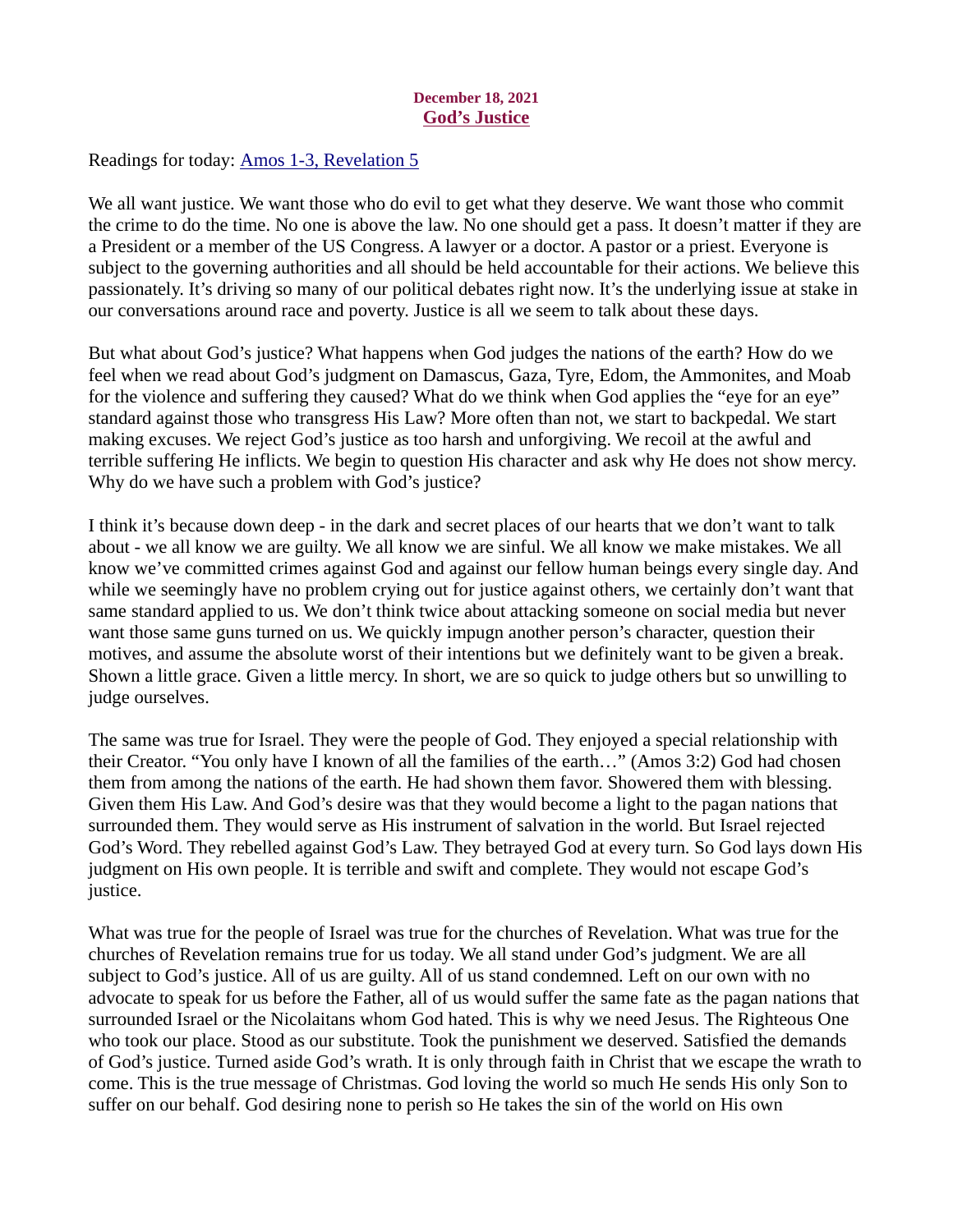shoulders. God unwilling to watch the creature made in His image continue their descent into darkness, evil, and pain so He plunges into the depths to rescue. To save. Thanks be to God for the gift of Jesus!

Readings for tomorrow: Amos 4-9, Revelation 6-7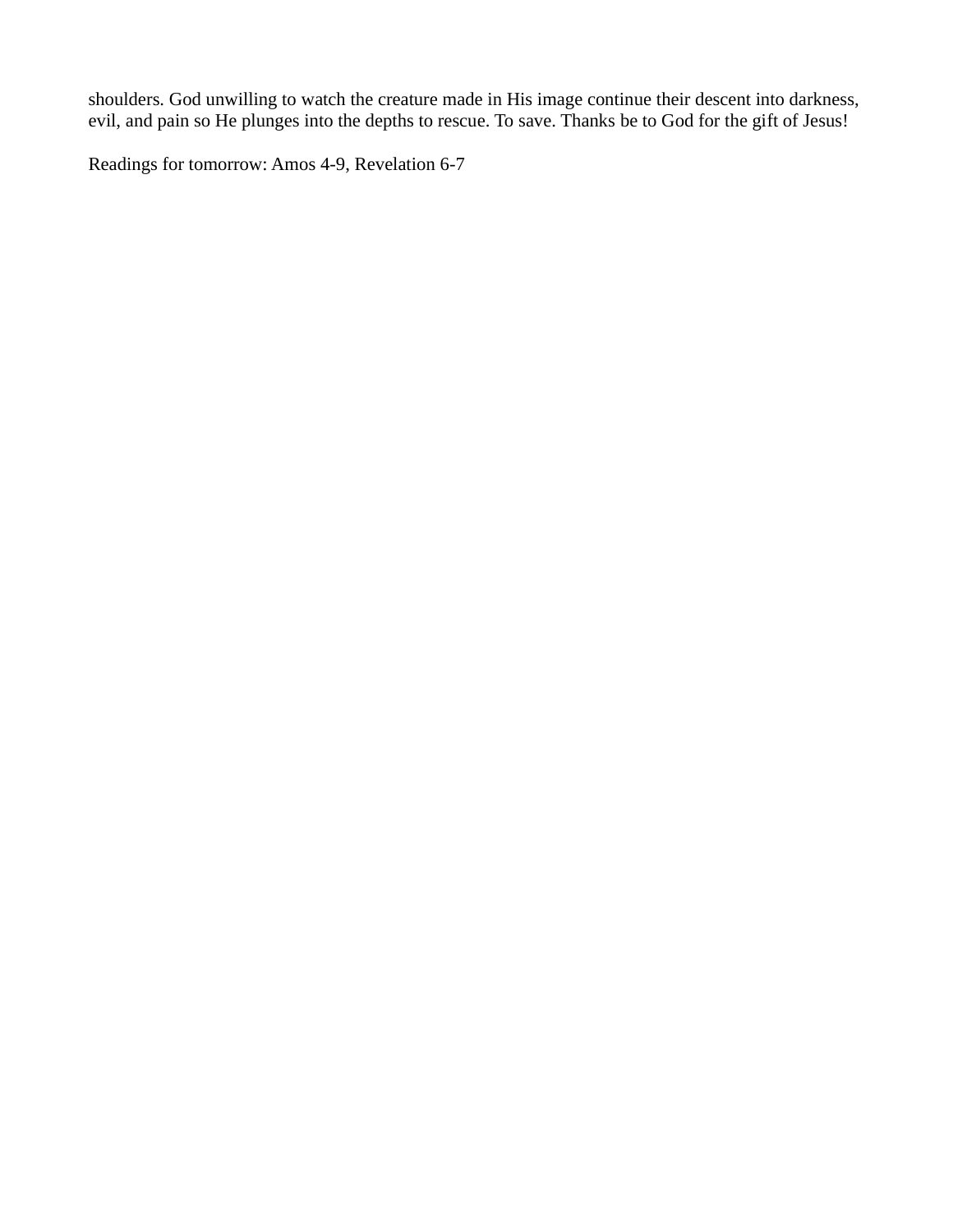# December 20, 2021 Let Justice Roll Down

<span id="page-25-0"></span>Readings for today: **Amos 4-9, Revelation 6-7** 

"For it is time for judgment to begin at the household of God; and if it begins with us, what will be the outcome for those who do not obey the gospel of God?" (1 Peter 4:17)

Judgment always begins with God's people. The people called by God's name are held to a higher standard. Having been delivered and set free from slavery to sin and death. Having been set apart as God's treasured possession. Having been chosen as the object of God's special devotion and love. God expects His people to be a light to the nations. Salt for the earth. A nation of priests interceding constantly on behalf of an unbelieving world. He expects His people to set an example for the nations. He expects them to conduct themselves in accordance with His will and His ways so as to show the nations what life looks like in His kingdom. When they fall short. When they sin. When they follow the ways of this world and take up the tools of oppression, violence, and injustice; God steps in. God will not be mocked nor will He allow His name to be defamed.

Amos is prophesying to the northern kingdom of Israel during the reign of Jeroboam II. This was the golden age for the northern kingdom. Jeroboam II was the most powerful northern king, amassing great wealth and expanding their territory as far as it had ever gone. But there was something rotten at the heart of the kingdom. Injustice. Cruelty. Oppression. Violence. These were the hallmarks of his reign and God was watching. The righteous were sold for silver. The poor for a pair of sandals. Drunkenness. Sexual immorality. Idolatry all were rampant. God had given them multiple opportunities to repent. He had withheld the rain. Sent blight and mildew. Warfare on their borders. But still they didn't return to the Lord.

Their main transgression was their mistreatment of the poor. "Hear this word, you cows of Bashan, who are on the mountain of Samaria, who oppress the poor, who crush the needy..." (Amos 4:1) "Therefore because you trample on the poor and you exact taxes of grain from him..." (Amos 5:11) "Hear this, you who trample on the needy and bring the poor of the land to an end, saying, "When will the new moon be over, that we may sell grain? And the Sabbath, that we may offer wheat for sale, that we may make the ephah small and the shekel great and deal deceitfully with false balances, that we may buy the poor for silver and the needy for a pair of sandals and sell the chaff of the wheat?" (Amos 8:4-6) Throughout the Scriptures, especially the prophets, God makes it clear that He judges nations primarily based on their treatment of the poor and afflicted. The less fortunate. Those who have the odds stacked against them. Nations that mistreat or refuse to care for the least of these are judged harshly. Those who show compassion and care are blessed.

America claims a Christian heritage. We sing songs asking for God's blessing on our nation. We talk about a divine calling and how God has shown His favor on us. This can only be true insofar as we walk in obedience to God and serve as a light to the nations. A beacon of compassion and grace and hope for the world. This is why it is essential, for example, to solve crises like the one we face on our southern border in a humane and compassionate way. It's why we must work for comprehensive immigration reform so that refugees and those seeking asylum can find refuge and safety. It's why we must not separate children from parents and parents from children. It's why we cannot accept unfettered or unregulated capitalism. It will grind the poor to dust, leaving them at the mercy of an ultra-Darwinian "rich get richer and poor get poorer" economic model. This is why we cannot accept the political status quo. The brinkmanship that exists between the extremes of both political parties.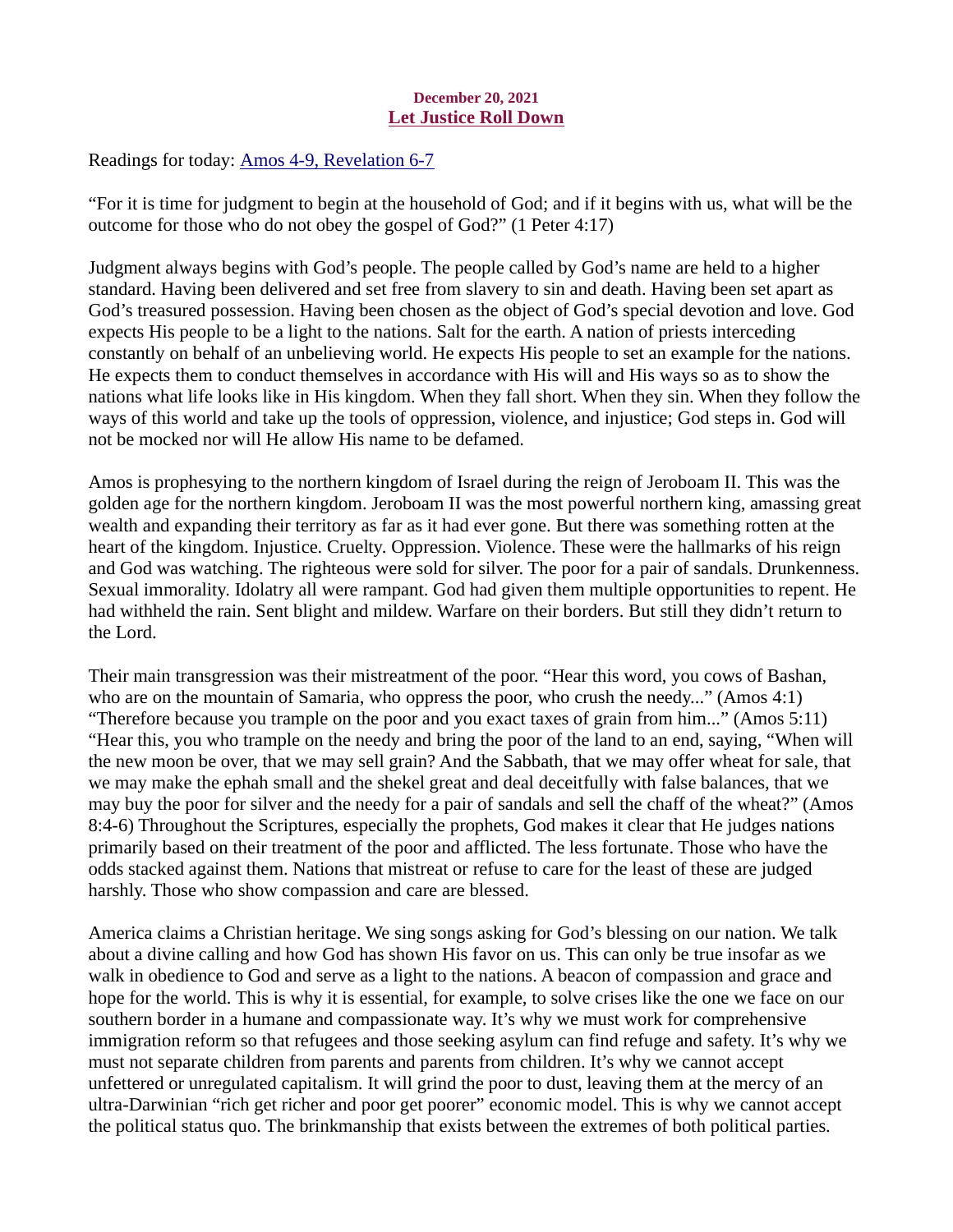The anger. The outrage. The hatred. The rancor. It's literally causing chaos and real lives are being hurt or even lost. This is not a Republican or Democrat issue. There's plenty of blame to go around. This is a gospel issue. A Kingdom of God issue. And we are fooling ourselves if we think we won't have to answer to a higher justice should we fail.

The closing words from Amos 5 are sobering. God says to His people, "I hate, I despise your feasts, and I take no delight in your solemn assemblies. Even though you offer me your burnt offerings and grain offerings, I will not accept them; and the peace offerings of your fattened animals, I will not look upon them. Take away from me the noise of your songs; to the melody of your harps I will not listen. But let justice roll down like waters, and righteousness like an ever-flowing stream." (Amos 5:21-24) In essence, God is saying, "My people are saying all the right things. Going through all the right motions. They worship. They praise. They give. But they do not love me with all their hearts. They are not seeking to walk in My ways. Until they do, I will not hear their prayers. I will not accept their offerings. I will not receive their worship. I will not bless their land." May we have the courage to repent. Confess. Seek God's face. Turn from our wicked ways. And re-commit ourselves to the Kingdom of God.

Readings for tomorrow: [Obadiah, Jonah 1-3, Revelation 8](https://www.biblegateway.com/passage/?search=Obadiah%2C+Jonah+1-3%2C+Revelation+8&version=ESV)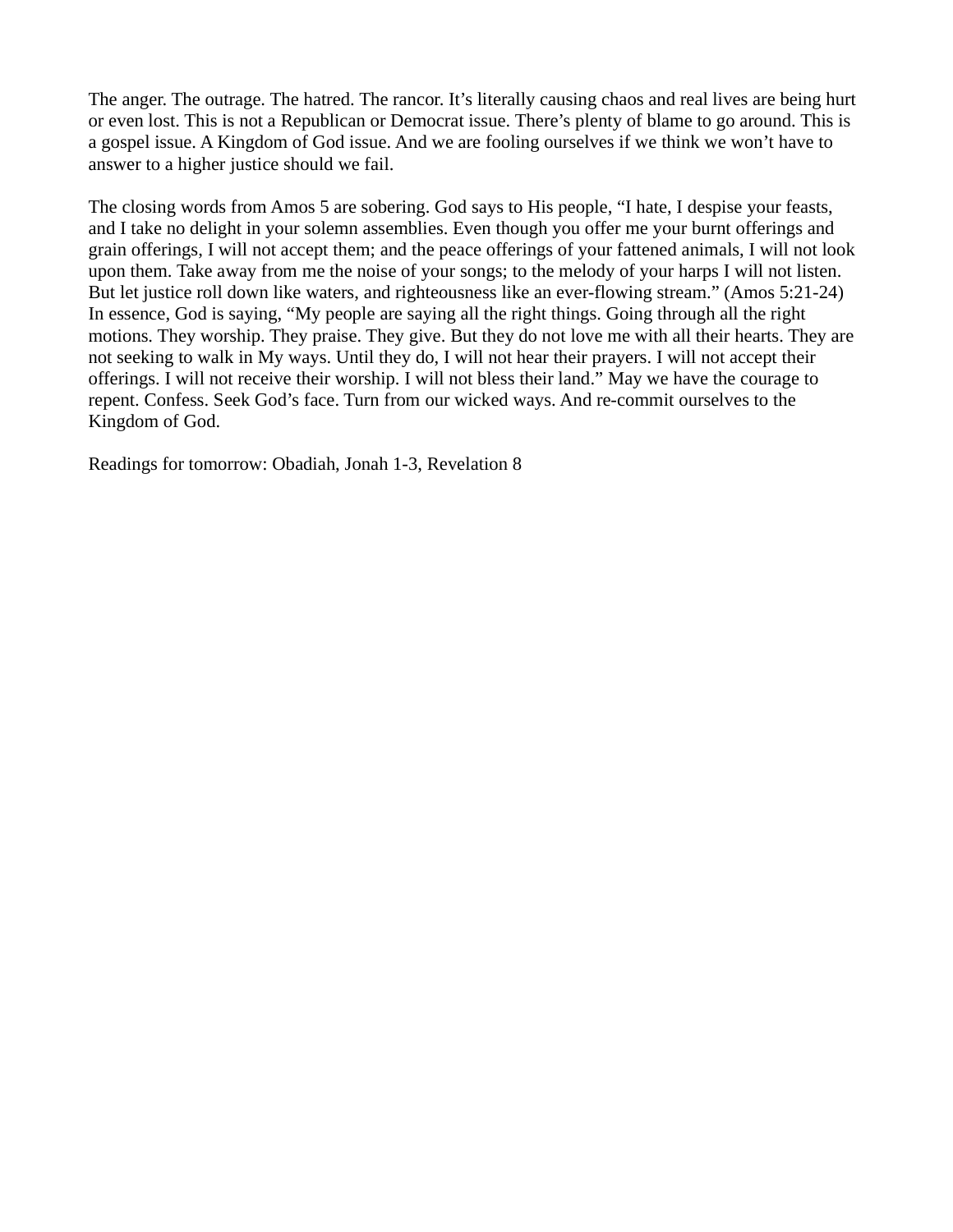# December 22, 2021 Dying to Self

<span id="page-27-0"></span>Readings for today[: Jonah 4, Micah 1-2, Revelation 9](https://www.biblegateway.com/passage/?search=Jonah+4%2C+Micah+1-2%2C+Revelation+9&version=ESV)

Jonah is a great book. Especially when read in it's historical context. The northern kingdom of Israel has just been destroyed by the Assyrian Empire. They've been scattered to the four winds. Forcibly resettled in new lands. Their way of life gone forever. And now we read of God's prophetic attempt to call those same Assyrians to repentance. Wait a minute?! The Assyrians? Seriously? The same people who terrorized and brutalized God's people? To say Jonah is a reluctant prophet is an understatement. He must have had a tremendously frustrating career. His own people refused to follow the Lord. They kept repeating the same mistakes over and over again. They were unfaithful. They were idolatrous. As a result, God sends the Assyrians to punish them. To drive them to their knees in humility and repentance. When that doesn't work, those same Assyrians become the instrument of God's righteous judgment on His own people. One can only imagine the hatred a man like Jonah would harbor for such people. They are Gentiles. Unbelievers. Unclean. Unworthy of God's grace. But then he receives the call to go and preach the gospel to them. What the heck?!

Jonah is a timely book for us to read as well. Our world is full of hatred and enmity. Social media gives full vent to our anger and rage. Judging others seems to be the order of the day and grace is in short supply. If someone disagrees with you, they are almost sub-human. Worthy only of contempt. They deserve to be unfriended, unfollowed, and publicly shamed. If someone questions you, they become a target. Attacked. Torn down. Their character assassinated. If someone doesn't affirm you, they get cut out of your life almost immediately. It is sad and disheartening and ultimately self-destructive.

Perhaps this is why Jesus calls us to love our enemies. Love humanizes. Love requires grace and forgiveness. Love requires listening and humility. Ultimately, love is selfless. It requires us to die to self in order to live for someone else. It forces us to take a good hard look at ourselves, our motives, our intentions, and lay them aside before engaging others. It celebrates diversity and assumes the best of others. It honors difference and dignifies those who disagree. It is deeply practical. And it should set Christians apart from the rest of the world.

Unfortunately, too many Christians seem to have forgotten this command. They explain it away. Rationalize it. Reject it. And the result is only more pain as the vicious cycle continues. Every Christian should ponder and pray over the closing words of Jonah..."When the sun rose, God appointed a scorching east wind, and the sun beat down on the head of Jonah so that he was faint. And he asked that he might die and said, "It is better for me to die than to live." But God said to Jonah, "Do you do well to be angry for the plant?" And he said, "Yes, I do well to be angry, angry enough to die." And the Lord said, "You pity the plant, for which you did not labor, nor did you make it grow, which came into being in a night and perished in a night. And should not I pity Nineveh, that great city, in which there are more than 120,000 persons who do not know their right hand from their left, and also much cattle?" (Jonah 4:8-11) We need to ask ourselves if we do well to be so angry? So enraged? We need to ask ourselves if we pity those who are like us more than those who are different? Pity those who agree with us more than those who disagree? Pity our friends more than our enemies? Should God not pity Democrats and Republicans? Liberals and conservatives? Whites and blacks? Asians and Latinos? Aboriginal people as well as immigrants? Should God not pity Americans as well as Mexicans? Israelis as well as Palestinians? North as well as South Koreans? Rich as well as poor? Privileged as well as under-privileged? The list is infinite but thankfully so is God's grace.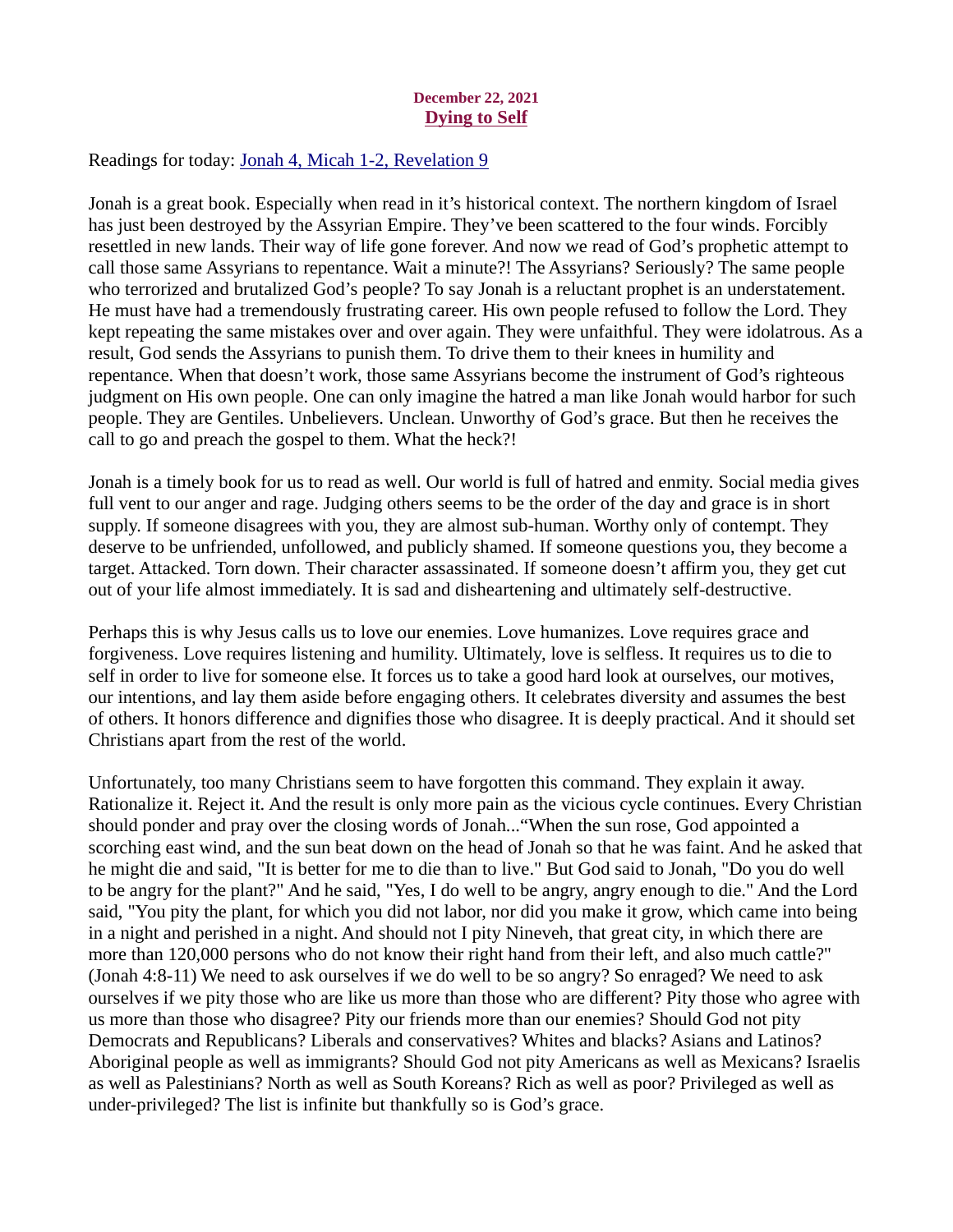The way to life is the way of love. And the way of love is the way of sacrifice. We must die so others might live. We must lay down our lives so that others may thrive. We must give our lives away so that others might rise. Friends and enemies alike. Worthy and unworthy alike. This is what it means to follow Jesus. This is what it looks like to have the heart of God.

Readings for tomorrow: Micah 3, Revelation 10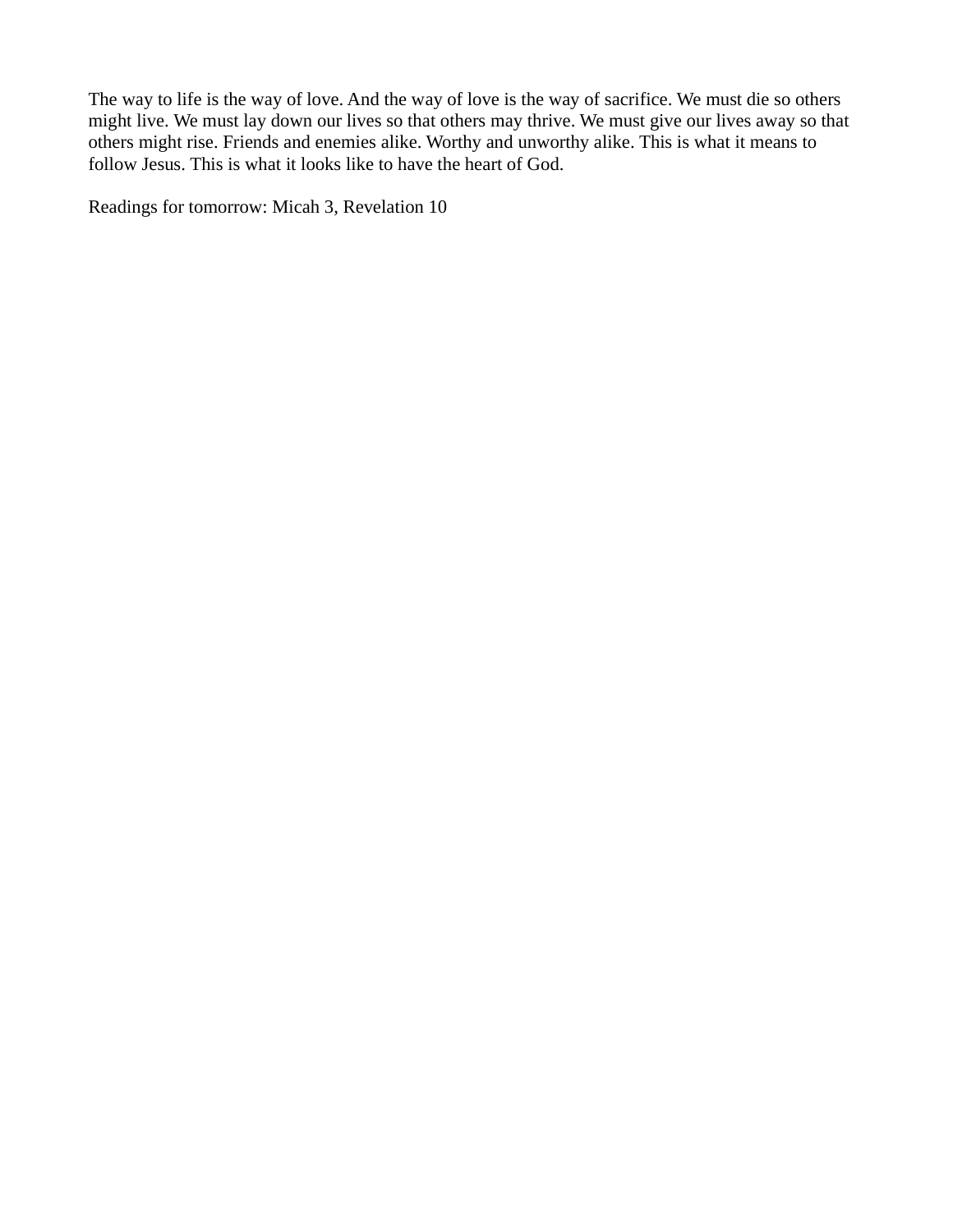# December 23, 2021 The Mystery of God

<span id="page-29-0"></span>Readings for today: [Micah 3, Revelation 10](https://www.biblegateway.com/passage/?search=Micah+3%2C+Revelation+10&version=ESV)

Yesterday I ran across a quote from an old preacher who said, "The miracle of Christ coming into the world is God's guarantee that all His promises will be fulfilled." I thought about that quote this morning as I read these words from the Book of Revelation. "And the angel whom I saw standing on the sea and on the land raised his right hand to heaven and swore by him who lives forever and ever, who created heaven and what is in it, the earth and what is in it, and the sea and what is in it, that there would be no more delay, but that in the days of the trumpet call to be sounded by the seventh angel, the mystery of God would be fulfilled, just as he announced to his servants the prophets." (Revelation 10:5-7)

The image is powerful. A mighty angel standing astride the world. One foot on the sea. One foot on the land. Not one square inch of creation is allowed to stand apart. The ripple effect of what he has to say will impact the world. He opens his mouth and his voice thunders. Seven times the earth shakes at the sound of his words. What does the angel say? What do his words portend? We are not given that knowledge. John is not allowed to even write them down. We only know that the angel who delivered them swore by God's great name that a day would come when the trumpet would sound and all would be revealed and the mystery of God fulfilled.

So what is the mystery of God? Is it a specific timeline of the last days? Is it the name of the Anti-Christ? Is it a roadmap of the future revealed to those who can string together obscure clues found throughout the Scriptures? Despite all the hype you might hear from different preachers who claim a special knowledge of God's mystery not available to most people, it's actually none of those things. How do I know? Because it's referenced several times throughout the New Testament. In Colossians 2:2, the Apostle Paul is praying for the local church and local believers and he says, I want them to "reach all the riches of full assurance of understanding and the knowledge of God's mystery which is Christ." In Ephesians 3:6-10, Paul describes the mystery as the "unsearchable riches of Christ" which are now proclaimed to the Gentiles. To the Corinthians, he says, "We impart a secret and hidden wisdom of God" which is Christ and Him crucified and he describes himself as a "servant of Christ and steward of the mysteries of God." Building on Paul's testimony, the church throughout her history has proclaimed the "central mystery of our faith" in liturgical worship gatherings…"Christ has died, Christ is risen, Christ will come again."

Friends, the fundamental mystery foretold by the prophets of old, testified to by the apostles of the New Testament, and proclaimed by the church throughout the last two thousand years is Christ. Nothing more. Nothing less. Nothing else. Christ has come. Christ has died. Christ has risen. Christ has ascended. Christ will come again. He is the heart of our faith. He is what makes our faith unique. He is hidden wisdom and knowledge of God. He is the power of God veiled in human flesh for all to see. He is the incarnate deity come to dwell with man. He is both the guarantee and fulfillment of the plan of God. In Christ, all the promises of God are Yes and Amen. This is what we celebrate on Christmas Eve every year. He is not a puzzle to put together. He is not a problem to solve. He is not a philosophy to study and understand. We cannot get our minds around Emmanuel. We can only bow before Him in wonder and awe and worship.

Readings for tomorrow: Micah 4-5, Revelation 11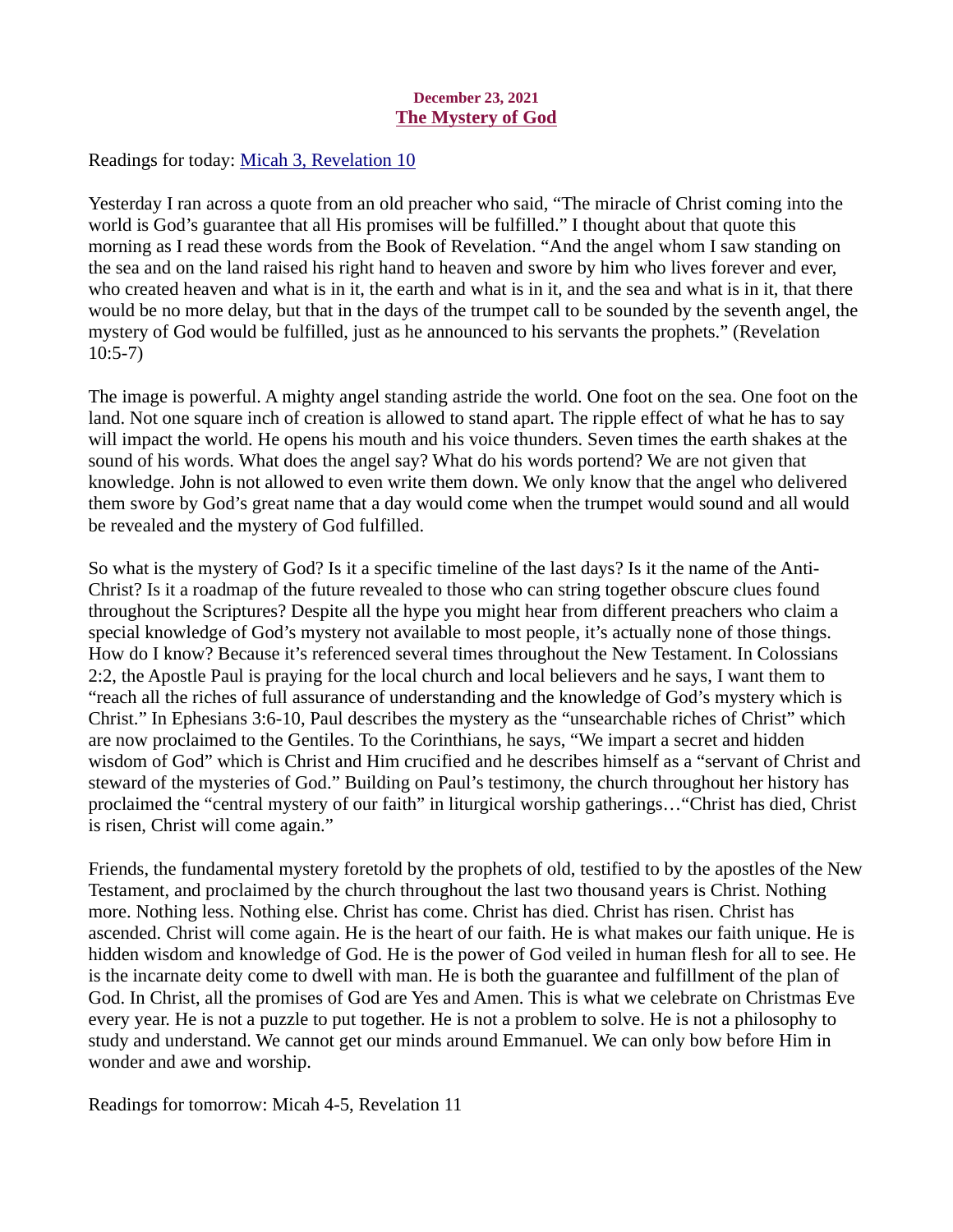#### December 24, 2021 Our Heavenly Father

<span id="page-30-0"></span>Readings for today: [Micah 4-5, Revelation 11](https://www.biblegateway.com/passage/?search=Micah+4-5%2C+Revelation+11&version=ESV)

Many of us are parents. We have children we love dearly. We remember when we first held them in our arms. Fed them their first bottle. Changed their first diaper. We watched them learn to roll over, crawl, and walk. We listened with joy to their first words. As they grew, parenting became more challenging. As they developed their little personalities and their will started to clash with ours, they learned discipline. They took "time-outs." They were sent to their rooms. They were punished from time to time. They didn't like it. They cried. Screamed. Yelled. Threw their toys. It was hard to watch but we knew it was for their good. They continued to grow. Sometimes the conflict deepened. Their choices became more dangerous. More consequential. Skipping school. Getting involved in drugs. Running with the wrong crowd. Having violent altercations. Things got scary. We were forced to face our worst fears. It felt like we were losing our children. Sometimes things got so bad we had to ask them to leave the home. It was too dangerous for them to stay. They were kicked out of the nest. Forced to make their own way. They went to the streets. Got involved with an even rougher crowd. Sometimes ended up in prison or jail. Our grief only deepened. Our prayers for their salvation never ceased. We begged God to help them hit rock bottom so they could turn back to Him. Back to us. Find the help they needed and begin to recover. Sometimes that happened. We watched with utter joy as the prodigal returned home. Entered treatment. Got a good job. Left their old life behind.

Now imagine you aren't talking about just one child but millions. Imagine you are God and your children - the nations of Israel and Judah - have walked away from you. They are greedy. Spoiled. Unjust. Violent. Oppressive. They are barely recognizable as Your people. They even worship other gods. You've sent prophets to warn them. You've taken them through difficult experiences to discipline them. You've tried to draw them back only to have them walk out the door and slam it in your face over and over again. So you kick them out of the nest. Send them into exile. Use the nations of Assyria and Babylon to carry them off. Out of Jerusalem. Out of the Promised Land. With the hopes that they will hit rock bottom and one day return. You weep over them. You grieve over their choices. Your eyes fill with tears as you watch those you love suffer. But you know it is for their good. You know it is the only way they will ever turn back to You. You know you cannot protect them from themselves. They must learn the hard way. Their faces have to hit the pavement. They must come to the end of themselves. Recognize what they've done. Come to grips with all they've lost. Take responsibility for rejecting their Heavenly Father. Only when they hit rock bottom will they be ready for deliverance and salvation.

And that's exactly what you will do! For you will never abandon or forsake them. You will never leave them on their own. Like any parent, you long for their return. You wait expectantly at the window, hoping to catch a glimpse of the prodigal. You run to them. You embrace them. You shower them with kisses. You put the signet ring on their finger. The robe on their back. And you throw the biggest party you can imagine to welcome them back home. Listen to how Micah describes it..."It shall come to pass in the latter days that the mountain of the house of the Lord shall be established as the highest of the mountains, and it shall be lifted up above the hills; and peoples shall flow to it, and many nations shall come, and say: "Come, let us go up to the mountain of the Lord, to the house of the God of Jacob, that he may teach us his ways and that we may walk in his paths." For out of Zion shall go forth the law, and the word of the Lord from Jerusalem. He shall judge between many peoples, and shall decide disputes for strong nations far away; and they shall beat their swords into plowshares, and their spears into pruning hooks; nation shall not lift up sword against nation, neither shall they learn war anymore;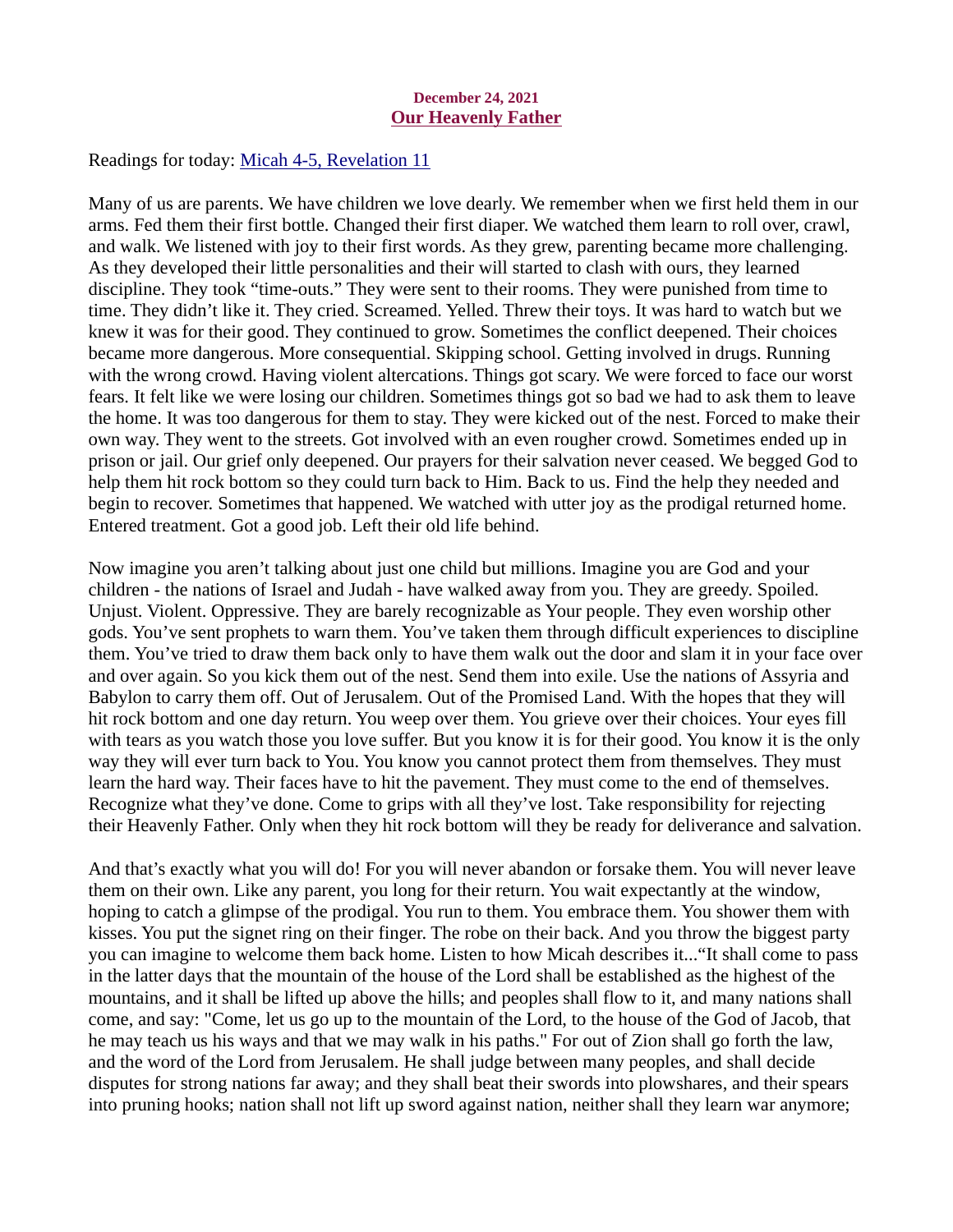but they shall sit every man under his vine and under his fig tree, and no one shall make them afraid, for the mouth of the Lord of hosts has spoken." (Micah 4:1-4) It's a beautiful thing, is it not?

Now imagine you aren't talking about millions of people but billions. God has declared His love and adopted into His family children from every tribe, tongue and nation. No longer focused on national Israel, God has created a new Israel. A spiritual Israel. Having raised up children for Himself from the stones as John the Baptist once said. This new Israel is made up of Jew and Gentile alike. Founded on the Twelve Tribes and Twelve Apostles. Governed by the Sermon on the Mount. Guided by the Great Commission. Jesus is Her Lord. Her Messiah. Her King.

Readings for tomorrow: Micah 6-7, Revelation 12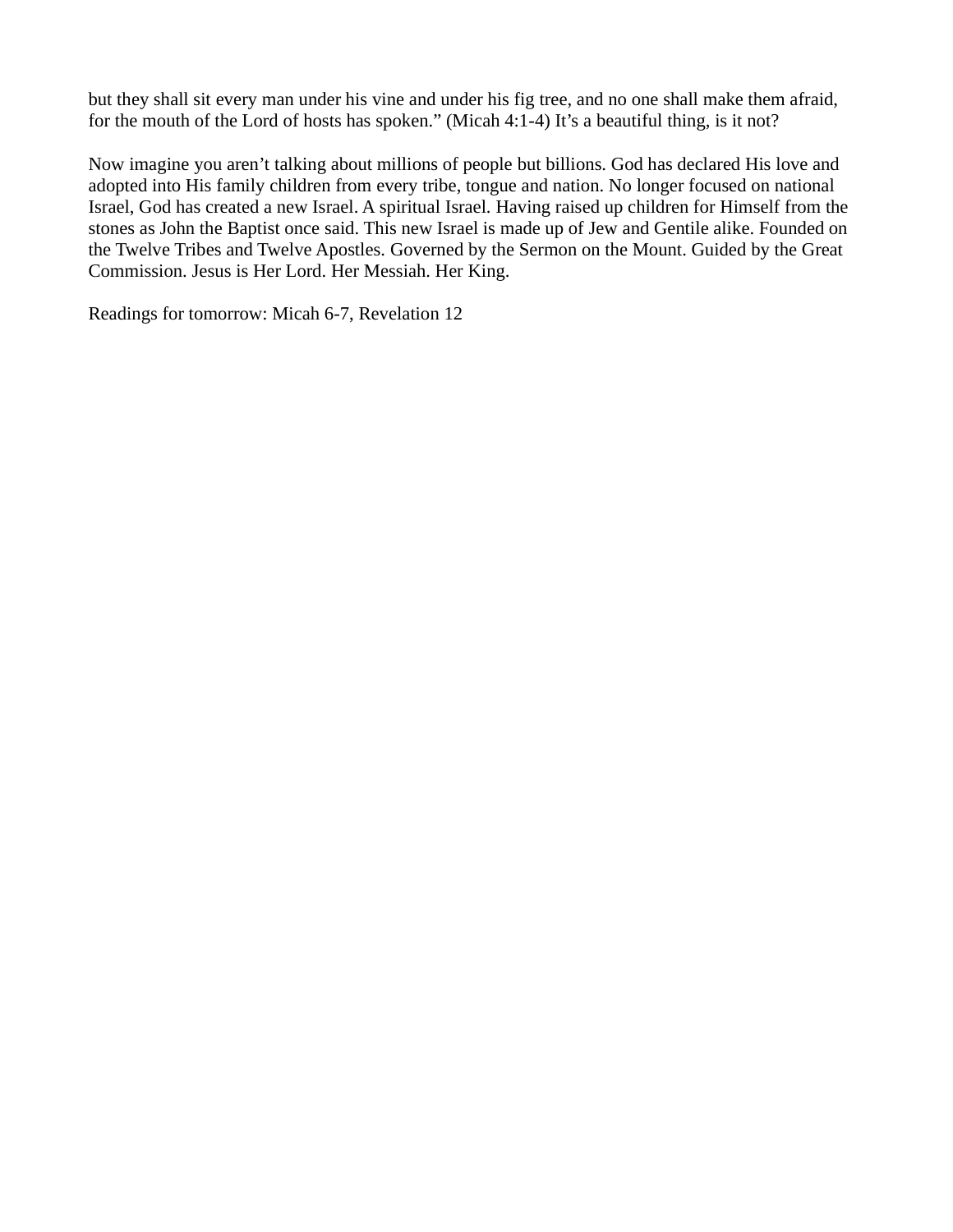# December 25, 2021 Biblical Justice

<span id="page-32-0"></span>Readings for today[: Micah 6-7, Revelation 12](https://www.biblegateway.com/passage/?search=Micah+6-7%2C+Revelation+12&version=ESV)

"The Lord has told you, O man, what is good; and what does the Lord require of you but to do justice, and to love kindness, and to walk humbly with your God?" (Micah 6:8)

There may not be a better verse for our time. Our nation is crying out for justice. Our world stands in desperate need of kindness. And humility before God is the key to it all. The people Micah was speaking to were going through all the right motions. They were bringing all the right sacrifices. Saying all the right prayers. Outwardly bowing before God in reverence. But God saw the hypocrisy of their hearts. He saw how their pious words didn't match up with their actions. He saw the lack of integrity and the dis-integration of their lives. And they fell under His righteous judgment.

We have a choice, you see. Either we will do justice or God will. Either we will follow God's ways and walk in obedience to God's commands and live the lives He has created and called us to live or He will judge us for our sins. Friends, our sin impacts the world around us. It may be the people we live with. It may be the neighbors next door. The classmates at school. Co-workers at the office. Even people on the other side of the globe. Every word we say has a chance to give life or take life. Every dollar we spend has a chance to help or to hurt. Every vote we cast is a chance to bring God's Kingdom a little closer or drive it further away. Every minute of every day is an opportunity to make an eternal difference in this world. Don't buy it? Check out the studies on the impact of social media on mental health. (https://www.centreformentalhealth.org.uk/blog/centre-mental-health-blog/anxiety-loneliness-fearmissing-out-social-media) Now scroll through your posts from the last week. Are your contributions life-giving or life-stealing? Take a look at your budget or your online check register. Where are your dollars primarily going? Yes, we all have bills to pay. But what about the disposable income? Who's getting the lion's share? Most American Christians are giving less now than they did during the Great Depression! (https://www.sharefaith.com/blog/2015/12/facts-christians-tithing) And what about churches? What do they do with the dollars they receive? How many of them actually take those dollars and deploy them into the world to make a difference for the gospel? According to a survey by Christianity Today, most churches only give around 5% to missions outside their doors. (https://www.pnwumc.org/news/how-churches-spend-their-money) Consider your voting record. Do you carefully consider the policy platform of the candidates you vote for or do you simply vote down the party line? Are you an advocate for policies that reflect God's justice and mercy? Remember, God has entrusted the "dominion" of this world into our hands as human beings. He expects us to pursue justice in alignment with His will so that all creation can flourish under His divine love and care.

Of course, the temptation is to try to bring justice about in our own wisdom and strength. We see this happen all the time. We try to bring about God's Kingdom without the king. Look at the public policies being proposed when it comes to the environment, policing, education, social policy, economic reform, etc. If you take a step back and think about it from a biblical perspective these policies sound a lot like heaven. Equal treatment for all. Equal justice for all. Equal access for all. Resource-sharing for all. No one left behind. Creation care. No need for any police. Surely all of us can affirm the hopes and dreams behind these aims? But we also know it's unrealistic in a sinful world. We can pass all the laws and formulate all the policies we want but such things only restrain evil at best. They simply cannot change the human heart. The only way to drive out hate, anger, fear, and violence is to bow in humility before Jesus.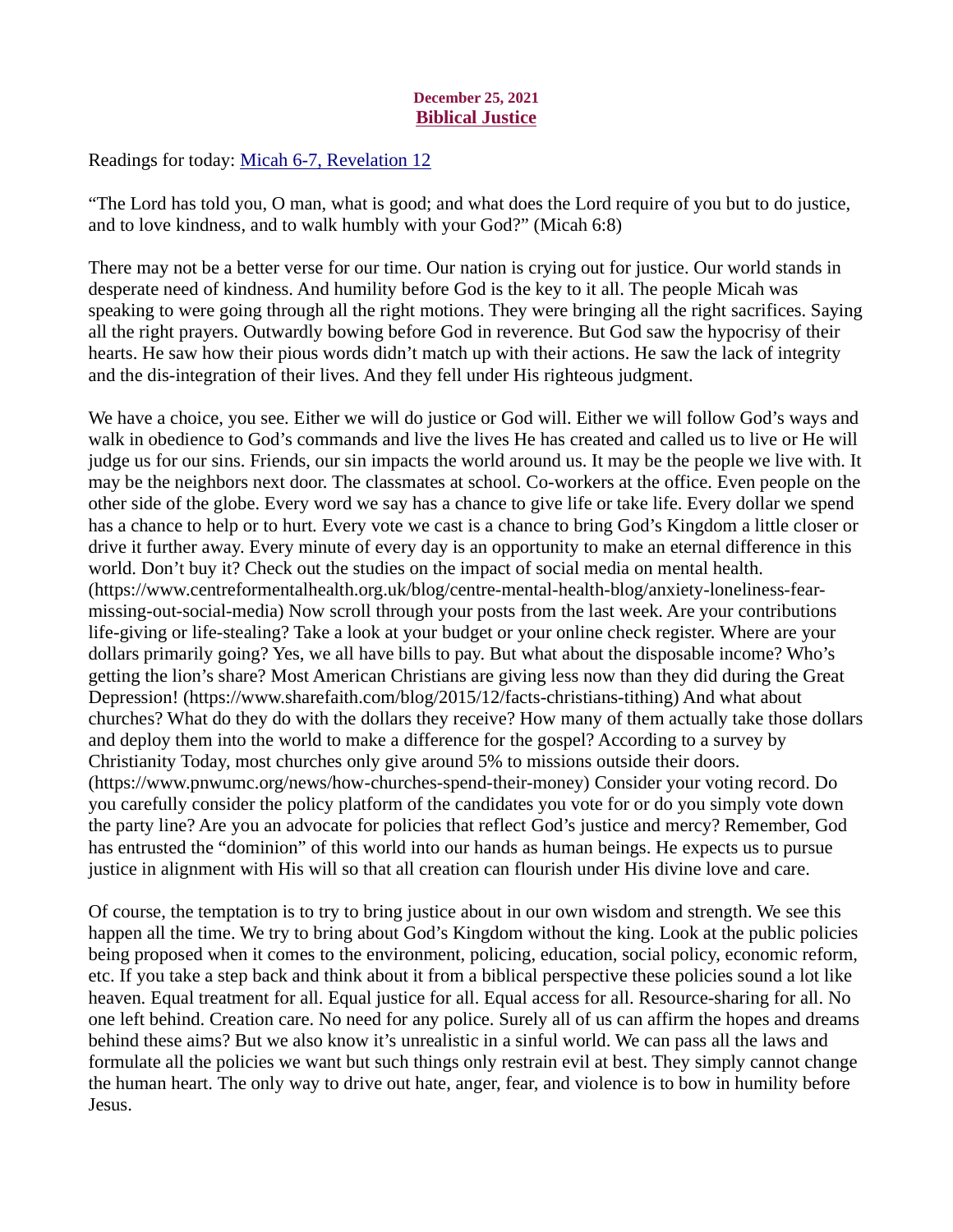So here's the great news. If we humbly walk before God. If we commit ourselves to love kindness and mercy. If passionately pursue justice. God will hear us and forgive us and heal our land. Listen to how Micah ends his prophecy…"Who is a God like you, pardoning iniquity and passing over transgression for the remnant of his inheritance? He does not retain his anger forever, because he delights in steadfast love. He will again have compassion on us; he will tread our iniquities underfoot. You will cast all our sins into the depths of the sea. You will show faithfulness to Jacob and steadfast love to Abraham, as you have sworn to our fathers from the days of old." (Micah 7:18-20) How amazing is our God? His love is steadfast! His faithfulness never ends! His mercies are new every morning! He is our only hope in this world and the world to come.

Readings for tomorrow: Nahum 1-3, Habakkuk 1-2, Revelation 13-14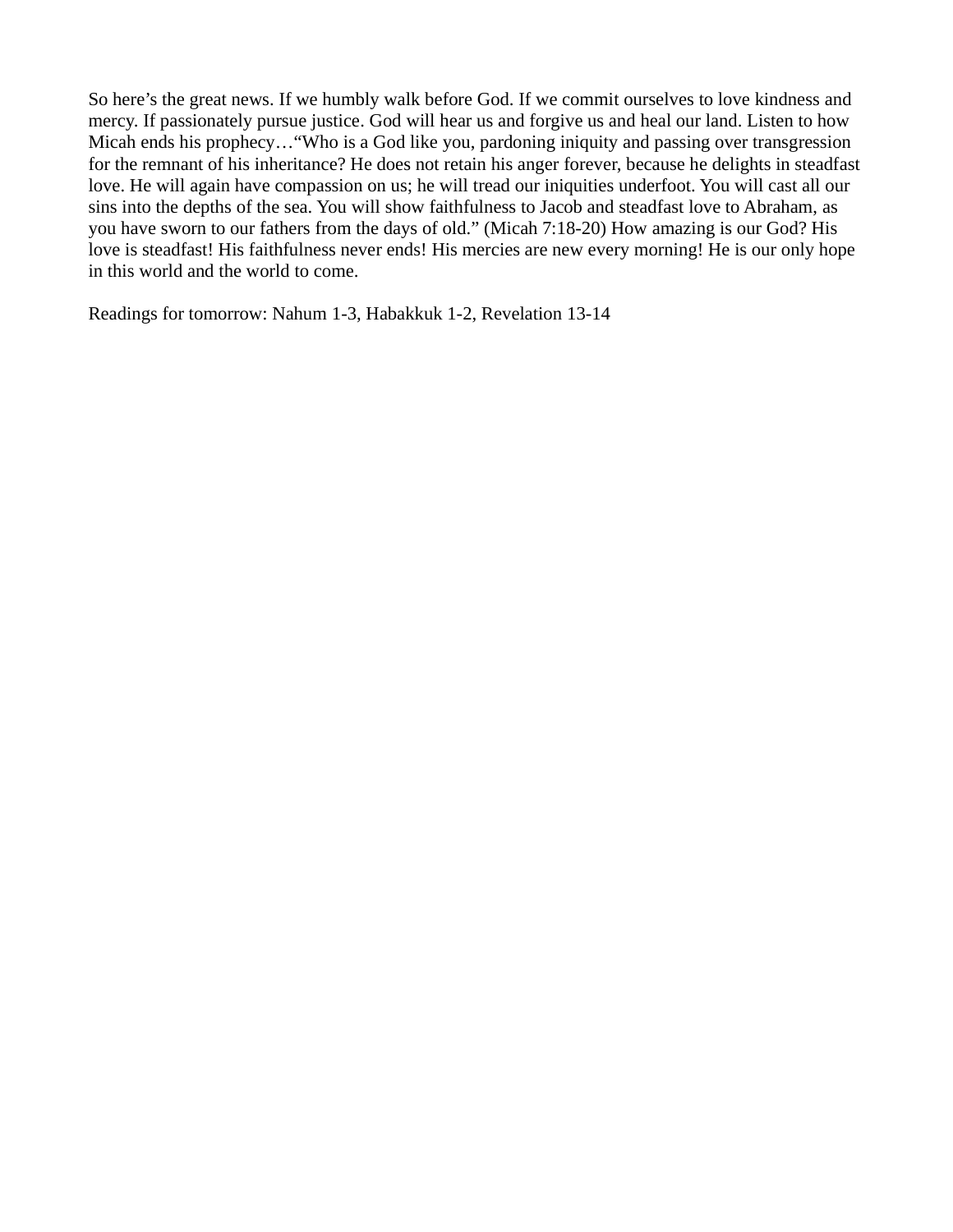#### December 27, 2021 666

<span id="page-34-0"></span>Readings for today: [Nahum 1-3, Habakkuk 1-2, Revelation 13-14](https://www.biblegateway.com/passage/?search=Nahum+1-3%2C+Habakkuk+1-2%2C+Revelation+13-14&version=ESV)

"This calls for wisdom: let the one who has understanding calculate the number of the beast, for it is the number of a man, and his number is 666." (Revelation 13:18)

Like a lot of the numbers in the book of Revelation (24 elders, 7 seals, 144,000, 7 heads, 10 horns, etc.), the number 666 has been the subject of quite a bit of controversy. Many attempts have been made through the centuries to identify the person associated with this number. Using the ancient system of gematria where numbers are substituted for letters in the alphabet, interpreters have suggested Nero, Kaiser Wilhelm and Hitler as possibilities. More than 100 names were proposed between 1560 and 1830 in Britain. Popes. Emperors. Other despotic rulers. All of them fall short. None of them fits exactly. So maybe the person is yet to be revealed? Those who take a futurist look at Revelation argue as much.

As someone who takes an "Amillennial" perspective on Revelation, I believe the number to be symbolic. It is actually the number of "sinful incompletion." A parody of the perfect number - "777" which is often used to refer to the Trinity. Satan is not very creative. At best, he seeks to mimic everything God is or does in our world. But his ways are always corrupt and therefore always fall short. John is pointing this out by identifying Satan's work in this world with the number 666. 666 falls short in literally every digit of 777 just as Satan falls short in every possibly way of the glory of God.

One of the reasons so many Christians have found the book of Revelation so compelling over the centuries is because of it's transcultural relevance. Rather than identifying the Beast with one particular person in history, John uses him as an "archetype" to identify the Satanic systems of our world. Governments. Economies. Military powers. Social systems. All of them are corrupted by sin. All of them are influenced by Satan. All of them fall short of the perfection of God's Kingdom. All of them bear the "mark of the beast" in this respect and must be rejected in favor of holding fast to Christ. John is encouraging these seven churches who are suffering under the "principalities and powers" of this world to place their hope in the world to come. To place their hope in the One who will rescue them from this present darkness when He coms again to make all things new. At that time, all systems marked by the beast will be destroyed and God will inaugurate His reign and rule over all the earth. 666 will give way to 777 as "the kingdom of the world becomes the kingdom of our Lord and of his Christ, and he shall reign forever and ever." (Revelation 11:15)

We still live in a world influenced by Satan. All one has to do is turn on the news to see his corruption on display. Backbreaking poverty. Unjust systems that oppress. Terminal disease. Tragic death. Natural disasters. Violence manifesting itself all over the globe. We live in a scary, sinful world and part of our problem is we don't take it seriously enough. Thankfully, God does. And there will come a day when every tear will be wiped away. Grief and pain will be no more. The former things of this "666" world will pass away as the "777" world comes.

Readings for tomorrow: Habakkuk 3, Zephaniah 1-3, Haggai 1-2, Revelation 15-16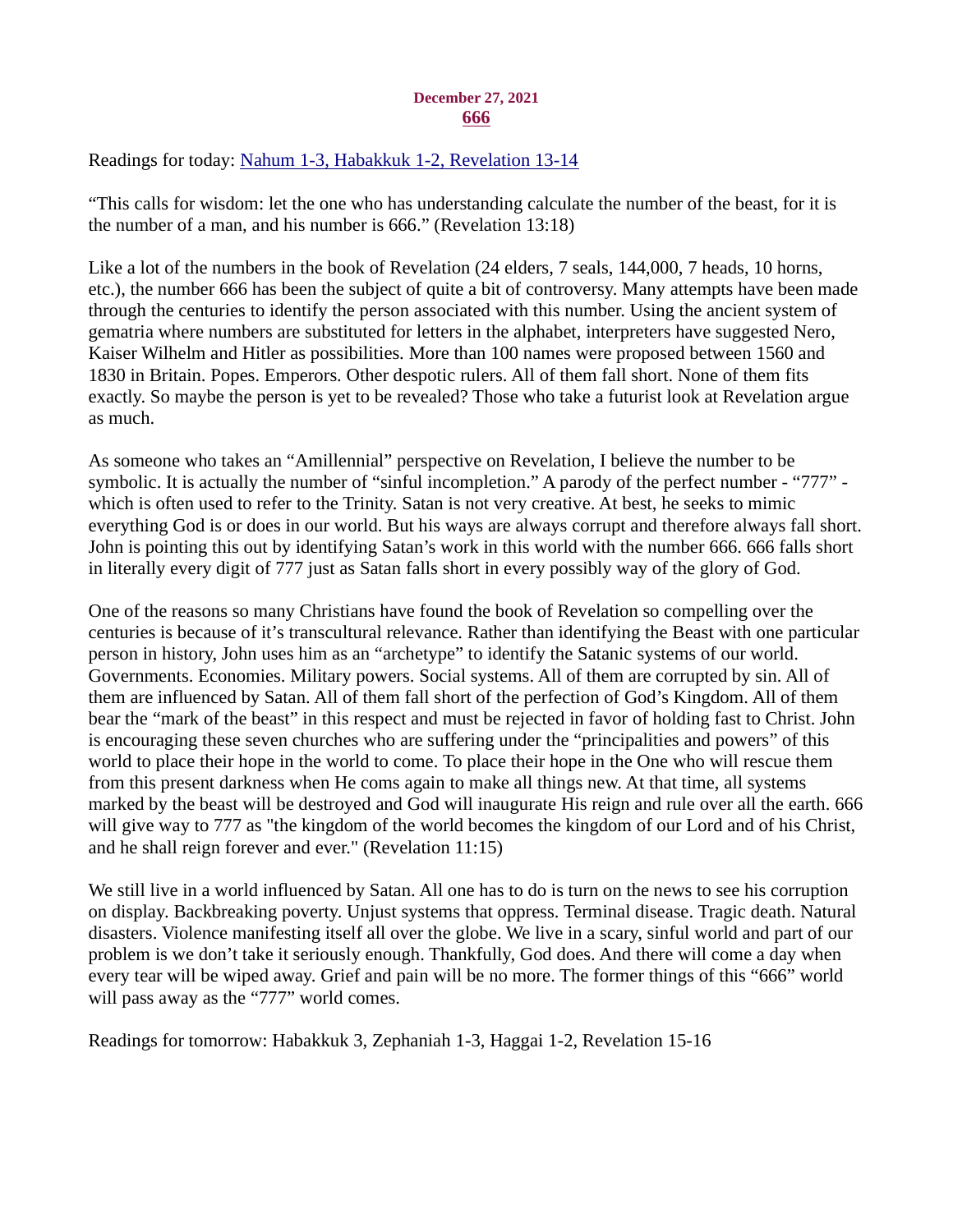# December 28, 2021 The Call to Humility

# <span id="page-35-0"></span>Readings for today: [Habakkuk 3, Zephaniah 1-3, Haggai 1-2, Revelation 15-16](https://www.biblegateway.com/passage/?search=Habakkuk+3%2C+Zephaniah+1-3%2C+Haggai+1-2%2C+Revelation+15-16&version=ESV)

I met a man once who gave up a six figure income here in the US to return to his native country of Rwanda where he did not draw a salary for three straight years. He went from being in the top 1% of the world's wealthiest people to the bottom 1% of the world's poor. He gave us security and safety to live in danger and place his family at risk. He gave up power and influence and privilege in one of the world's most significant NGO's to work among those who have been forgotten. When I expressed my admiration for such a sacrifice, his response was confusion. "What sacrifice?" he said. "My life is not my own. My life has never been my own. My life is in the hands of God to do with as He wills." This, friends, is true humility.

"But I will leave in your midst a people humble and lowly. They shall seek refuge in the name of the Lord..." (Zephaniah 3:12) It is hard to overstate the importance of humility to the Christian faith. Humility is what keeps us grounded before the Lord. Humility is what keeps us dependent on Him. Humility is what opens our hands and our hearts, allowing us to release those things in which we too often place our trust. Wealth. Health. Power. Privilege. Status. Authority. Pride. We are fools to place our trust in these things and yet it is so hard to resist temptation. We who have so much actually fall prey to our own desires. Our ability to gratify those desires instantaneously only serves to tighten our bonds. Thinking we are free, we choose to become slaves and there's nothing more pitiful than a free man or woman choosing to remain in bondage. Nothing more heartbreaking than sitting in a cell with the door wide open, refusing to leave. This is the state we find ourselves in today. Our culture has made Self a "god" and the result is entitlement. Narcissism. Selfishness. Greed. Self-protection. And far too many of us worship at this altar.

So how do we resist this temptation? How can we uproot Self out of the center of our lives and re-focus our devotion around God? Humility. The fundamental recognition that my life is not my own. My future is not mine to determine. My hopes are not set on the limited horizons of this world. My happiness does not come from chasing temporal pleasures. Humility honors God as sovereign over all of life, including my own. Humility submits. Humility surrenders. Humility bows before the God of the universe and willingly entrusts Him with all that we are and all that we have. This is the secret that my friend understood. He owned nothing. Not his house. Not his salary. Not his job. Not his family. Not his lifestyle. Not his degrees. Not his professional success. Not his future. None of it was his to hold onto. All of it came from God and all of it was used by God as He wills for His good pleasure. So when God called him to leave Colorado Springs and move to Kigali to help his people recover from the genocide, he went. No questions asked. The Master called. My friend answered. The King issued a command. My friend obeyed. The Father made an appeal. My friend responded in faith. Though life has been much harder. Much more difficult. Much more painful and heartbreaking. He has no regrets.

Humility. Not just an attitude of the heart. Not just a thought process in the mind. But a way of life. It means holding onto the things of this world loosely, knowing the Lord may require them at any time. It means holding onto our hopes and dreams loosely, knowing the Lord may change course at any time. It means holding onto even our pain and heartbreaks and suffering loosely, knowing the Lord often leads His people through such experiences to teach them of His sufficiency. It means holding onto our strength and safety and security loosely, knowing the Lord may demand even our lives at any time.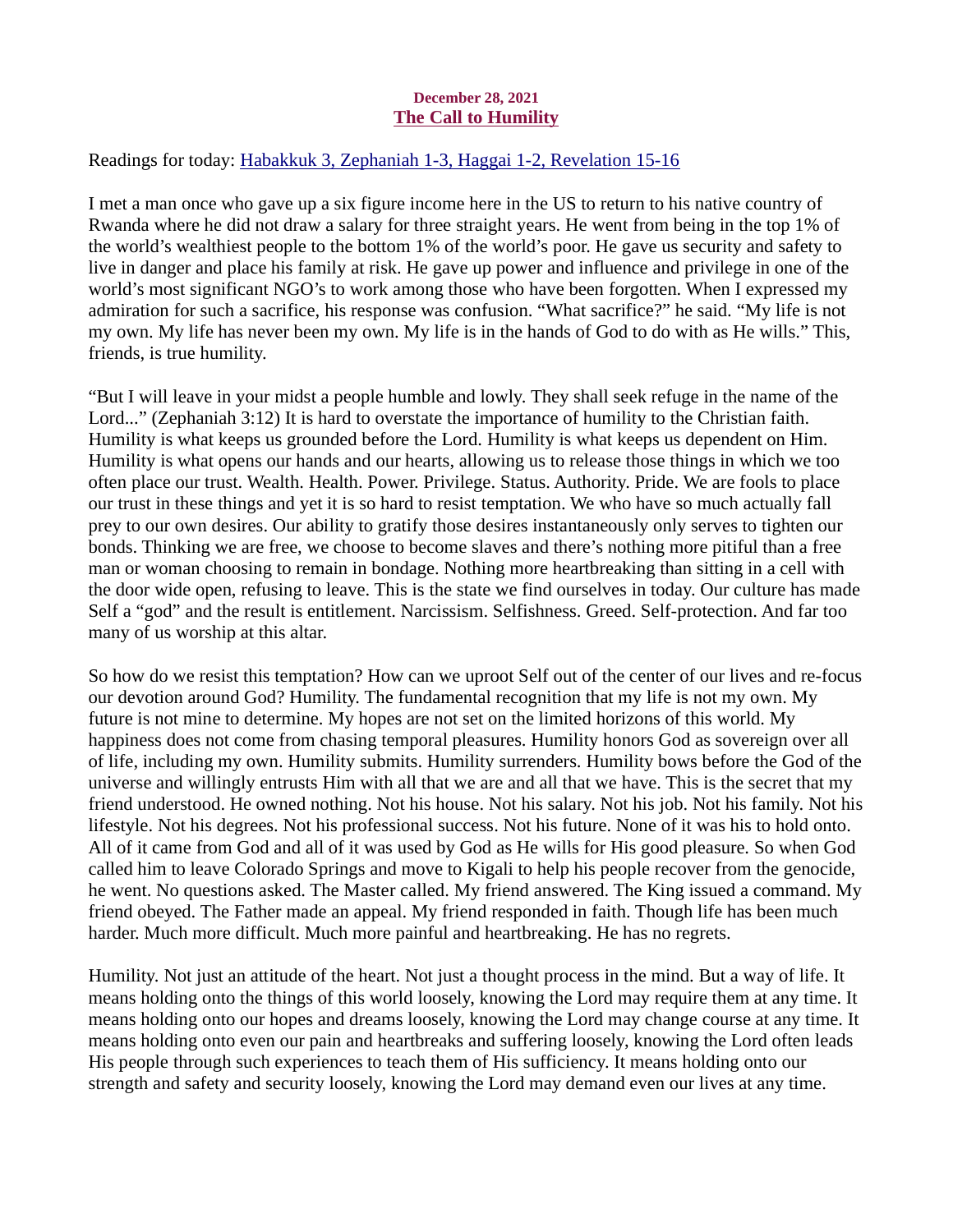Now all this may sound very scary. Very frightening if this has not been your path. Here's the good news. God doesn't ask for blind obedience. He doesn't require us to step into the great unknown. He gives this promise to all who walk humbly before Him..."The Lord your God is in your midst, a mighty one who will save; he will rejoice over you with gladness; he will quiet you by his love; he will exult over you with loud singing. I will gather those of you who mourn for the festival, so that you will no longer suffer reproach. Behold, at that time I will deal with all your oppressors. And I will save the lame and gather the outcast, and I will change their shame into praise and renown in all the earth. At that time I will bring you in, at the time when I gather you together; for I will make you renowned and praised among all the peoples of the earth, when I restore your fortunes before your eyes," says the Lord." (Zephaniah 3:17-20) God can be trusted. God is true to His Word. His faithfulness never ends. His love never fails. Simply believe and let God take you by the hand today.

Readings for tomorrow: Zechariah 1-6, Revelation 17-18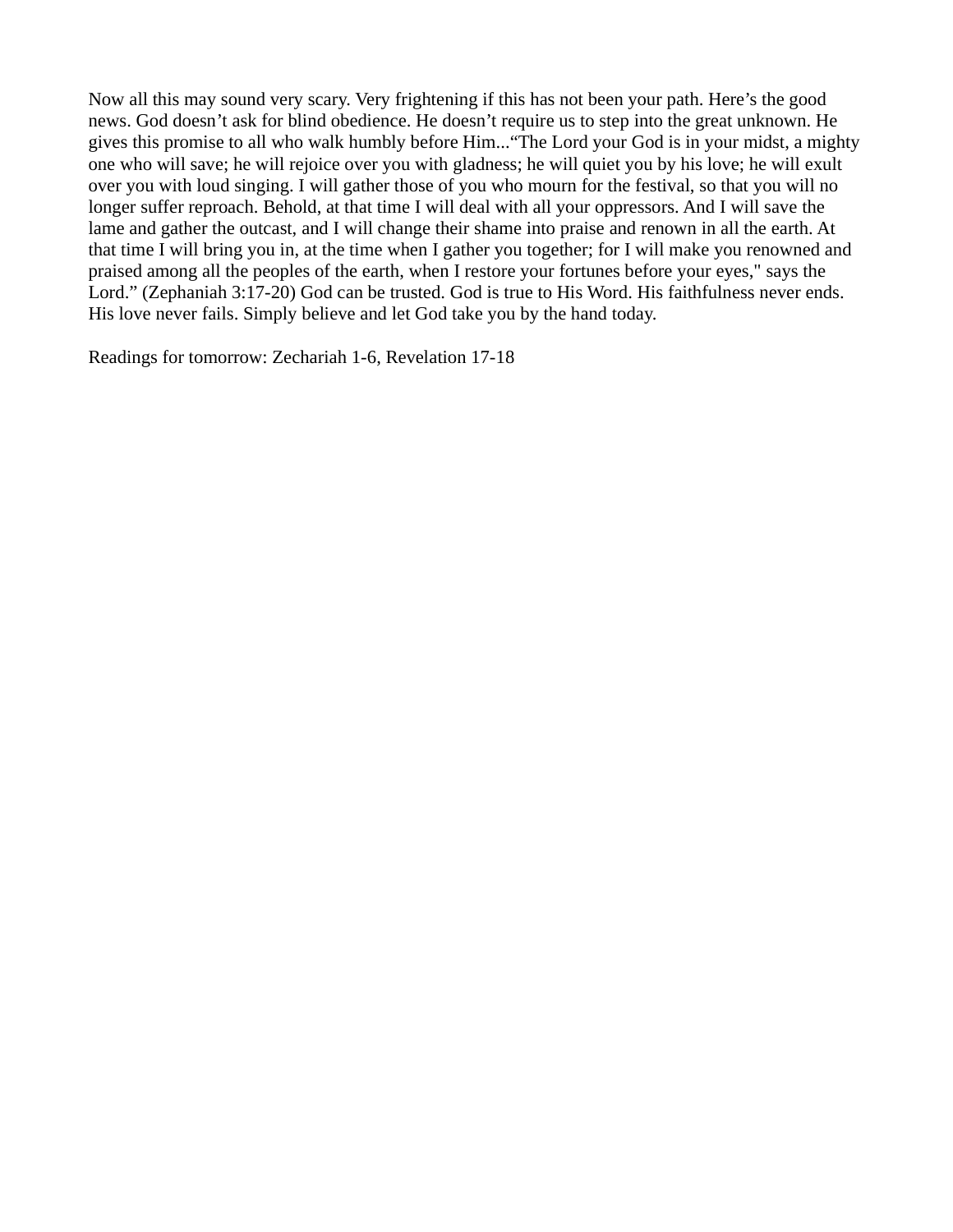## December 29, 2021 Yahweh Remembers

<span id="page-37-0"></span>Readings for today: [Zechariah 1-6, Revelation 17-18](https://www.biblegateway.com/passage/?search=Zechariah+1-6%2C+Revelation+17-18&version=ESV)

Zechariah literally means "Yahweh Remembers." And it's an appropriate name when one considers the main message of the book. Despite all that has happened to Israel, Yahweh has not forgotten her. He has not forgotten her in her exile. Not abandoned her to destruction. Not left her for another people. He is still her God and she is still His people. Zechariah most likely returned from exile with his grandfather Iddo and father Berechiah. He came from a lineage of priests and in addition to this leadership mantle, was called by God to serve as a prophet alongside the much older Haggai. Whereas Haggai's prophetic message had a convicting tone, Zechariah's was more encouraging.

"Therefore say to them, Thus declares the Lord of hosts: Return to me, says the Lord of hosts, and I will return to you, says the Lord of hosts..." (Zechariah 1:3)

"And the Lord answered gracious and comforting words to the angel who talked with me. So the angel who talked with me said to me, 'Cry out, Thus says the Lord of hosts: I am exceedingly jealous for Jerusalem and for Zion." (Zechariah 1:13-14)

"Therefore, thus says the Lord, I have returned to Jerusalem with mercy; my house shall be built in it, declares the Lord of hosts, and the measuring line shall be stretched out over Jerusalem. Cry out again, Thus says the Lord of hosts: My cities shall again overflow with prosperity, and the Lord will again comfort Zion and again choose Jerusalem." (Zechariah 1:16-17)

"Jerusalem shall be inhabited as villages without walls, because of the multitude of people and livestock in it. And I will be to her a wall of fire all around, declares the Lord, and I will be the glory in her midst." (Zechariah 2:4-5)

"Sing and rejoice, O daughter of Zion, for behold, I come and I will dwell in your midst, declares the Lord. And many nations shall join themselves to the Lord in that day, and shall be my people. And I will dwell in your midst, and you shall know that the Lord of hosts has sent me to you. And the Lord will inherit Judah as his portion in the holy land, and will again choose Jerusalem." (Zechariah 2:10-12)

"And the angel said to those who were standing before him, "Remove the filthy garments from him." And to him he said, "Behold, I have taken your iniquity away from you, and I will clothe you with pure vestments...Thus says the Lord of hosts: If you will walk in my ways and keep my charge, then you shall rule my house and have charge of my courts, and I will give you the right of access among those who are standing here." (Zechariah 3:4, 7)

"Then he said to me, "This is the word of the Lord to Zerubbabel: Not by might, nor by power, but by my Spirit, says the Lord of hosts. Who are you, O great mountain? Before Zerubbabel you shall become a plain. And he shall bring forward the top stone amid shouts of 'Grace, grace to it!" (Zechariah 4:6-7)

"Thus says the Lord of hosts, "Behold, the man whose name is the Branch: for he shall branch out from his place, and he shall build the temple of the Lord. It is he who shall build the temple of the Lord and shall bear royal honor, and shall sit and rule on his throne. And there shall be a priest on his throne, and the counsel of peace shall be between them both." (Zechariah 6:12-13)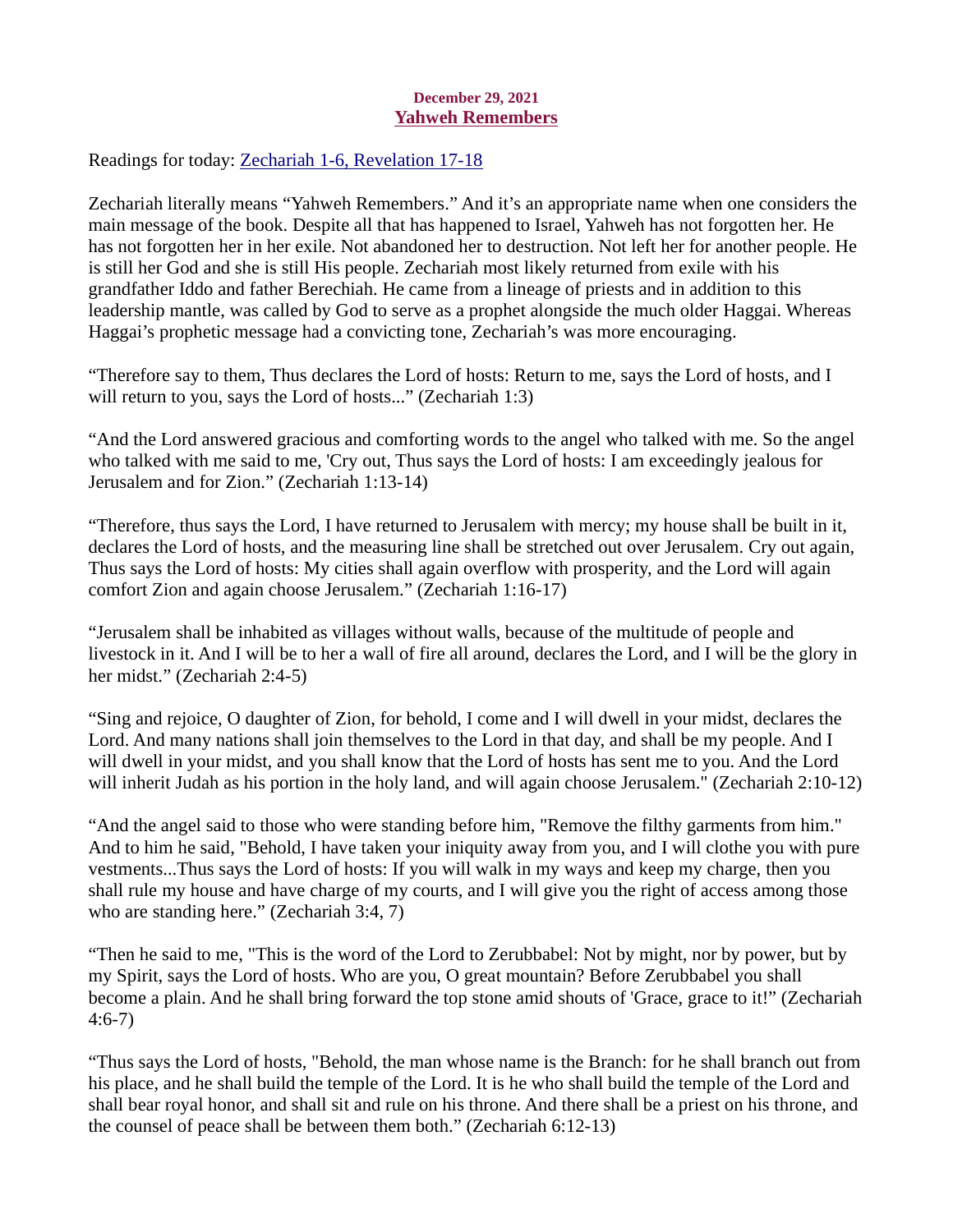These are among the most glorious promises Israel has ever received. They speak of honor and blessing and restoration. They refer to the rebuilding of the Temple. The restoration of the priesthood. The glory of the worship that will once again fill the Lord's house. God is raising up political leaders like Zerubbabel and religious leaders like Joshua to guide and direct God's people to carry out the work God has planned for them. They will again be a light to the nations and will bless the people of the earth. Every obstacle that might rise in their path, God Himself will lay low. Most of all, God's name will once again receive the glory it deserves.

It is easy at times to feel forgotten. It is easy at times to believe God has somehow abandoned us. When we experience pain and hardship. Suffering and struggle. Trials and temptation. It is easy to lose sight of God in the midst of it all. Zechariah reminds us God never forgets. God never abandons or forsakes us. He never leave us on our own. He is always with us. He will complete the work He began in us. He bring to pass the plans He has for us. He never fails. He is always faithful. No matter what you may be facing today, God is with you. The Lord of hosts is on your side. Trust Him. Believe Him. Lean on Him for strength. Remember what He said to Zerubbabel. Not by might. Not by power. But by My Spirit, says the Lord!

Readings for tomorrow: Zechariah 7-9, Revelation 19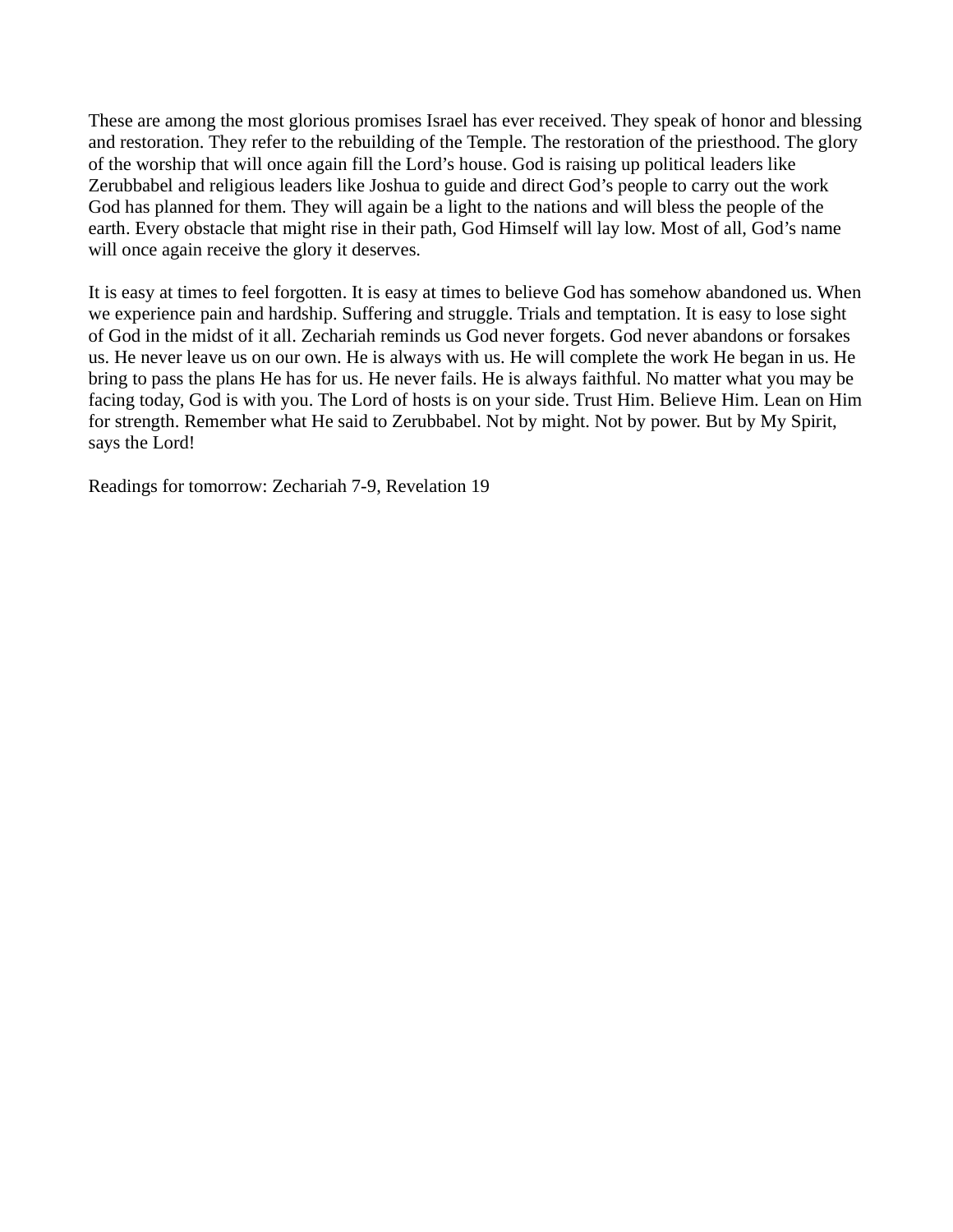# December 30, 2021 New Year's Resolutions

<span id="page-39-0"></span>Readings for today: [Zechariah 7-9, Revelation 19](https://www.biblegateway.com/passage/?search=Zechariah+7-9%2C+Revelation+19&version=ESV)

What are your resolutions for the coming year? The promises you are making yourself? Is it to eat better? Exercise more regularly? Is it to stop drinking? Stop smoking? Conquer some other addiction in your life? Is it to dream bigger? Start a new business? Launch out on a new career? Is it to try something new? Learn something you never thought you could? Is it to make more time for those you love? Slow down? Simplify? All of these are good. All of them have their place. But what would happen if we challenged ourselves to go deeper? To make our New Year's Resolutions really count?

Listen to these words from the prophet Zechariah…"Thus says the Lord of hosts, render true judgments, show kindness and mercy to one another, do not oppress the widow, the fatherless, the sojourner, or the poor, and let none of you devise evil against another in your heart." (Zechariah 8:9-10) What would it look like in the coming year if we took these words to heart? How much would our lives change if we clung to the truth over all the lies? Plucked up the courage to be kind and merciful in a world of anger, bitterness, and hate? What if we cared for the widow, the orphan, the foreigner, and the poor rather than spending so much time and energy and resources on ourselves? What if we refused to give in to the temptation to tear others down, take revenge, or devise any other kind of evil in our hearts? Imagine for a moment every single Christian in the world committing themselves to these two verses for 2022. Imagine 3 billion people or more truly seeking to live these words out on a daily basis. Do you not think the world would change?

Of course, we have to deal with the reality that we all struggle to keep our resolutions. Studies show four out of five people end up breaking the commitments they make for the new year. Fully one-third barely make it past the first month. Why? Because we are often trying to accomplish these goals through sheer will-power alone. We try to make these changes without help. Without accountability. Without relying on anyone's strength but our own. This is where we always fall short. So where do we go to find the strength we need? I'm glad you asked! ;-) I love the words of the Psalmist, "Don't put your confidence in powerful people (including yourself!); there is no help for you there. When they breathe their last, they return to the earth, and all their plans die with them. But joyful are those who have the God of Israel as their helper, whose hope is in the Lord their God." (Psalms 146:3-5) Friends, God alone can give you the strength to change. He alone can give you the courage to keep your resolutions in the coming year. But they must be aligned with His will. They must be submitted to His way. And we must humbly surrender our lives into His hands.

What does that look like practically? How does that work itself out in our day to day? You've heard me say it before but I will definitely say it again (and again and again and again)...

1) Spend time with God every day. Intentionally place yourself before Him and ask God to help you look at your life and the world around you through His eyes. (In fact, you can sign up with us to read through the Bible again next year! Love to have you join us for yet another run through!)

2) Gather with a local church family in corporate worship each week. Put it on your schedule right now. Before all the activities and opportunities begin to crowd God out. God promises to meet His people wherever two or three or more are gathered in His name.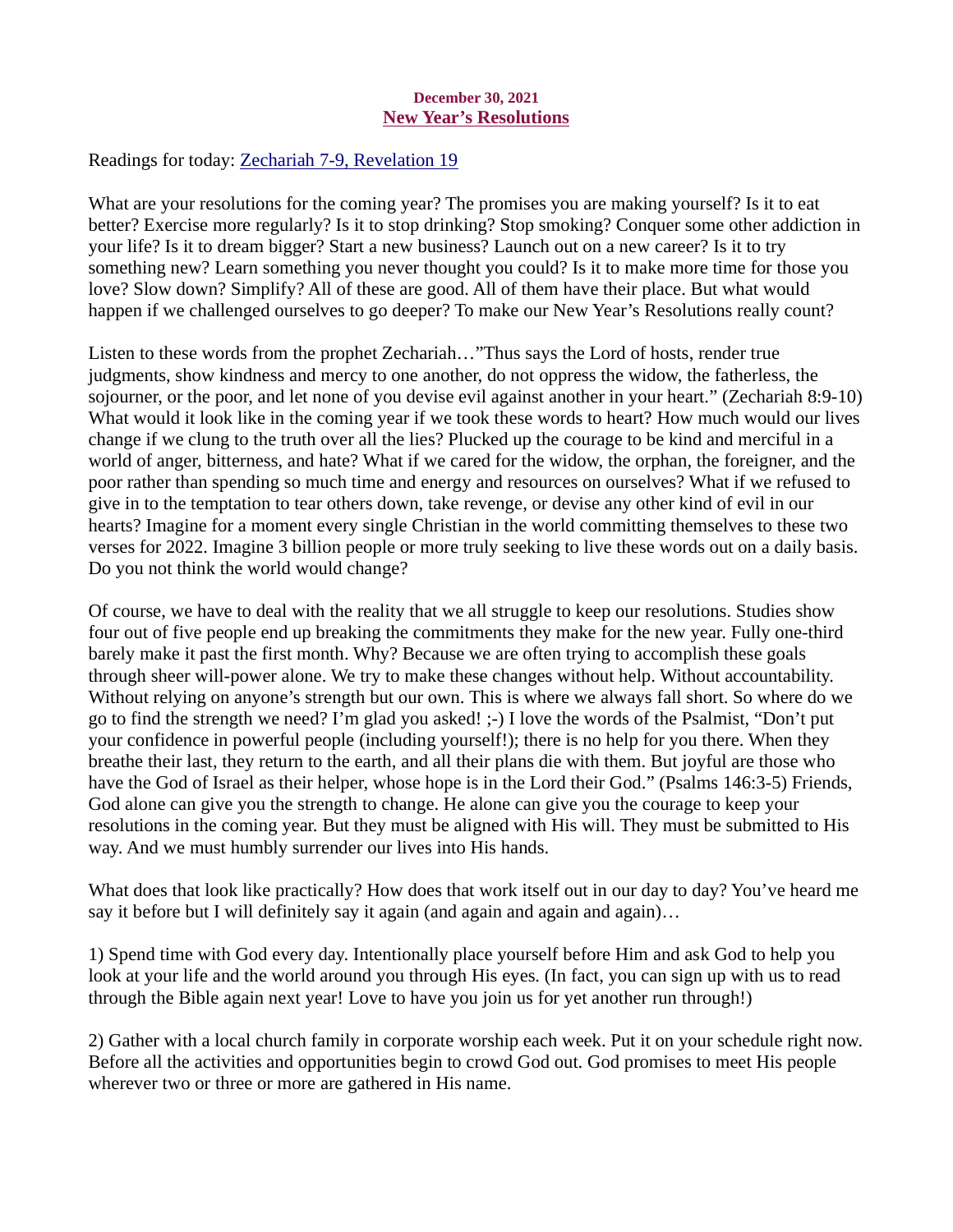3) Find a small group of friends to intentionally pursue Jesus with. Pursue relationships of authenticity and transparency and accountability. Deep spiritual friendships don't happen by accident. They require intentionality and sacrifice.

4) Find a place to serve. Inside the church. Outside the church. Both. Find a way to get involved in God's mission to reach the lost and to teach others all He has commanded us as believers. We were created to carry God's image to the ends of the earth. Get in touch with why you were made.

Recently in some devotional reading, I ran across this great quote from 20th century Christian missionary and statesman, Frank Laubach… "If anybody were to ask me how to find God I should say at once, hunt out the deepest need you can find and forget all about your own comfort while you try to meet that need. Talk to God about it and He will meet you there. You will know it." I believe this with all my heart because I have seen and experienced it with my own eyes. When I have gotten engaged in God's mission in the world, I have found Him waiting for me there. My faith grows. My heart breaks. My eyes fill with tears. And I realize God is changing me. Giving me His heart of compassion. His heart of love. His heart of mercy. And I am overwhelmed with deep thankfulness. This thankfulness spills over into my everyday life. I become a better husband and father. A wiser pastor. A more faithful friend.

If you are wondering what you can do in the coming year to "make God your helper", let me encourage the following four spiritual practices…

Don't try to do 2022 on your own! Don't fall for the lie that somehow you are strong enough or bold enough or talented enough or stubborn enough. Surrender to the Lord and He will become your helper. He will be your strength and your courage. He will lift you up and carry you though!

Readings for tomorrow: Zechariah 10-14, Malachi 1-4, Revelation 20-22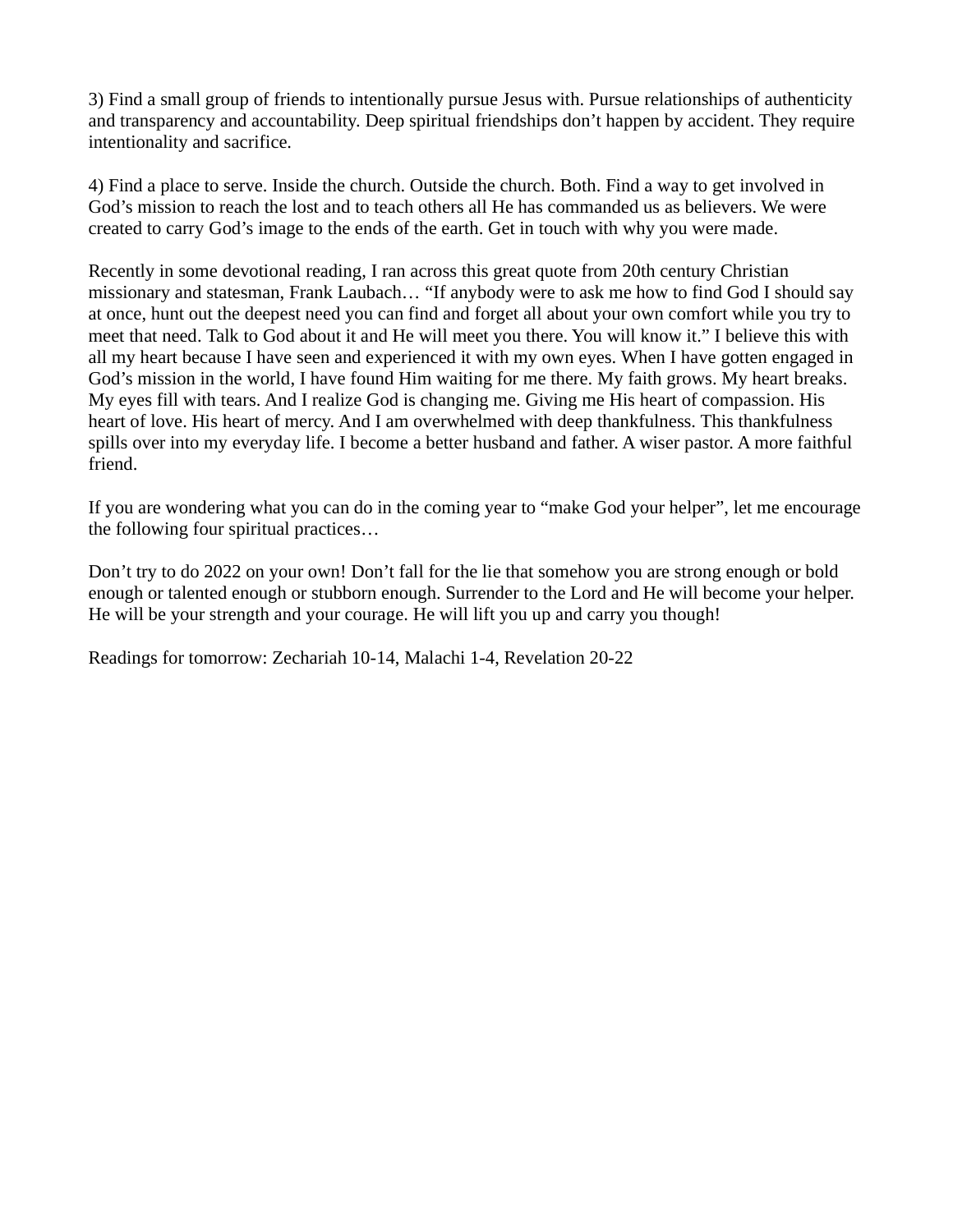# December 31, 2021 Come, Lord Jesus!

<span id="page-41-0"></span>Readings for today: [Zechariah 10-14, Malachi 1-4, Revelation 20-22](https://www.biblegateway.com/passage/?search=Zechariah+10-14%2C+Malachi+1-4%2C+Revelation+20-22&version=ESV)

Come, Lord Jesus!" Echoing Paul's famous phrase from 1 Corinthians 16:22 - "Maranatha" - John finishes his Revelation with what has become the heartcry of Christians for centuries. Come, Lord Jesus. Come soon. The vision John received has reached its climax. The new heavens and new earth have come. New Jerusalem has descended out of heaven. God in her midst. The gates are open continually for the nations of the earth to receive their blessing. The leaves of the trees that grow beside the river of God are for their healing. God has wiped away every tear. God has done away with every evil. There is no more crying or suffering or pain. God has made good on every promise. The Alpha has issued the final "Omega." What was once broken is now whole. What was ruined has now been restored. The incomplete has been brought to completion. It is truly finished. All things made new.

The delay of the "parousia" (2nd coming of Jesus) has plagued Christians for centuries. Why does Jesus not return? What is He waiting for? Many Christians have believed He was coming back in their lifetimes. As they looked around at the evil and suffering in their world, they could not imagine things getting worse. Many believed they were seeing the four horsemen of Revelation storming all over the earth bringing war, disease, famine, and death. Such has been the lot of humanity since Cain first slew Abel all those years ago. The Apostles were no different. John, Paul, Peter, along with most of the Christians of the first century, believed Jesus was returning in their lifetimes. It colors some of their advice to the local churches they were writing to. Scholars suggest you can even see Paul grappling with this delay, especially in his correspondence with the Corinthians and Thessalonians.

Why hasn't Jesus returned? Our atheist friends suggest it's because God doesn't exist. The "Father" Jesus so faithfully believed in is a myth. Jesus, as good as He was, made a mistake. Others suggest it's because the work of the church isn't finished. The Great Commission has yet to come to completion. We haven't preached the gospel to every tribe, tongue, and nation so not everyone has had a chance to hear the good news. Still others believe it's because the events of Revelation have yet to come to pass. The anti-Christ has yet to be revealed and as bad as things may be, they will get much worse before the end. To be honest, I have no idea why Jesus hasn't returned and can only assume it's because His plan for this world has yet to reach it's fulfillment. Time doesn't pass for God like it does for us. While we are stuck in "chronological" time. Time as it ticks by. God exists in "Kairos" time. Time outside of time. Special time. Anointed time. The appropriate time. And only God knows where we stand according to His eternal clock.

What we can know for sure is that Jesus promised He would come. No less than three separate times, He affirms this to John in the last chapter of Revelation.

"And behold, I am coming soon. Blessed is the one who keeps the words of the prophecy of this book." (Rev. 22:7)

"Behold, I am coming soon, bringing my recompense with me, to repay each one for what he has done. I am the Alpha and the Omega, the first and the last, the beginning and the end." (Rev. 22:12-13)

He who testifies to these things says, "Surely I am coming soon." (Rev. 22:20)